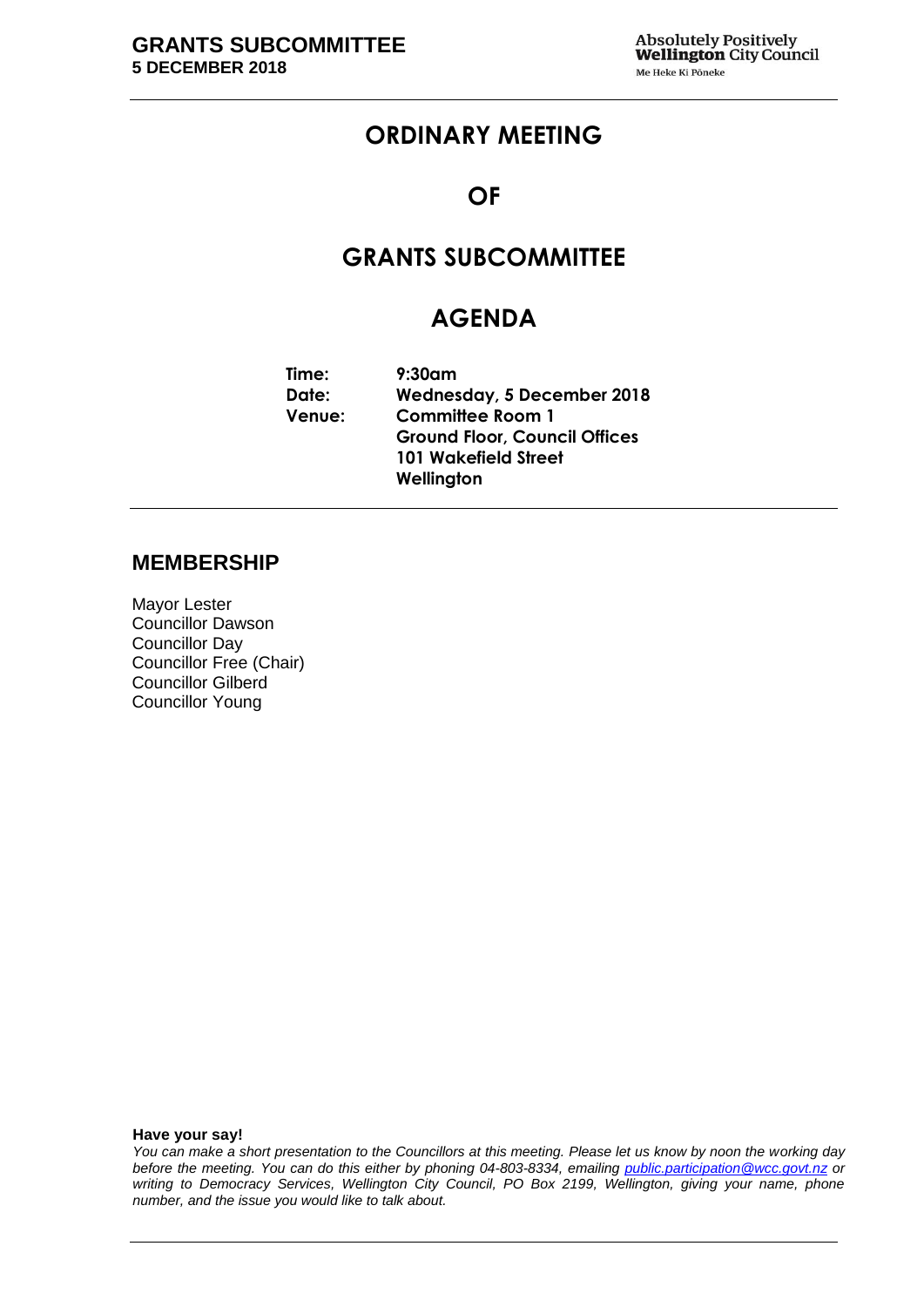# **AREA OF FOCUS**

The Grants Subcommittee is responsible for the effective allocation and monitoring of the Council's grants.

**Quorum:** 3 members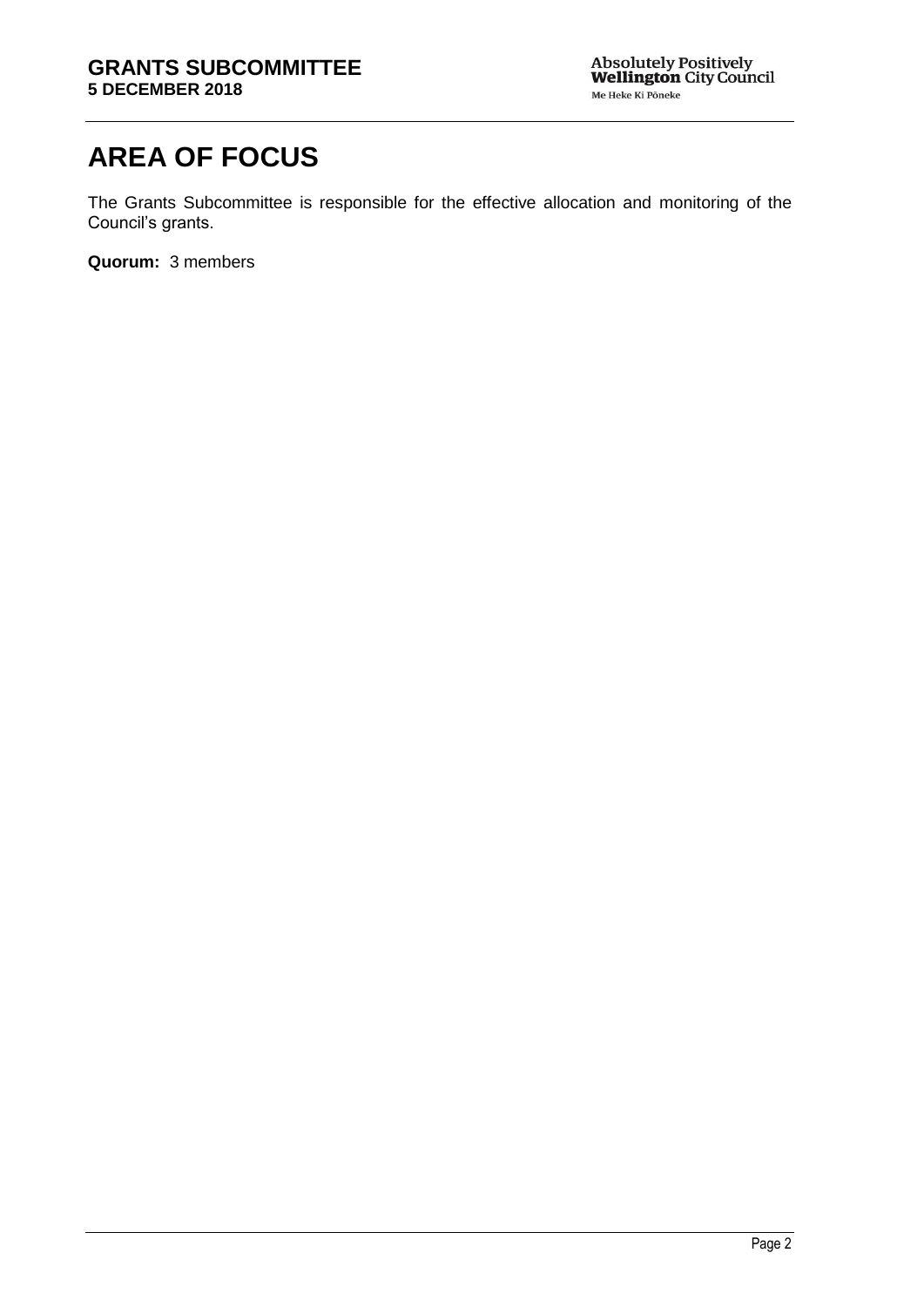## **TABLE OF CONTENTS 5 DECEMBER 2018**

|    | <b>Business</b><br>Page No. |                                                         |    |  |  |  |  |
|----|-----------------------------|---------------------------------------------------------|----|--|--|--|--|
|    |                             |                                                         |    |  |  |  |  |
| 1. |                             | <b>Meeting Conduct</b>                                  | 5  |  |  |  |  |
|    |                             | 1.1 Apologies                                           | 5  |  |  |  |  |
|    |                             | 1.2 Conflict of Interest Declarations                   | 5  |  |  |  |  |
|    |                             | 1.3 Confirmation of Minutes                             | 5  |  |  |  |  |
|    |                             | 1.4 Items not on the Agenda                             | 5  |  |  |  |  |
|    |                             | 1.5 Public Participation                                | 5  |  |  |  |  |
| 2. |                             | <b>General Business</b>                                 | 7  |  |  |  |  |
|    | 2.1                         | <b>Arts and Culture Fund</b>                            | 7  |  |  |  |  |
|    |                             | 2.2 Social and Recreation Fund                          | 19 |  |  |  |  |
|    | 2.3                         | Social and Recreation Fund- Multi-year contract funding | 29 |  |  |  |  |
|    | 2.4                         | <b>Natural Environment Fund</b>                         | 31 |  |  |  |  |
|    | 2.5                         | <b>Waste Minimisation Seed Fund 2018</b>                | 37 |  |  |  |  |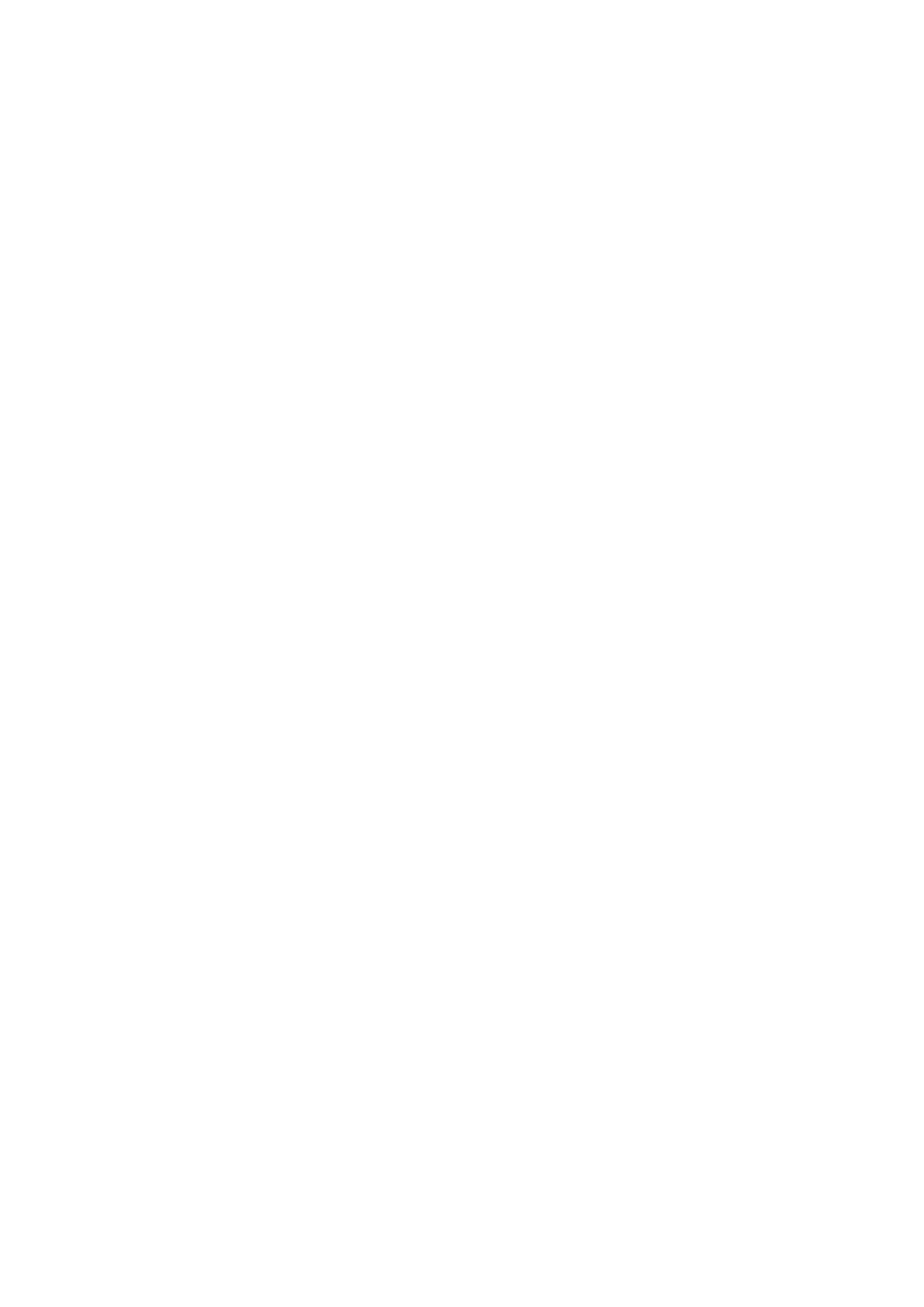## <span id="page-4-0"></span>**1 Meeting Conduct**

### <span id="page-4-1"></span>**1.1 Apologies**

The Chairperson invites notice from members of apologies, including apologies for lateness and early departure from the meeting, where leave of absence has not previously been granted.

### <span id="page-4-2"></span>**1.2 Conflict of Interest Declarations**

Members are reminded of the need to be vigilant to stand aside from decision making when a conflict arises between their role as a member and any private or other external interest they might have.

### <span id="page-4-3"></span>**1.3 Confirmation of Minutes**

The minutes of the meeting held on 19 September 2018 will be put to the Grants Subcommittee for confirmation.

### <span id="page-4-4"></span>**1.4 Items not on the Agenda**

The Chairperson will give notice of items not on the agenda as follows.

#### *Matters Requiring Urgent Attention as Determined by Resolution of the Grants Subcommittee.*

The Chairperson shall state to the meeting:

- 1. The reason why the item is not on the agenda; and
- 2. The reason why discussion of the item cannot be delayed until a subsequent meeting.

The item may be allowed onto the agenda by resolution of the Grants Subcommittee.

### *Minor Matters relating to the General Business of the Grants Subcommittee.*

The Chairperson shall state to the meeting that the item will be discussed, but no resolution, decision, or recommendation may be made in respect of the item except to refer it to a subsequent meeting of the Grants Subcommittee for further discussion.

### <span id="page-4-5"></span>**1.5 Public Participation**

A maximum of 60 minutes is set aside for public participation at the commencement of any meeting of the Council or committee that is open to the public. Under Standing Order 3.23.3 a written, oral or electronic application to address the meeting setting forth the subject, is required to be lodged with the Chief Executive by 12.00 noon of the working day prior to the meeting concerned, and subsequently approved by the Chairperson.

Requests for public participation can be sent by email to [public.participation@wcc.govt.nz,](mailto:public.participation@wcc.govt.nz) by post to Democracy Services, Wellington City Council, PO Box 2199, Wellington, or by phone at 04 803 8334, giving the requester's name, phone number and the issue to be raised.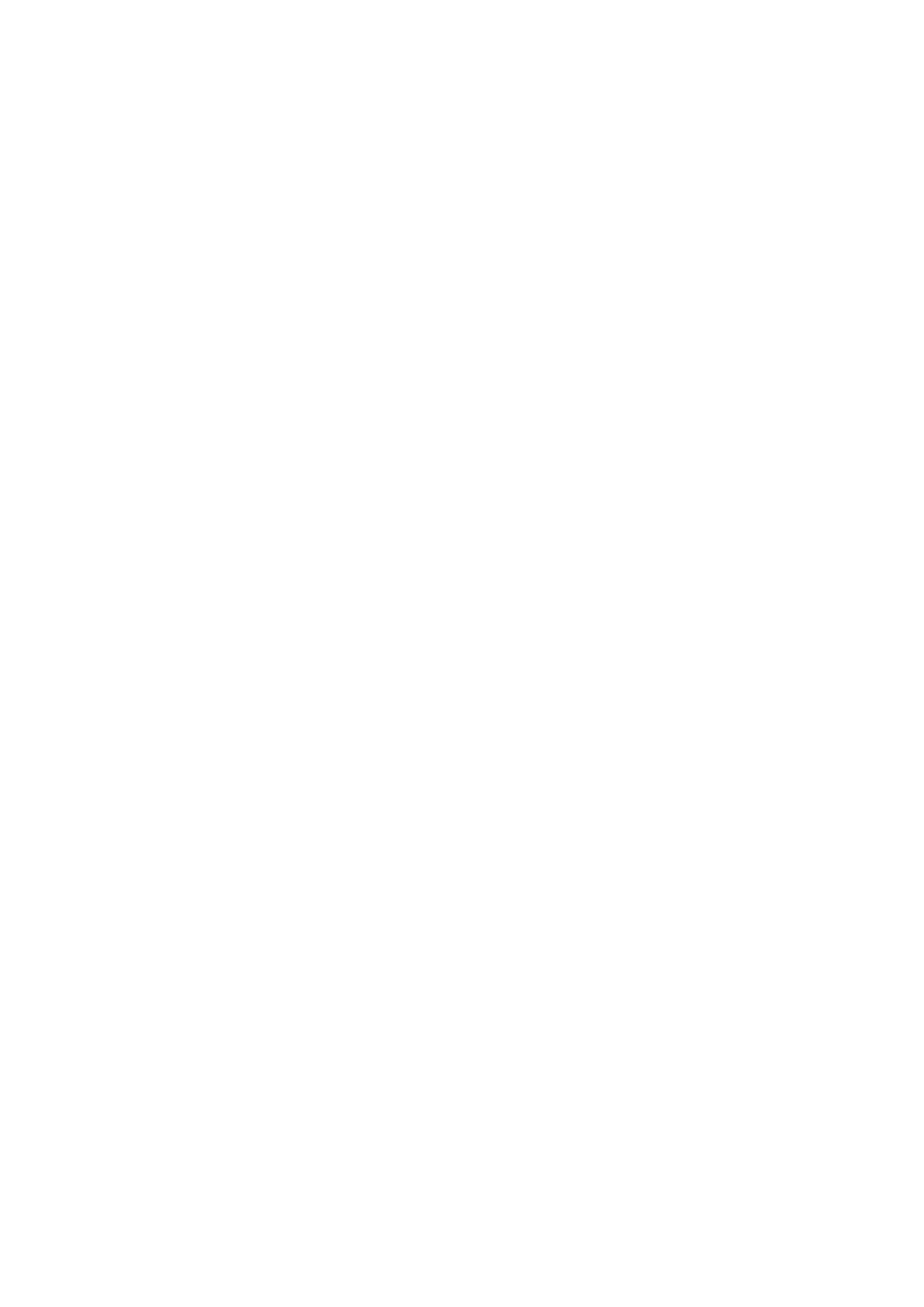## <span id="page-6-1"></span><span id="page-6-0"></span>**2. General Business**

# **ARTS AND CULTURE FUND**

## **Purpose**

1. This report asks the Grants Subcommittee to allocate funding through the Arts and Culture Fund for the second funding round of the 2018/19 financial year, applications closed 31 October 2018.

## **Summary**

2. The Council provides grants to assist community groups and organisations to undertake projects that meet community needs. Grants are also a mechanism for achieving the Council's objectives and strategic priorities, especially those priorities that rely on community organisations carrying out specific activities.

## **Recommendation/s**

That the Grants Subcommittee:

- 1. Receives the information.
- 2. Agrees to the allocation of funding for the Arts and Culture Fund as listed in the table

| #             | Organisation                                        | Project                                  | Amount<br>request<br>ted | Recom<br>mendation | <b>Comments</b>                                                                                                                                                                                                       |
|---------------|-----------------------------------------------------|------------------------------------------|--------------------------|--------------------|-----------------------------------------------------------------------------------------------------------------------------------------------------------------------------------------------------------------------|
| 1             | 3333 Events<br>and<br><b>Productions</b><br>Limited | Wellington<br><b>Colour Fest</b><br>2019 | \$30,000                 | \$0                | Due to pressure on<br>available funding and lack<br>of detail on fund priorities,<br>not recommended for<br>support.                                                                                                  |
| $\mathcal{P}$ | Aro Valley<br>Community<br>Council Inc              | Summer<br>Sounds                         | \$1,400                  | \$0                | Lower priority for support<br>due to pressure on<br>available funding.                                                                                                                                                |
| 3             | Asian Events<br>Trust                               | East Meets<br><b>West Show</b>           | \$7,870                  | \$3,000            | Good fit with the region of<br>confidential identities<br>priority through celebrating<br>Chinese culture and also<br>with the hothouse for talent<br>priority by providing<br>opportunities for local<br>performers. |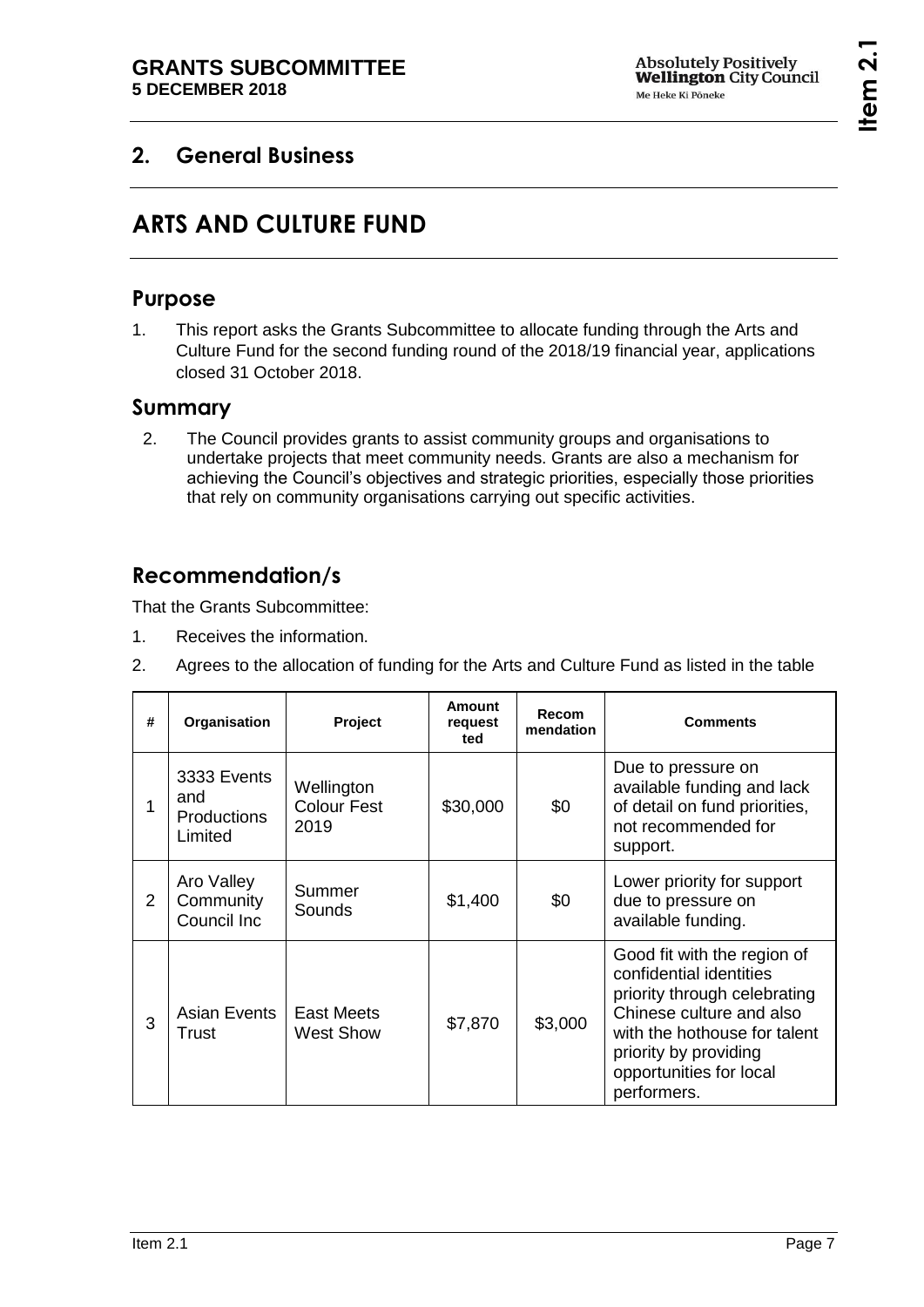| 4              | <b>Blue Smoke</b><br><b>Records</b>                                 | Celebrating the<br>70th Year<br>Anniversary of<br>the release of<br>Blue Smoke, the<br>start of the NZ<br>recording<br>industry and the<br>music of Pixie<br>Williams | \$33,414 | \$0      | Due to demand on the fund,<br>not recommended for<br>support.                                                                                                                                             |
|----------------|---------------------------------------------------------------------|-----------------------------------------------------------------------------------------------------------------------------------------------------------------------|----------|----------|-----------------------------------------------------------------------------------------------------------------------------------------------------------------------------------------------------------|
| 5              | <b>Borderline</b><br><b>Arts Limited</b>                            | <b>STRASBOURG</b><br>1518:<br>Choreographic<br>Development<br>Workshop for a<br>new dance<br>theatre work by<br><b>Borderline Arts</b><br>Ensemble.                   | \$14,400 | \$14,400 | Good fit with the hothouse<br>for talent priority through<br>providing opportunities for<br>practitioners to create new<br>work, recommended for<br>support via the Professional<br>Performing Arts Fund. |
| 6              | <b>Enjoy Public</b><br><b>Art Gallery</b>                           | Running costs<br>and visual arts<br>programming                                                                                                                       | \$10,000 | \$8,500  | Good fit with hothouse for<br>talent priority through the<br>provision of well-regarded<br>exhibition, writing and<br>development opportunities<br>for emerging visual artists.                           |
| $\overline{7}$ | Everybody<br><b>Cool Lives</b><br><b>Here Trust</b><br><b>Board</b> | Tinana                                                                                                                                                                | \$5,000  | \$4,000  | Good fit with the hothouse<br>for talent priority through<br>supporting practitioners to<br>create new work.                                                                                              |
| 8              | Everybody<br><b>Cool Lives</b><br><b>Here Trust</b><br><b>Board</b> | Operational<br>Support                                                                                                                                                | \$4,000  | \$0      | Due to pressure on the<br>fund, not recommended for<br>support in this round.                                                                                                                             |
| 9              | Every Body<br>Is a Treasure<br>Charitable<br><b>Trust</b>           | Every Body is a<br>Treasure<br>Festival                                                                                                                               | \$3,824  | \$0      | Due to demand on the fund,<br>not recommended for<br>support.                                                                                                                                             |
| 10             | <b>Fidk Arts Ltd</b>                                                | Life in the<br>Whale                                                                                                                                                  | \$4,932  | \$4,000  | Good fit with the hothouse<br>for talent priority through<br>supporting local emerging<br>practitioners to create new<br>work.                                                                            |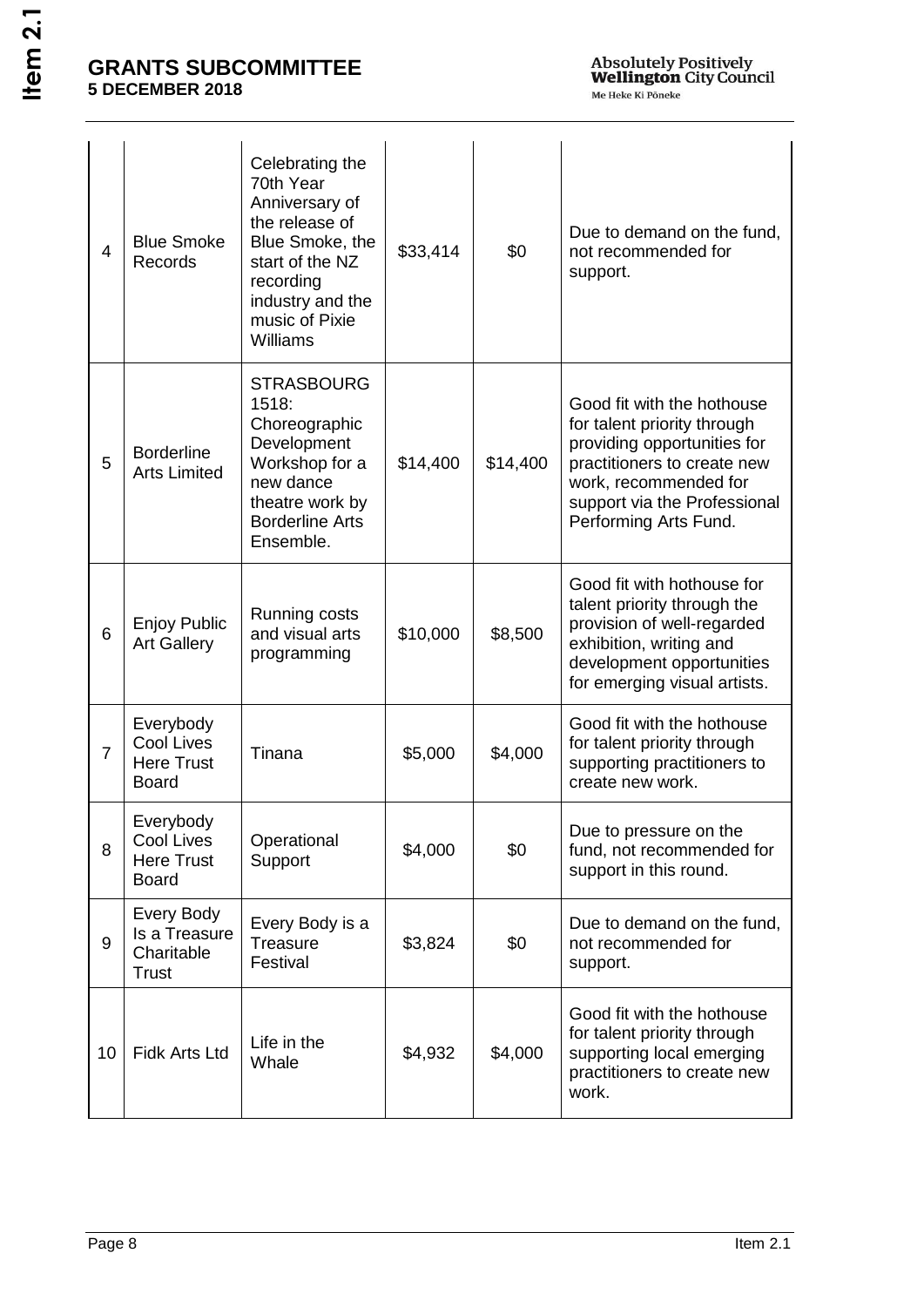| 11 | <b>Flying Dog</b><br>Artistic<br>Management | (Flying Dog)<br>China - New<br>Zealand Art &<br><b>Culture Festival</b> | \$18,000 | \$0     | Due to demand on the fund<br>and high level of<br>unconfirmed funding, not<br>recommended for support.                                                                                                    |
|----|---------------------------------------------|-------------------------------------------------------------------------|----------|---------|-----------------------------------------------------------------------------------------------------------------------------------------------------------------------------------------------------------|
| 12 | Friends of<br>Futuna<br>Charitable<br>Trust | Colours of<br>Futuna concert<br>series 2019                             | \$4,000  | \$4,000 | Good fit with the region of<br>confident identities and<br>hothouse for talent priorities<br>through supporting<br>musicians to perform in<br>Karori for local audiences.                                 |
| 13 | Java Dance<br>Company<br>Ltd.               | <b>Our Paths Will</b><br>Cross                                          | \$8,000  | \$8,000 | Good fit with the hothouse<br>for talent priority through<br>providing opportunities for<br>practitioners to create new<br>work, recommended for<br>support via the Professional<br>Performing Arts Fund. |
| 14 | Jazz<br>Aotearoa                            | <b>Arthur Street</b><br>Loft Orchestra<br>concert series                | \$3,990  | \$3,000 | Good fit with the hothouse<br>for talent priority by<br>providing a platform for<br>composers and musicians<br>to participate in works for<br>large groups.                                               |
| 15 | Kauri<br><b>Theatre</b><br>Company Inc      | Rehearsal costs                                                         | \$1,500  | \$0     | Due to demand on the fund<br>and gaps in information in<br>the application, not<br>recommending support.                                                                                                  |
| 16 | Khandallah<br><b>Arts Theatre</b>           | <b>Khandallah Park</b><br>Centennial<br>Community<br>Picnic             | \$2,700  | \$0     | Due to demand on the fund,<br>not recommending support.                                                                                                                                                   |
| 17 | Khandallah<br>School                        | Subway-Boxhill                                                          | \$3,800  | \$0     | Due to demand on the fund<br>and gaps in the application,<br>not recommended for<br>funding.                                                                                                              |
| 18 | Le Moana<br>Limited                         | Mentoring for<br><b>ORIGINS at</b><br><b>MEASINA</b><br>FESTIVAL 2018   | \$2,400  | \$0     | Due to demand on the fund,<br>not recommending support.                                                                                                                                                   |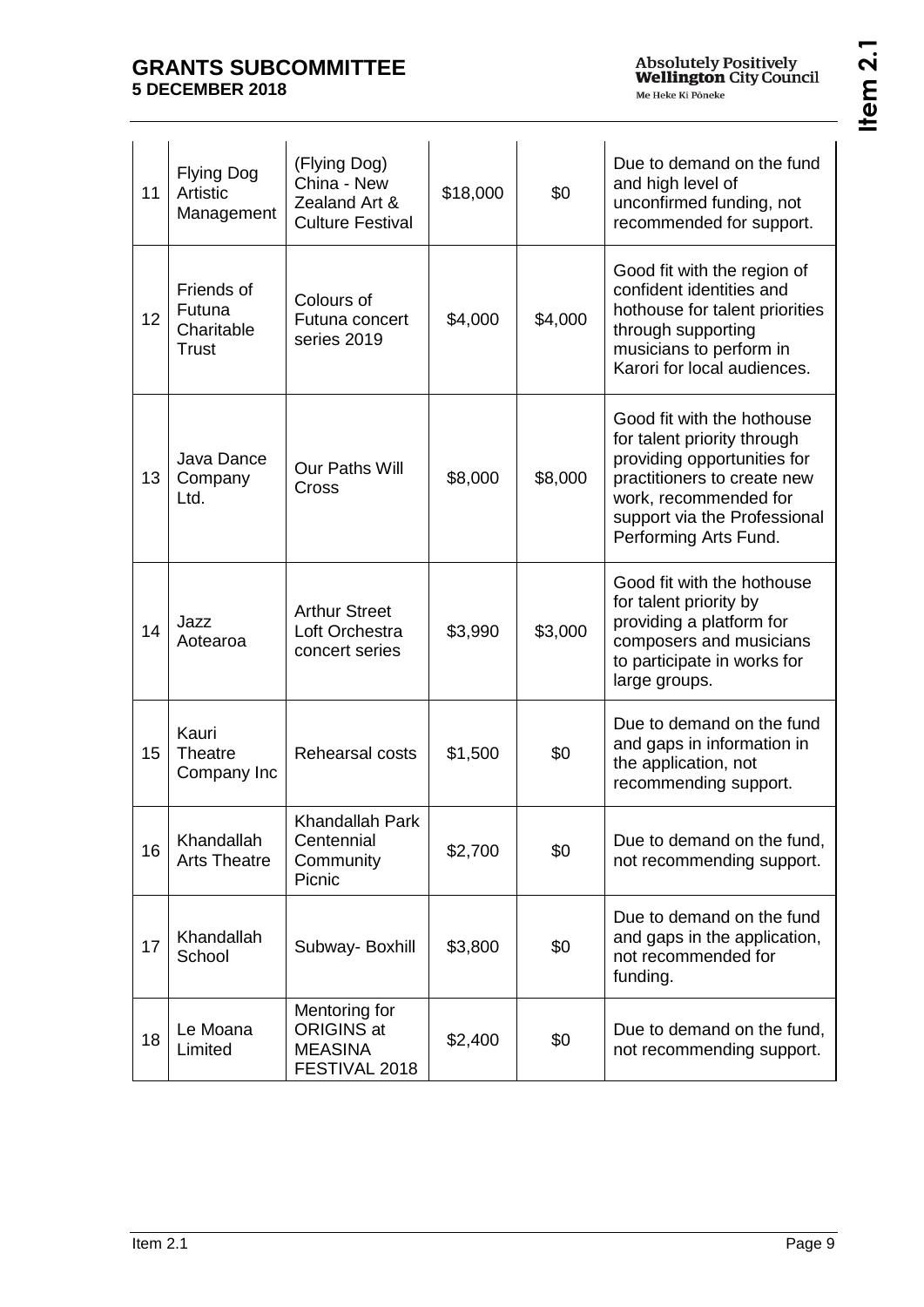| 19 | Luminaire<br>NZ Ltd                                                | Design Lab -<br><b>Performing Arts</b><br>and Events                                                    | \$3,000  | \$3,000 | Good fit with the hothouse<br>for talent priority through<br>supporting designers to<br>improve their practice and<br>support each other.                                                      |
|----|--------------------------------------------------------------------|---------------------------------------------------------------------------------------------------------|----------|---------|------------------------------------------------------------------------------------------------------------------------------------------------------------------------------------------------|
| 20 | Meanwhile                                                          | International<br>Video Exchange<br>with "Seventh"<br>and "Kings"<br><b>Project Space</b><br>(Melbourne) | \$4,950  | \$0     | Due to demand on the fund,<br>not recommending support.                                                                                                                                        |
| 21 | Mic Drop Ltd                                                       | Mic Drop<br>Season 3                                                                                    | \$5,450  | \$0     | Due to demand on the fund<br>and gaps in the application,<br>not recommended for<br>funding.                                                                                                   |
| 22 | <b>Nature</b><br><b>Through Arts</b><br>Collective<br><b>Trust</b> | Kaia the Kaka-<br>Digital and<br>Nature Journey<br>- Extended<br>Summer<br>Season                       | \$3,000  | \$0     | Due to demand on the fund,<br>not recommending support.                                                                                                                                        |
| 23 | New Zealand<br>Polish Film<br>Festival<br><b>Trust</b>             | Wellington<br>Polish Film<br>Festival 2019                                                              | \$3,000  | \$0     | Due to demand on the fund,<br>not recommending support.                                                                                                                                        |
| 24 | Photival                                                           | Photival                                                                                                | \$13,279 | \$5,000 | Good fit with the hothouse<br>for talent priority through<br>offering a platform for local<br>photographers.                                                                                   |
| 25 | Pirate and<br>Queen Ltd.                                           | Loemis 4 (2019)                                                                                         | \$10,000 | \$7,500 | Good fit with the hothouse<br>for talent priority through<br>developing and presenting<br>high quality unique<br>performances.                                                                 |
| 26 | Portals                                                            | Portalfest                                                                                              | \$8,950  | \$0     | Due to demand on the fund,<br>not recommending support.                                                                                                                                        |
| 27 | Que Onda                                                           | Que Onda!                                                                                               | \$3,558  | \$3,000 | Good fit with the region of<br>confident identities,<br>supporting Spanish<br>speaking communities in<br>Wellington to celebrate their<br>culture and learn about<br>local culture and events. |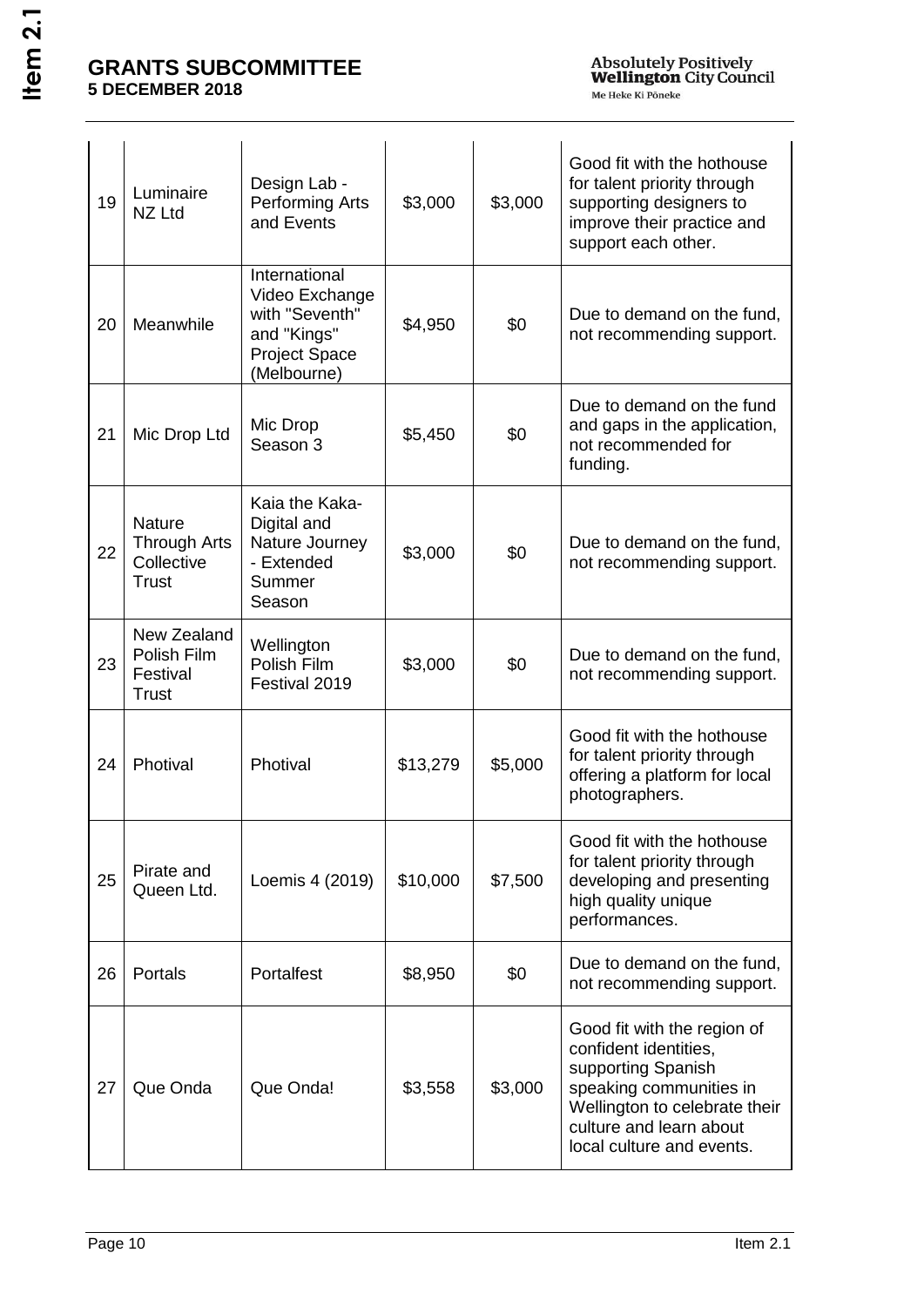| 28 | <b>Red Scare</b><br>Collective<br>Ltd T/A Red<br>Scare<br>Theatre<br>Company | <b>Red Readings</b><br>2019                                               | \$1,100  | \$1,000  | Good fit with the hothouse<br>for talent priority through<br>supporting playwrights to<br>develop new scripts and<br>actors to show their skills to<br>the industry.                                                                                                                                         |
|----|------------------------------------------------------------------------------|---------------------------------------------------------------------------|----------|----------|--------------------------------------------------------------------------------------------------------------------------------------------------------------------------------------------------------------------------------------------------------------------------------------------------------------|
| 29 | Revo Tour<br><b>Trust</b>                                                    | <b>Revolution Tour</b><br>Wellington                                      | \$10,000 | \$0      | Due to demand on the fund,<br>not recommending support.                                                                                                                                                                                                                                                      |
| 30 | Shakespeare<br>Globe<br><b>Centre New</b><br>Zealand<br>Trust                | <b>SGCNZ</b><br>UOSWSF, NSSP<br>,PPWS, Shake<br>Alive                     | \$16,000 | \$10,000 | Good fit with the hothouse<br>for talent and active and<br>engaged priorities through<br>supporting young people to<br>engage in drama and gain<br>new skills.                                                                                                                                               |
| 31 | <b>Strathmore</b><br>Park<br>Stitching<br>Lounge                             | <b>Strathmore Park</b><br>Stitching<br>Lounge                             | \$1,386  | \$1,300  | Good fit with the active and<br>engaged and region of<br>confident identities through<br>supporting creative activity<br>and passing on traditional<br>skills.                                                                                                                                               |
| 32 | Struck by<br>Lightning<br>Limited                                            | <b>Shortland Street</b><br>- The Musical<br>accessibility<br>performances | \$4,403  | \$4,000  | Good fit with the region of<br>confident identities through<br>delivering performances for<br>the Deaf and Vision<br>Impaired communities.                                                                                                                                                                   |
| 33 | Summer<br>Shakespeare<br><b>Trust Board</b>                                  | Summer<br>Shakespeare<br>2019 - Hamlet                                    | \$7,800  | \$5,000  | Good fit with the hothouse<br>for talent and active and<br>engaged priorities through<br>supporting emerging talent<br>to develop new skills on and<br>off stage.                                                                                                                                            |
| 34 | Takasluff<br>Productions                                                     | Takas n Luff<br>present HOATU.<br>To give. Free<br>fun beach day          | \$7,800  | \$5,000  | Good fit with the active and<br>engaged and region of<br>confident identities through<br>providing accessible and<br>free events over summer for<br>local residents to attend.<br>Due to demand on the fund,<br>the recommended amount<br>is to cover two events only<br>rather than the three<br>requested. |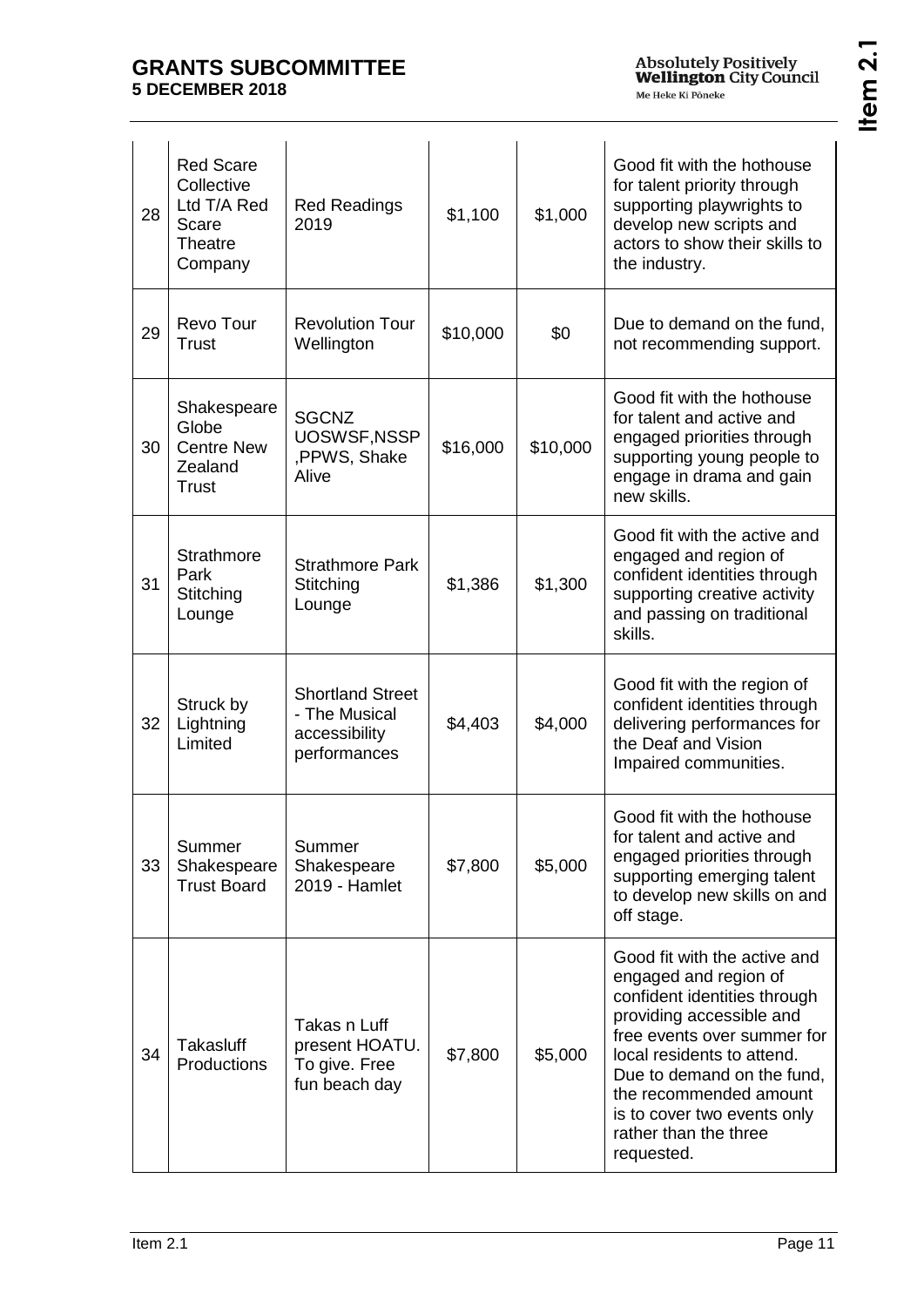| 35 | <b>Taki Rua</b><br>Productions<br>Society Inc | Cellfish                                                        | \$20,000 | \$0      | Due to demand on the fund,<br>not recommended for<br>support.                                                                                                                                             |
|----|-----------------------------------------------|-----------------------------------------------------------------|----------|----------|-----------------------------------------------------------------------------------------------------------------------------------------------------------------------------------------------------------|
| 36 | Tawata<br>Productions                         | Kia Mau Festival<br>- International<br><b>Arts Market</b>       | \$8,000  | \$0      | Due to demand on the fund,<br>not recommended for<br>support, Kia Mau Festival<br>has been supported through<br>the regional amenities fund.                                                              |
| 37 | The Conch<br>Charitable<br><b>Trust</b>       | A Boy Called<br>Piano                                           | \$13,713 | \$13,700 | Good fit with the hothouse<br>for talent priority through<br>providing opportunities for<br>practitioners to create new<br>work, recommended for<br>support via the Professional<br>Performing Arts Fund. |
| 38 | The<br>Theatreview<br><b>Trust</b>            | <b>THEATREVIEW</b><br>Editing &<br>Management -<br>Wellington   | \$5,000  | \$4,000  | Good fit with the hothouse<br>for talent and creative future<br>through technology<br>priorities by supporting<br>professional reviews of<br>theatre and dance in<br>Wellington.                          |
| 39 | Thorndon<br>Trust                             | <b>Rita Angus</b><br>Residency                                  | \$4,000  | \$0      | Due to demand on the fund,<br>not recommended for<br>support.                                                                                                                                             |
| 40 | Tiwhanawha<br>-na Trust                       | <b>ILGA Roopu</b><br>World<br>Conference<br>Social<br>Programme | \$31,000 | \$0      | Due to demand on the fund<br>and limited fit with priorities,<br>not recommending support.<br>Officers will work with group<br>to explore options for other<br>support for access to<br>venues.           |
| 41 | Trick of the<br><b>Light Theatre</b><br>(NZ)  | Troll - open<br>captioning for<br>accessible<br>performance     | \$6,000  | \$5,000  | Good fit with the Hothouse<br>for Talent and Region of<br><b>Confident Identities</b><br>priorities through enabling<br>deaf communities to access<br>high quality theatre.                               |
| 42 | <b>Triplicity</b><br>Productions              | <b>Maiden Mother</b><br>Crone                                   | \$1,500  | \$0      | Due to demand on the fund<br>not recommended for<br>support in this round.                                                                                                                                |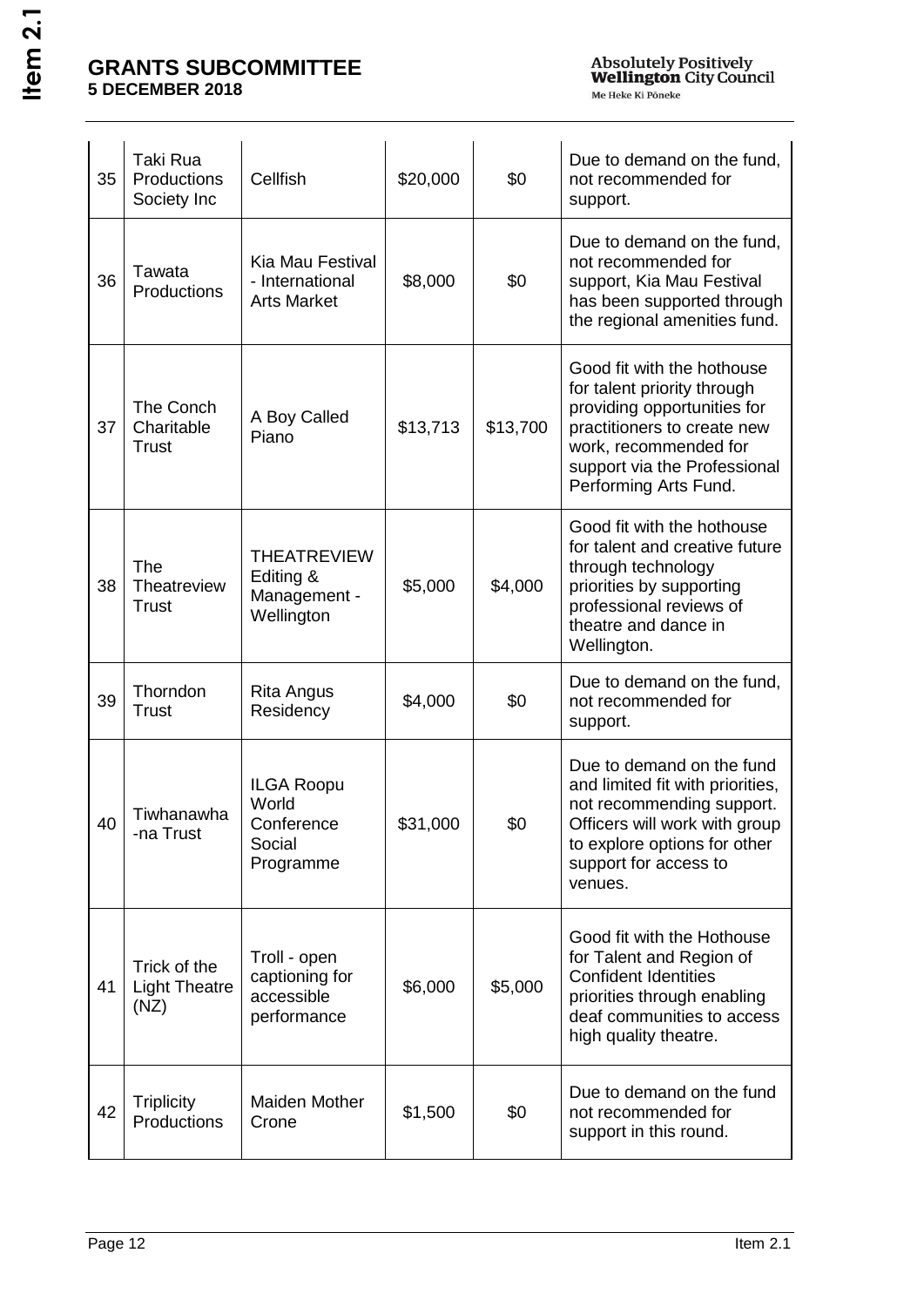**Item 2.1**

| 43 | <b>Triplicity</b><br>Productions                    | Femme 2                                                                        | \$3,033 | \$2,500          | Good fit with the hothouse<br>for talent priority through<br>providing opportunities for<br>theatre makers with families<br>to develop and present a<br>new work.                                                                                                         |
|----|-----------------------------------------------------|--------------------------------------------------------------------------------|---------|------------------|---------------------------------------------------------------------------------------------------------------------------------------------------------------------------------------------------------------------------------------------------------------------------|
| 44 | Urban Art<br>$Ltd - T/A$<br>Urban Art<br>Foundation | Urban Art:<br>Continuance<br>and Expansion                                     | \$5,000 | \$2,000          | Good fit with the creative<br>future through technology<br>by taking the art into digital<br>presentation in public<br>spaces, however due to<br>demand on the fund, the<br>recommended amount in<br>less than requested and<br>targeted to the Lambton<br>Quay displays. |
| 45 | Was It Good<br>Limited                              | 'Was It Good'<br><b>Review Series</b><br>Season Two -<br>NZ Fringe<br>Festival | \$2,160 | \$0              | Due to demand on the fund<br>not recommended for<br>support in this round.                                                                                                                                                                                                |
| 46 | Wellington<br><b>Red Hackle</b><br>Pipe Band<br>Inc | Pipes in the<br>Park Wellington                                                | \$3,385 | \$2,000          | Good fit with the region of<br>confident identities and<br>active and engaged people<br>priorities through supporting<br>participation in pipe bands<br>and celebrating traditional<br>Scottish music.                                                                    |
| 47 | Wellington<br>Russian<br>Club                       | Russian<br>Christmas<br><b>Festival for</b><br>Children 2018                   | \$3,110 | \$1,000          | Good fit with the region of<br>confident identities priority<br>through offering a platform<br>for the celebration of<br>Russian culture.                                                                                                                                 |
| 48 | Youthdance<br>Education<br><b>Trust</b>             | International<br>Dance Day<br>2019                                             | \$4,000 | \$0              | Due to demand on the fund<br>not recommended for<br>support.                                                                                                                                                                                                              |
|    |                                                     | <u>Total</u>                                                                   |         | <u>\$123,900</u> |                                                                                                                                                                                                                                                                           |

## **Background**

- 3. Grants and funding are included in the Annual Plan to provide an appropriate mechanism for the Council to respond to community groups and organisations that are undertaking projects that:
	- Meet a need identified by the community.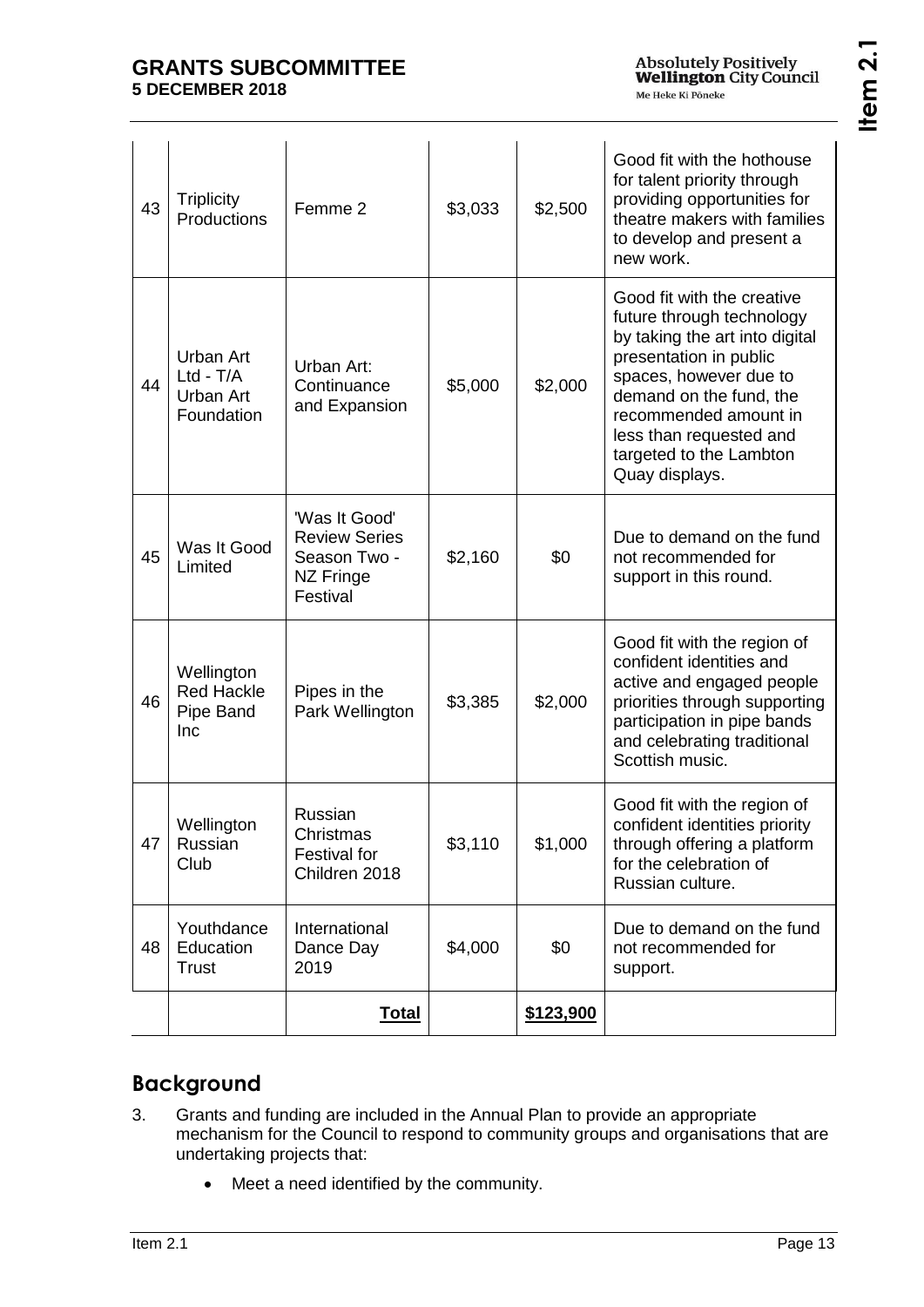- Align with council's strategic goals and community outcomes.
- Rely to some extent on participation and engagement by community organisations
- 4. All funding applications, which are made online, have been made available to all Councillors.
- 5. Organisations and projects are funded through both contracts and contestable grants pools. The contestable pools provide grants that are discretionary, short term and generally project based in nature. The Council also enters into multi-year contracts when it has an interest in ensuring particular activities occur that contribute to Council's strategies or policies.
- 6. This fund serves to support organisations and deliver on the City's Arts and Culture Strategy and Events Policy. Council's Long Term and Annual Plans outline a number of activities that support the Arts and Culture Strategy, notably positioning Wellington as the place for all people to experiment with, learn about, and experience New Zealand's arts and culture, especially contemporary work.
- 7. Criteria for the fund are as follows:
	- The project is Wellington-based and mainly benefits the people of Wellington. (exceptions may be made for projects based elsewhere in the region, but which significantly benefit Wellington City residents).
	- The applicant is a legally constituted community group or organisation.
	- The applicant provides evidence of sound financial management, good employment practice, clear and detailed planning, clear performance measures, and reporting processes.
	- The applicant outlines how physical accessibility has been built into project development.
	- The applicant outlines how pricing has been set to ensure access by a wide range of people or by the intended users.
	- The project should show evidence of community support, collaboration, and building partnerships with other organisations (e.g. social media interest, letters of support from other organisations/leaders).
	- The applicant must show that the project discernibly improves community wellbeing and adds value to the range of similar types of services in the community.
	- The Council acknowledges the significance of Māori cultural practice. Demonstrate how your project values and increases the visibility of Māori cultural traditions and contemporary applications.
- 8. Current Arts and Culture Fund focus areas (priorities) are:

### **The city as a hothouse for talent**

Priority will be given to projects that:

- Ensure there is an appropriate range of platforms for local talent to present their works
- Value new talent and connect it with support networks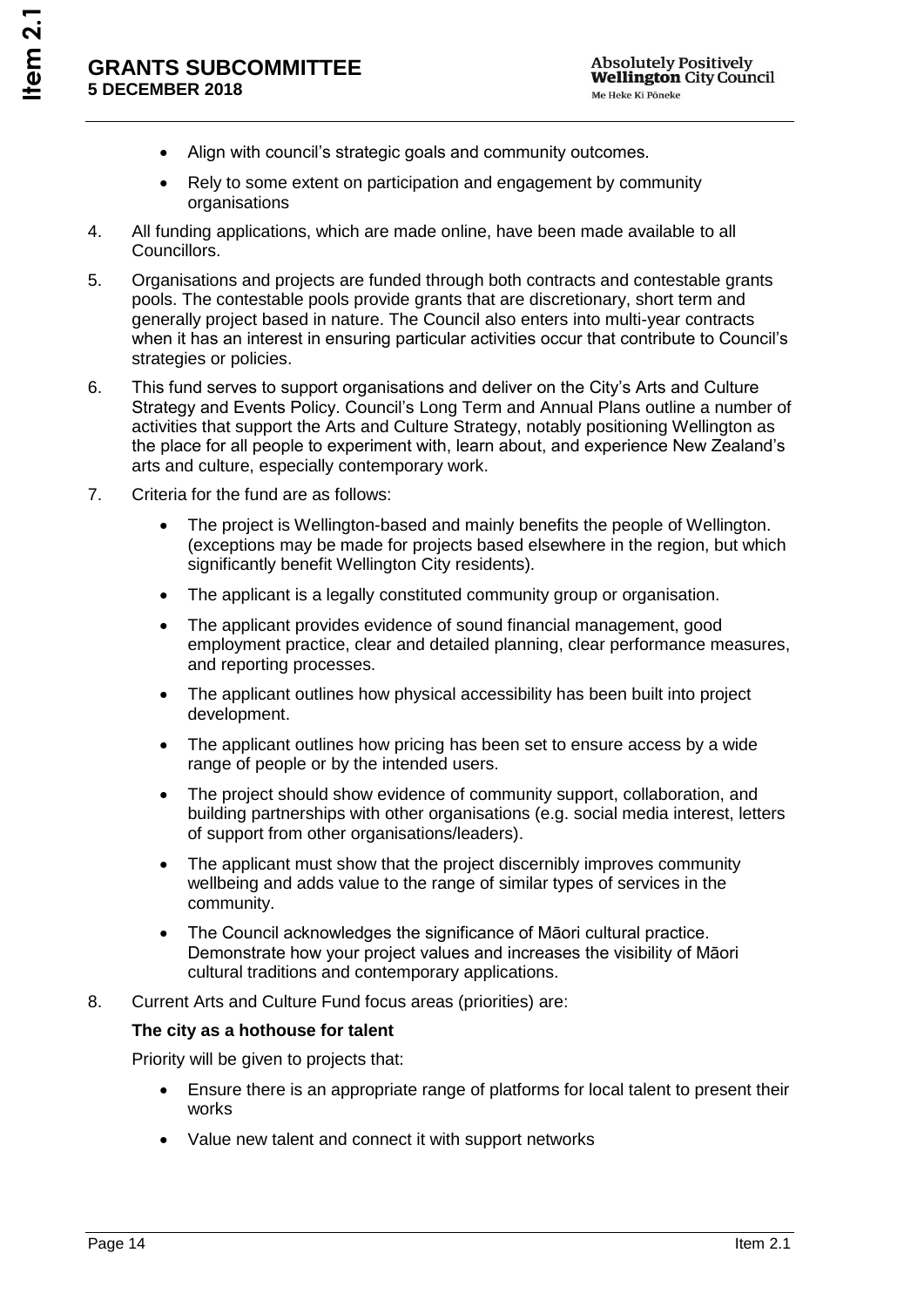### **Wellington as a region of confident identities**

Priority will be given to projects that:

- Recognise and celebrate the role of mana whenua and Māori history in the city
- Enable all ethnic, demographic and suburban communities to explore, celebrate and share their own cultural identity
- Enable suburban and other geographical communities to undertake projects that explore, celebrate and share their own identity

### **Active and engaged people**

Priority will be given to projects that:

- Support arts practitioners to work with communities to develop work of, by and for that community
- Ensure the sustainability of organisations that facilitate and/or undertake activities within communities
- Maximise the potential of arts and cultural activities to increase community connectedness, resilience and participation in community/city decision-making

### **Our creative future through technology**

Priority will be given to projects that:

• Increase access to technology for use in the creation, distribution and marketing of creative products and services

## **Support for Professional Performing Arts**

- 9. In its 2018/28 Long-Term Plan, Wellington City Council proposed 'Arts and Culture' as one of the Council's five priority areas. Public responses to the plan confirmed our residents' commitment to supporting and celebrating the arts in Wellington and council has now confirmed this priority.
- 10. As part of this focus, an additional \$75,000 has been made available to professional performing arts companies or organisations applying to the Arts and Culture Fund. Funding will be allocated through the remaining funding rounds in 2018/19, via the round closing 31 October and then (if funds are still available after this meeting) in March 2019.

In order to be considered, performing arts organisations must:

- meet the funding criteria of the Arts and Culture Fund
- have a strong track record in creating high quality professional productions, and have a confirmed performance outcome in Wellington City
- 11. Priority will be given to:
	- groups containing a majority of Wellington-based practitioners in theatre, dance or inter-arts practice with a strong performance focus
	- the development of new work that will be premiered in Wellington
	- work that has a Wellington specific focus, i.e. tells a Wellington story or is responding to a Wellington location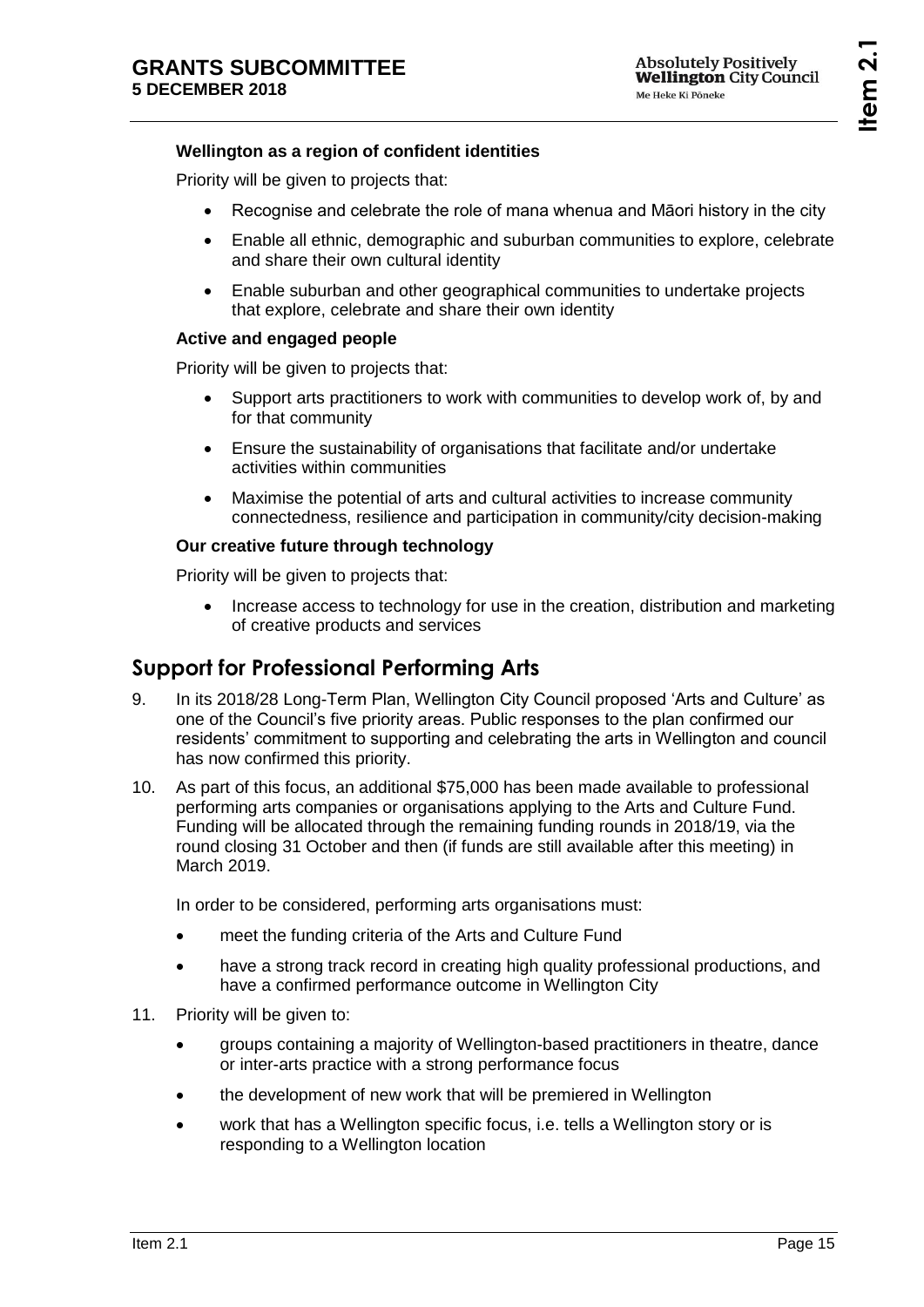## **Discussion**

- 12. The Arts and Culture Fund supports community organisations for projects that meet the criteria for the fund. This is the second of three funding rounds for 2018-19 financial year. The next Arts and Culture funding round will have a closing date of 31 March 2019.
- 13. 45 applications were received, seeking \$372,808 . Officers are recommending the Grants Subcommittee support 25 projects with grants totalling \$123,900 through the Arts and Culture Fund, this includes \$36,100 allocated to three projects from the 'Support for Performing Arts Fund', leaving \$38,900 in this fund for the March 2019 funding round.

### **Officers**

Felicity Birch, Senior Arts Advisor Natasha Petkovic-Jeremic, Manager City Arts and Events Mark Farrar, Senior Advisor Funding and Relationships

## **Attachments**

Nil

| Author     | Mark Farrar, Team Leader Funding and Relationships |
|------------|----------------------------------------------------|
| Authoriser | Jenny Rains, Community Services Manager            |
|            | Stephen McArthur, Manager Community Networks       |
|            | Barbara McKerrow, Chief Operating Officer          |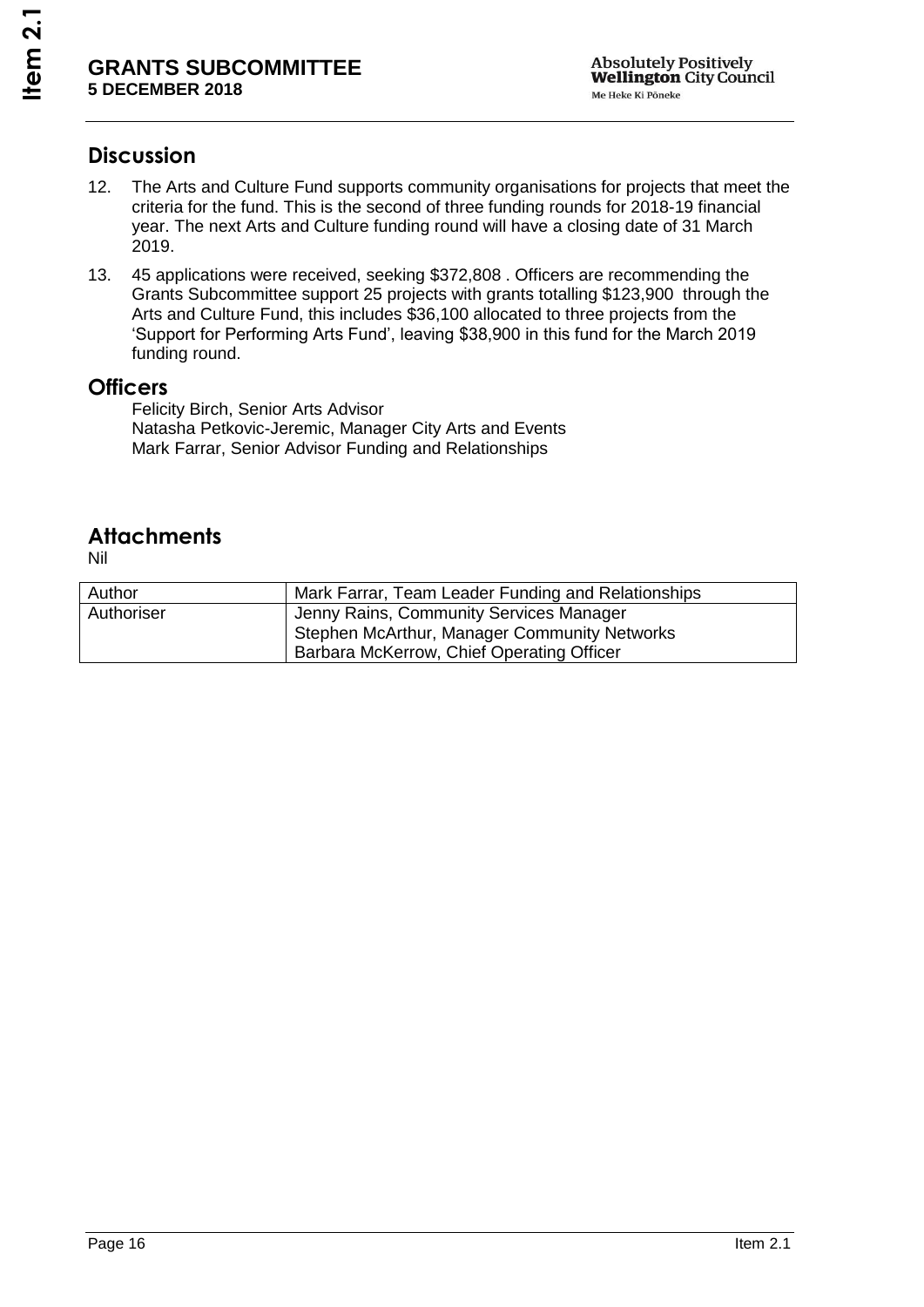# **SUPPORTING INFORMATION**

### **Engagement and Consultation**

Officers work closely with groups and organisations to communicate the availability of support for projects that help deliver in Council goals and outcomes. This involves discussions about the availability of funding through grant funds.

### **Treaty of Waitangi considerations**

For each of these grant funds there are specific criteria and questions relating to Māori, for the Arts and Culture Fund applicants are asked to describe how their project serves to value and increase the visibility of Māori cultural traditions and or contemporary applications.

### **Financial implications**

The Long Term Plan makes provision for community grants in a number of activity areas; Arts and Culture Funding comes under project C661 (157.1098).

### **Policy and legislative implications**

Council funds have been created to assist community initiatives in line with Council strategy. Council Officers engage and consult widely with a range of groups and organisations before funding applications are made and throughout the assessment process.

### **Risks / legal**

Funding allocated through community grants are subject to a detailed funding agreement which sets out outcomes based on those proposed within funding applications, these form the basis for a funding agreement and subsequent accountability reporting provided by applicants on completion of their projects.

### **Climate Change impact and considerations**

No climate change impacts.

### **Communications Plan**

Community grants are promoted through various channels in consultation with Council's Communication and Marketing team.

### **Health and Safety Impact considered**

Projects seeking support from Council are delivered by organisations and groups who are legal entities and responsible for health and safety of the project, events, etc. Many of the projects supported through Arts and Culture funding will be delivered at professional arts venues, galleries and theatres in the city.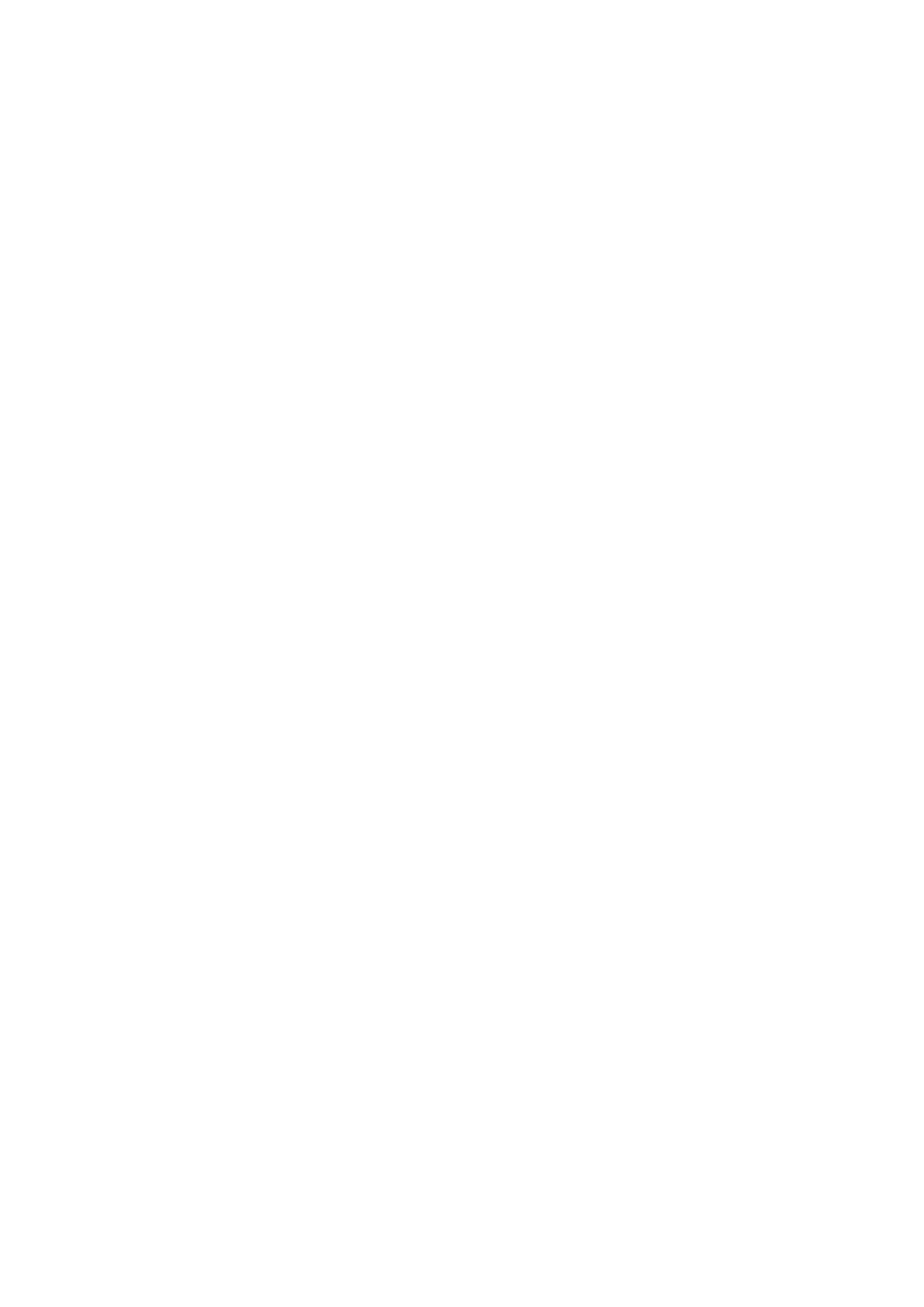# <span id="page-18-0"></span>**SOCIAL AND RECREATION FUND**

## **Purpose**

1. This report asks the Grants Subcommittee approval to allocate grants through the Social and Recreation Fund.

## **Summary**

2. The Council provides grants to assist community groups and organisations to undertake projects and deliver services that meet community needs. Grants are also a mechanism for achieving the Council's objectives and strategic priorities, especially those priorities that rely on community organisations carrying out specific activities.

## **Recommendation/s**

That the Grants Subcommittee:

- 1. Receive the information.
- 2. Agrees to the allocation of funding for the Social and Recreation Fund as listed in the table below.

| # | Organisation                                         | Project                                                                                 | <b>Amount</b><br>requested | <b>Recomme</b><br>ndation | <b>Comments</b>                                                                                                                                      |
|---|------------------------------------------------------|-----------------------------------------------------------------------------------------|----------------------------|---------------------------|------------------------------------------------------------------------------------------------------------------------------------------------------|
| 1 | <b>Animal Evac</b><br><b>New</b><br>Zealand<br>Trust | Animal Evac NZ<br><b>Shelter</b><br>Response<br>Trailer for the<br>Wellington<br>Region | \$38,151                   | \$0                       | Officers will work with<br>this new organisation to<br>develop partnership<br>alongside our delivery<br>partners in Emergency<br>Welfare.            |
| 2 | Aro Valley<br>Community<br>Council Inc               | Summer<br>Sounds                                                                        | \$1,400                    | \$0                       | Not a clear fit with<br>priorities for strong<br>resilient communities as<br>a music event with<br>entertainment, supported<br>with ongoing funding. |
| 3 | Aro Valley<br>Community<br>Council Inc               | Sit and Be Fit                                                                          | \$2,400                    | \$0                       | Project can aim to be<br>user-pays through koha,<br>previous support via<br>Compass Health.                                                          |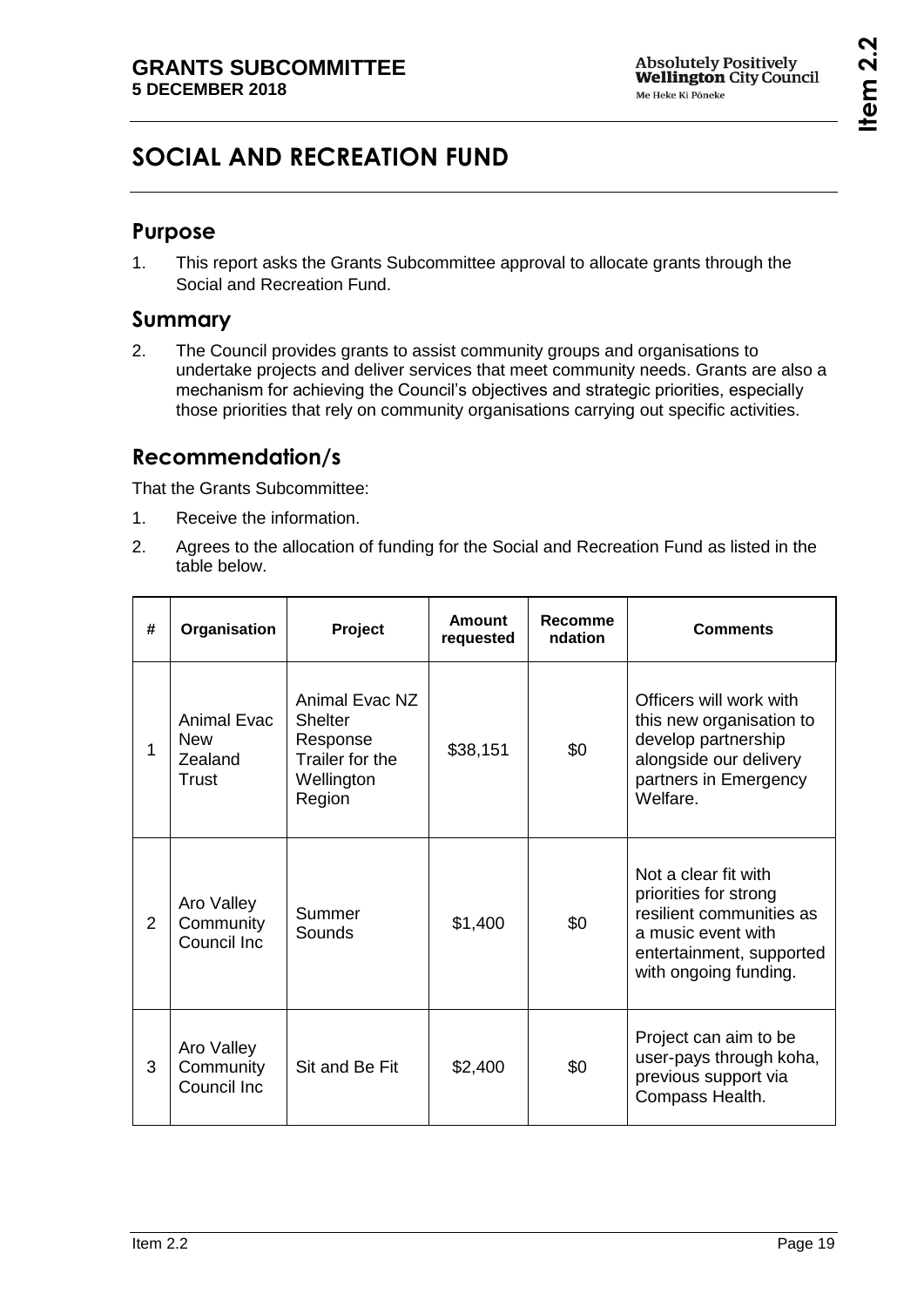| $\overline{4}$ | <b>Big Buddy</b><br>Mentoring<br><b>Trust</b>          | <b>Recruit mentors</b><br>for fatherless<br>Wellington boys            | \$16,000 | \$0      | Council supports a range<br>of youth organisations<br>delivering activity,<br>Council provide some<br>rental assistance.                                                                |
|----------------|--------------------------------------------------------|------------------------------------------------------------------------|----------|----------|-----------------------------------------------------------------------------------------------------------------------------------------------------------------------------------------|
| 5              | <b>Brooklyn</b><br>Community<br>Association            | <b>ANZAC Day</b><br>2019                                               | \$3,260  | \$3,000  | Support for annual<br>Anzac Day event run<br>with RSA, 2018 event<br>attracted over 500<br>people.                                                                                      |
| 6              | Collaborate<br>Aotearoa                                | Collaborating<br>against<br>loneliness                                 | \$9,915  | \$8,000  | Support for new<br>approach to matching<br>volunteers with projects,<br>targeting activity to<br>address loneliness and<br>mental health priorities.                                    |
| $\overline{7}$ | Community<br>Housing<br>Aotearoa                       | Community<br>Housing<br>Aotearoa<br>Conference<br>2019                 | \$27,015 | \$0      | Conferences are not a<br>good fit with community<br>funding, can be user or<br>membership-pays.                                                                                         |
| 8              | Downtown<br>Community<br>Ministry<br>Wellington<br>Inc | Provision of<br>Meaningful<br>Activity at<br>DCM's Te Hāpai<br>Service | \$50,000 | \$27,500 | Support for Te Hāpai<br>drop in activities<br>including: hospitality,<br>computer access, life<br>skills advice, classes -<br>support through<br><b>Meaningful Activity</b><br>funding. |
| $9\,$          | Glenside<br>Progressive<br>Association<br>Inc          | General<br>Operations                                                  | \$750    | \$750    | Operational support for<br>local residents<br>association                                                                                                                               |
| 10             | <b>Island Bay</b><br>Presbyterian<br>Church            | Berhampore<br>Community<br>Enhancement<br>Project                      | \$5,800  | \$800    | Community neighbours<br>events, working with<br><b>Grenville Apartment</b><br>tenants                                                                                                   |
| 11             | <b>Kidz Need</b><br>Dadz<br>Wellington                 | <b>Young Father</b><br>Education<br>Meetings                           | \$550    | \$0      | Lower priority given<br>existing support in place<br>for youth sector<br>organisations.                                                                                                 |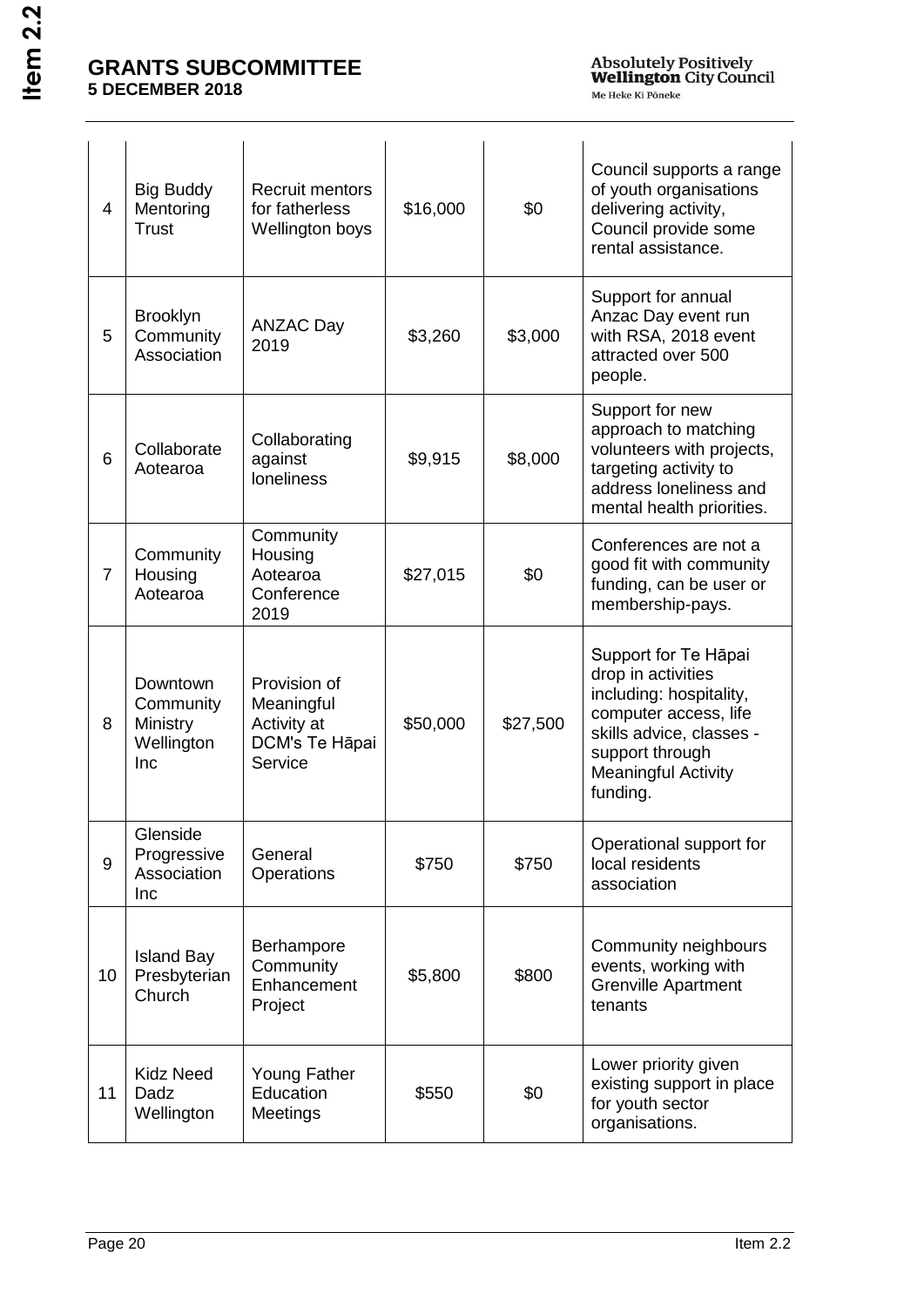Absolutely Positively<br>**Wellington** City Council Me Heke Ki Põneke

| r      |  |
|--------|--|
| ١<br>٥ |  |

| 12 | Menzshed<br>Tawa Inc                                                | <b>Build Work</b><br><b>Benches</b>                                                                                                      | \$4,614  | \$2,300 | Support for materials for<br>building workbenches for<br>new Tawa based shed.                                                                                                                                             |
|----|---------------------------------------------------------------------|------------------------------------------------------------------------------------------------------------------------------------------|----------|---------|---------------------------------------------------------------------------------------------------------------------------------------------------------------------------------------------------------------------------|
| 13 | Mokai<br>Kainga<br><b>Maori Centre</b>                              | Mokai Kainga<br>Operation                                                                                                                | \$46,000 | \$0     | Organisation has not<br>reported on previous<br>funding in 2017/18 which<br>was based on a review<br>of service. Can resubmit<br>in 2019 once Officers<br>have a better<br>understanding of what<br>has been implemented. |
| 14 | Newtown<br><b>Budgeting</b><br>and<br>Advocacy<br>Service           | <b>Social Services</b><br>and Budgeting<br>Wrap-Around<br>support for<br>people at risk -<br>Greater<br>Wellington<br>Region<br>Approach | \$28,910 | \$0     | Regional project, building<br>support regionally, can<br>look at applying in 2019<br>once other support and<br>partnerships are in place.                                                                                 |
| 15 | Newtown<br><b>Residents</b><br>Association<br>Inc                   | <b>Newtown</b><br>Neighbours'<br>Night                                                                                                   | \$600    | \$600   | Community neighbours<br>event                                                                                                                                                                                             |
| 16 | <b>New</b><br><b>Zealand Red</b><br>Cross                           | <b>World Refugee</b><br>Day 2019                                                                                                         | \$9,000  | \$0     | Event is in June 2019,<br>organisation is supported<br>to do this work, and<br>Officers will work with<br>organisation and local<br>NGO's.                                                                                |
| 17 | <b>Ngaio</b><br>Crofton<br>Downs<br><b>Residents</b><br>Association | <b>Ngaio</b><br>Community<br>Picnic 2019                                                                                                 | \$500    | \$500   | Community neighbours<br>event                                                                                                                                                                                             |
| 18 | <b>Ngaio</b><br>Crofton<br>Downs<br><b>Residents</b><br>Association | <b>NCDRA</b><br>operational<br>funding                                                                                                   | \$1,000  | \$1,000 | Operational support for<br>local residents<br>association                                                                                                                                                                 |
| 19 | Ngaio Play<br>centre                                                | <b>Crofton Downs</b><br><b>Community Day</b><br>2019                                                                                     | \$620    | \$430   | Community neighbours<br>event                                                                                                                                                                                             |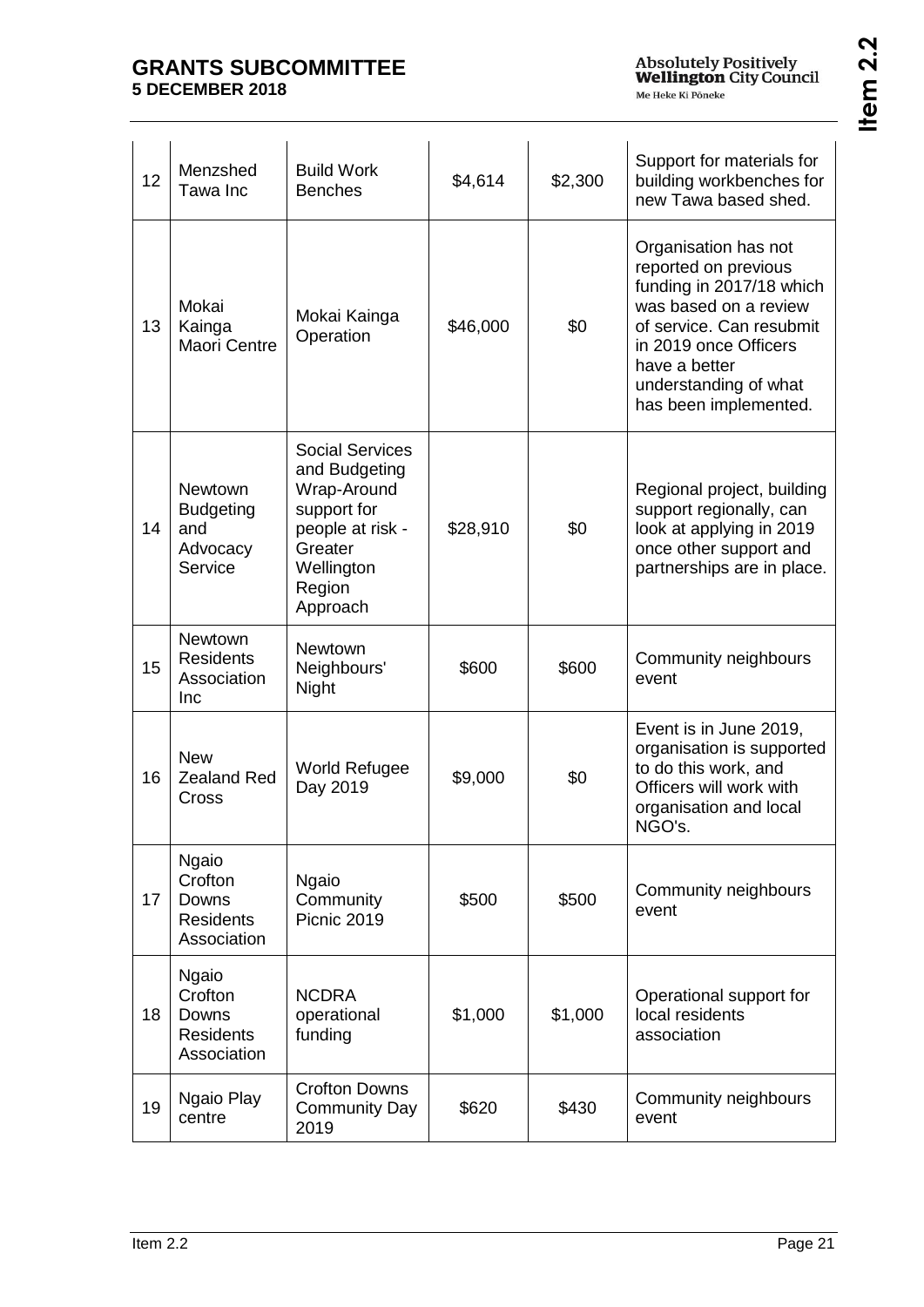| 20 | Parkinson's<br><b>New</b><br>Zealand                                                 | Wellington's<br>Parkinson's<br>Community<br>Educator<br>Service 2019                             | \$18,854 | \$0      | Not a close fit with<br>priority areas, delivering<br>to health outcomes.                                                                                                                                                                   |
|----|--------------------------------------------------------------------------------------|--------------------------------------------------------------------------------------------------|----------|----------|---------------------------------------------------------------------------------------------------------------------------------------------------------------------------------------------------------------------------------------------|
| 21 | Perinatal<br>Anxiety and<br>Depression<br>Aotearoa<br>(PADA)                         | Perinatal<br>Awareness<br><b>Week 2019</b>                                                       | \$4,926  | \$0      | Not a close fit with<br>priority areas, delivering<br>to health outcomes.                                                                                                                                                                   |
| 22 | Regenerate<br>Magazine                                                               | Regenerate<br>Magazine<br>(Providing<br>Wraparound<br>Support)                                   | \$33,550 | \$16,550 | Support the scope of<br>creating pathways to<br>positive outcomes and<br>also considers<br>wraparound support.<br>Team building and<br>training important for<br>sellers to be successful<br>on the streets by being<br>responsible vendors |
| 23 | Revo Tour<br>Trust                                                                   | <b>Revolution Tour</b><br>Wellington                                                             | \$15,000 | \$0      | Not a close fit with<br>priority areas, existing<br>support in place for youth<br>development<br>organisations and<br>community events.                                                                                                     |
| 24 | <b>Strathmore</b><br>Park<br>Progressive<br>&<br>Beautifying<br>Association<br>(Inc) | <b>Strathmore Park</b><br>Progressive &<br>Beautifying<br>Association<br>Operational<br>Funding. | \$500    | \$500    | Operational support for<br>local association                                                                                                                                                                                                |
| 25 | Tawa<br>Leisure<br><b>Marchers</b>                                                   | Support for<br><b>Tawa Leisure</b><br><b>Marchers</b>                                            | \$3,000  | \$1,000  | Contribution to<br>operational expenses for<br>project for seniors in<br>Tawa                                                                                                                                                               |
| 26 | The Anglican<br>Church in                                                            | A Homeshare<br>Scheme for                                                                        | \$7,550  | \$0      | Officers will discuss<br>partnership opportunities                                                                                                                                                                                          |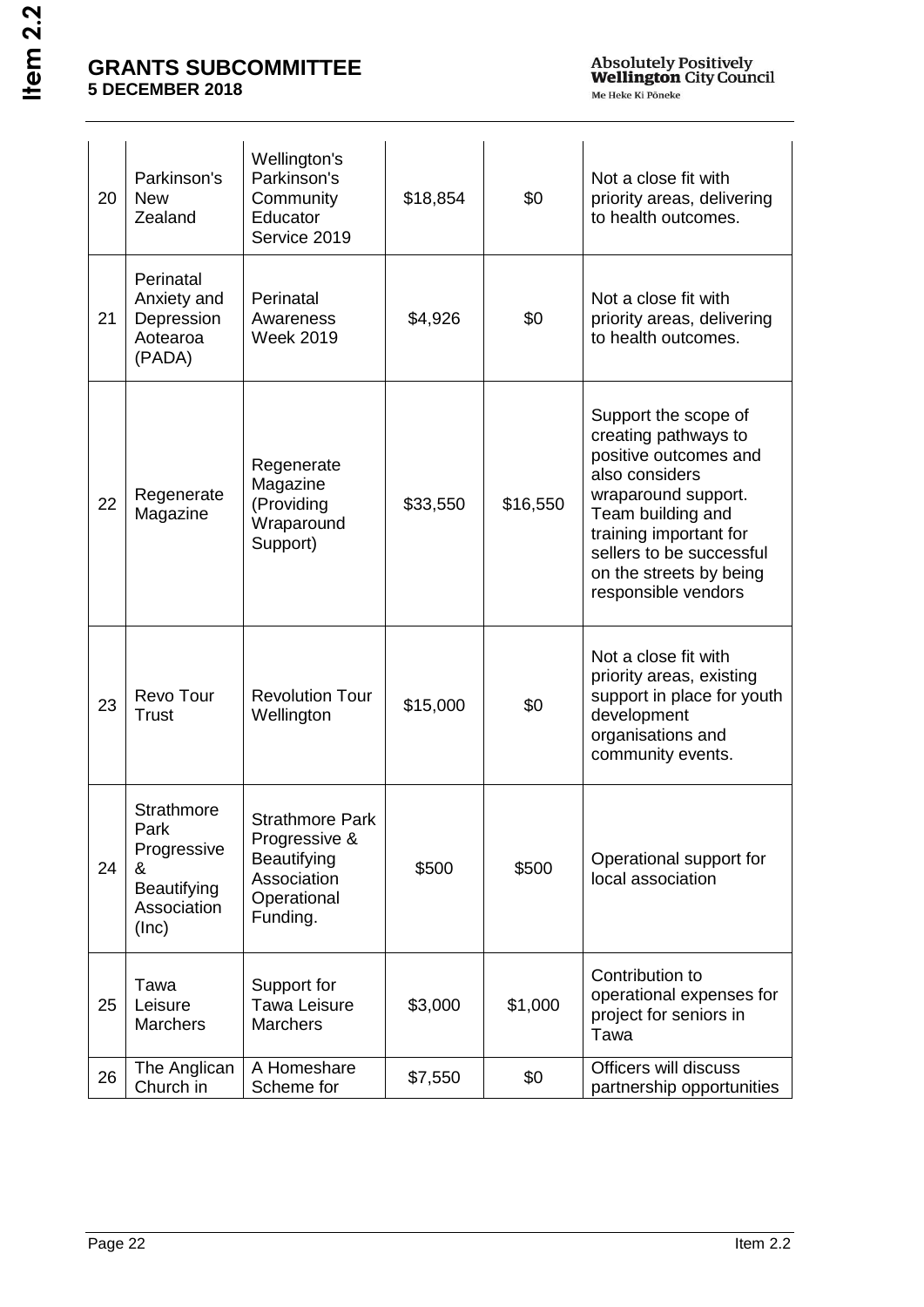|    | Aotearoa,<br><b>New</b><br>Zealand and<br>Polynesia -<br>Diocese of<br>Wellington   | Wellington                                                                                            |          |     | for 2019.                                                                                                                                     |
|----|-------------------------------------------------------------------------------------|-------------------------------------------------------------------------------------------------------|----------|-----|-----------------------------------------------------------------------------------------------------------------------------------------------|
| 27 | The Family<br>Space<br>Charitable<br><b>Trust</b>                                   | Neighbours Day<br>Get-Together                                                                        | \$500    | \$0 | We support Community<br>Centre who put on<br>neighbours events                                                                                |
| 28 | The House<br>of Grace<br><b>Trust</b>                                               | Support for<br>home for<br>pregnant teens,<br>including<br>wellington staff<br>wages                  | \$12,000 | \$0 | Not a close fit with<br>priority areas, not<br>recommended for<br>support.                                                                    |
| 29 | <b>The</b><br>Wellington<br><b>City Mission</b><br>(Anglican)<br><b>Trust Board</b> | <b>Wellington City</b><br><b>Mission</b><br>Neighbours Day<br>Celebration<br>2019                     | \$700    | \$0 | <b>City Mission have</b><br>ongoing WCC support,<br>as do local Newtown<br>organisations.                                                     |
| 30 | ThroughBlue                                                                         | ThroughBlue<br>Support and<br>Education<br>Programme for<br>Women with<br>experience of<br>Depression | \$5,919  | \$0 | Not a close fit with<br>priority areas, delivering<br>to health outcomes.                                                                     |
| 31 | Vogelmorn<br>Community<br>Group<br>Charitable<br><b>Trust</b>                       | Community<br><b>Dinners</b>                                                                           | \$8,700  | \$0 | Monthly community<br>dinners, not a priority for<br>support, given demand<br>on available funding,<br>majority of expenses co-<br>ordination. |
| 32 | Wellington<br>Down<br>Syndrome<br>Social Club                                       | Wellington<br>Down<br>Syndrome<br><b>Social Club</b><br><b>Annual Camp</b><br>2019                    | \$2,500  | \$0 | Can seek support<br>through Joe Aspell Trust<br>in December, would be a<br>good fit with this trust.                                          |
| 33 | Wellington<br>Hospitals<br>Foundation                                               | Volunteer<br>Coordinator                                                                              | \$12,000 | \$0 | Not a close fit with<br>priority areas, delivering<br>to health outcomes.                                                                     |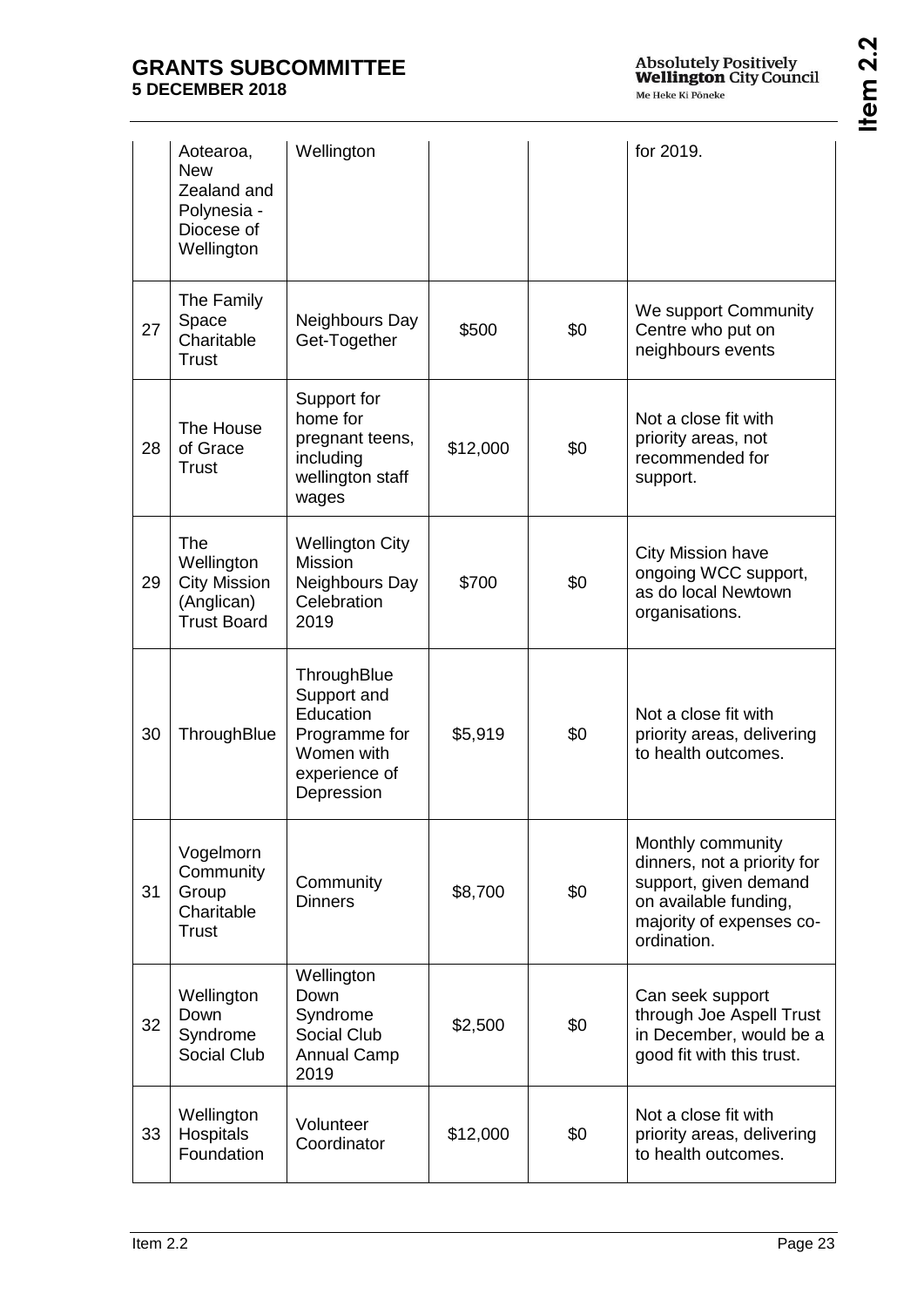| 34 | Wellington<br>Riding for<br>the Disabled<br>Association<br>Inc. | <b>RDA</b><br>Programme                                                                   | \$8,460  | \$0      | Not a close fit with<br>priority areas, project is<br>based outside<br>Wellington.                                                                                                                                                                                                    |  |  |
|----|-----------------------------------------------------------------|-------------------------------------------------------------------------------------------|----------|----------|---------------------------------------------------------------------------------------------------------------------------------------------------------------------------------------------------------------------------------------------------------------------------------------|--|--|
| 35 | Yoga<br>Rhapsody<br>Limited                                     | Music,<br>mindfulness and<br>haircuts at the<br>Soup Kitchen                              | \$3,600  | \$3,600  | Providing positive<br>activities, focus on<br>raising self-esteem for<br>Soup Kitchen clients,<br>support through<br><b>Meaningful Activity</b><br>funding.                                                                                                                           |  |  |
| 36 | Youthline<br>Wellington<br>Incorporated                         | Youthline<br>Wellington<br>Salaries &<br>Youthline's<br>Ongoing<br>Education<br>Programme | \$30,000 | \$30,000 | Good fit with community<br>safety and wellbeing,<br>Child and youth friendly<br>priorities, support for<br>Youthline, delivering<br>important services for<br>young people providing<br>Education Visits, ongoing<br>education for the sector<br>and youth development<br>programmes. |  |  |
|    |                                                                 |                                                                                           |          |          |                                                                                                                                                                                                                                                                                       |  |  |

**Total \$96,530**

## **Background**

- 1. Grants and funding are included in the Long-Term and Annual Plans to provide an appropriate mechanism for the Council to respond to community groups and organisations that are undertaking projects or delivering servces that:
	- Meet a need identified by the community.
	- Align with council's strategic goals and outcomes.
	- Rely to some extent on participation and engagement by community organisations.
- 2. Organisations and projects are funded through both contracts and contestable grants pools. The contestable pools provide grants that are discretionary, short term and generally project based in nature. The Council also enters into multi-year contracts when it has an interest in ensuring particular activities occur that contribute to Council's strategies or policies.
- 3. The assessment process funding may include consultation with; the applicant, persons or organisations referred to in the application and Council officers, these would be across a range of activity areas. In assessing applications Officers look at alignment with Council policies and priority areas from the specific fund as well as organisational capacity, ability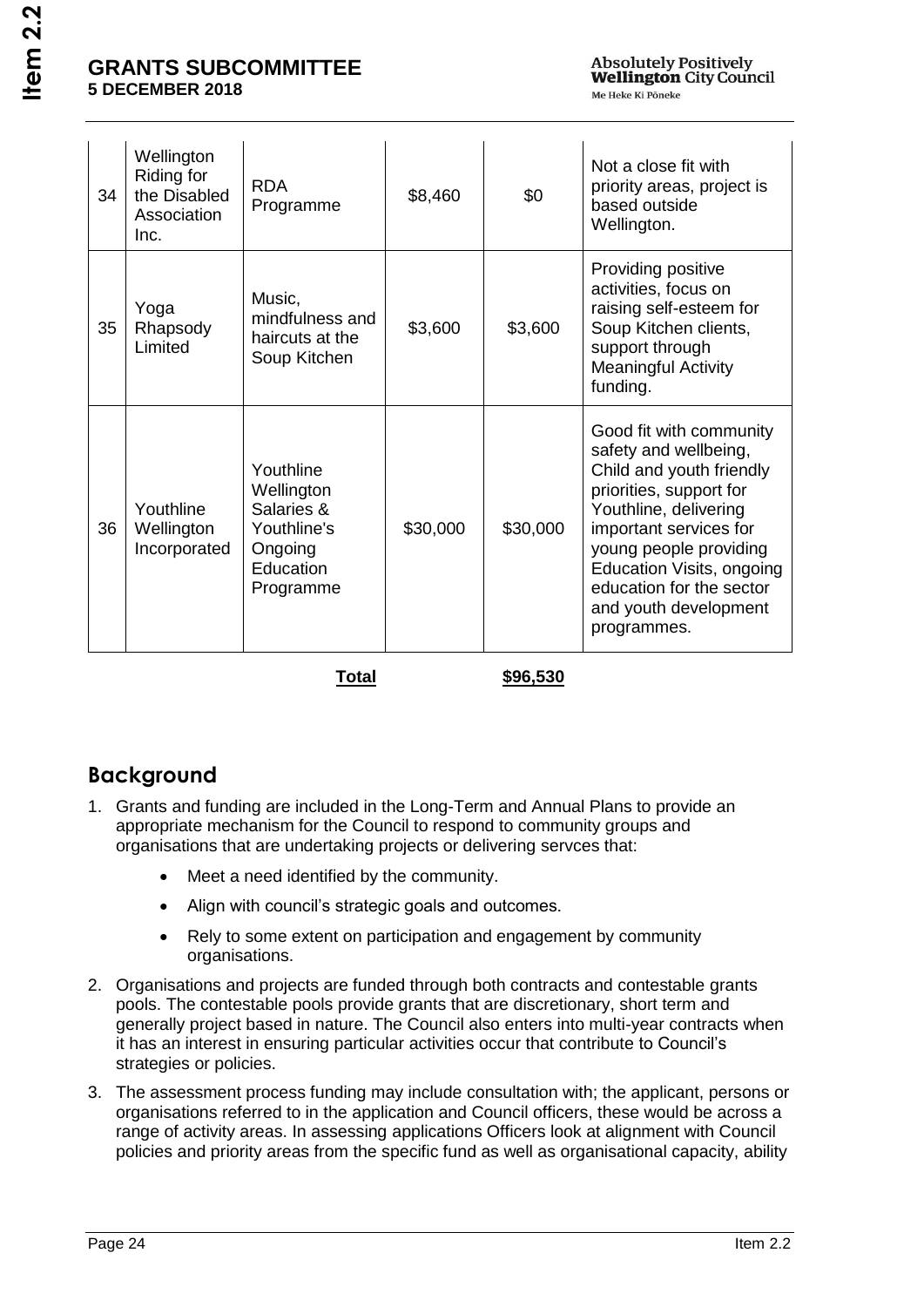to deliver projects and the financial position of the organisation. To ensure funds are used appropriately, conditions may be suggested should funding be approved.

- 4. Original information provided through online applications has been made available to Councillors.
- 5. Priorities (focus areas) for the Social and Recreation Fund are:
	- Building strong resilient communities
	- Promoting community safety and wellbeing
	- A Child and Youth Friendly City
	- Operational support for residents and progressive associations
- 6. In addition in 2018-19 projects delivering meaningful activities with a positive impact for vulnerable individuals and the community are a priority for the fund, this activity is supported through additional funding of \$100,000 pa included in the 2018-28 Long Term Plan.

## **Priorities (focus areas) for the Social and Recreation Fund**

## **Building strong resilient communities**

Priority is given to projects that:

- Strengthen the local community, contribute to community wellbeing and deliver local solutions to issues /opportunities
- Support local volunteering and neighbourhood connectedness
- Deliver on outcomes that support Wellington's Urban Agriculture programme; with particular focus on building sustainable food networks
- Increase local community resilience and emergency preparedness
- Help develop social and community enterprises profitable business entities meeting community need which in turn create opportunities for communities to participate in their governance.

## **Promoting community safety and wellbeing**

Priority is given to projects that:

- Enhance community safety and wellbeing
- Encourage a community participatory approach to local neighbourhood safety initiatives
- Assist in supporting the city's most vulnerable
- Support a Housing First approach to ending street homelessness

## **A child and youth friendly city**

Priority is given to projects that:

- Involve children and young people in their development and delivery.
- Help young people gain a better understanding of community, an increased sense of belonging as active citizens and positive contributors to society.

## **Operational support for residents and progressive associations** (up to \$1000)

Priority is given to organisations that:

- Demonstrate a positive and inclusive approach to working with all residents, building connections and neighbourliness
- Communicate regularly with local residents in the area and have an up to date Community Finder profile
- Have an active membership of 10 or more, excluding the committee, meeting regularly (outside their AGM), keep minutes of these meetings.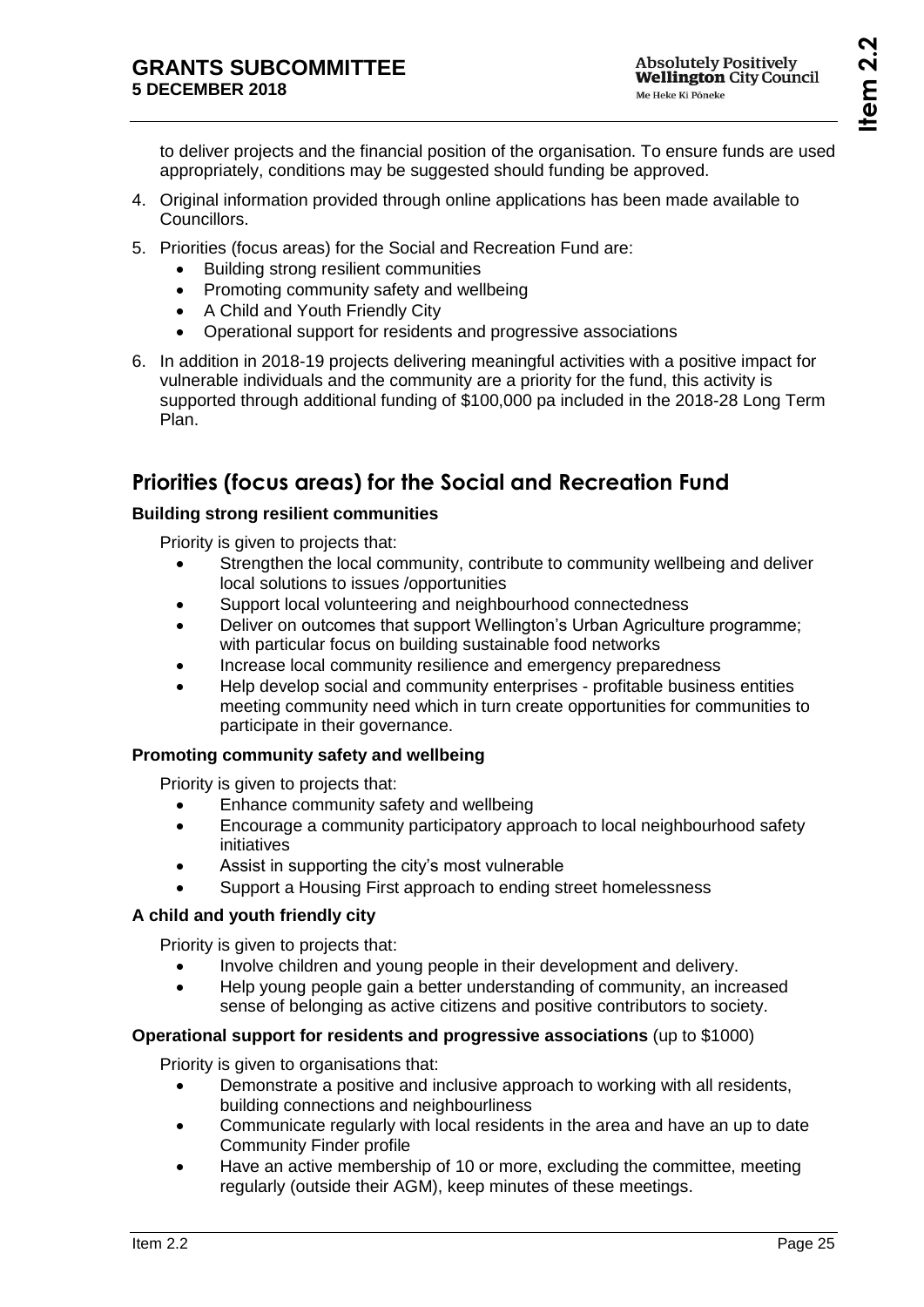### **2018-2019 priority: meaningful activities**

- Activity should be able to engage people with different interests and needs and lead to various pathways for its participants.
- There will be a strong collaborative and coordinated approach within the city for these projects to produce outcomes that align with other priorities**.**

## **Discussion- Social and Recreation Fund**

- 7. The Social and Recreation Fund supports community organisations for projects that meet the criteria for the fund. This is the second funding round for 2018–19 financial year, with applications closing on 31 October 2018. 36 applications were made, requesting \$414,244.
- 8. Three applications are from organisations delivering projects providing meaningful activities, recommended funding will be from additional \$100,000 funding included in the 2018-28 Long Term Plan.
- 9. Officers are recommending the Grants Subcommittee support 12 projects with grants totalling \$96,530; this includes three projects supported through 'meaningful activities' funding.
- 10. The next funding round for the Social and Recreation Fund will close at the end of March 2019.

## **Officers**

Jenny Rains, Community Services Manager Mark Farrar, Senior Advisor, Funding and Relationships

## **Attachments**

Nil

| Author     | Mark Farrar, Team Leader Funding and Relationships |
|------------|----------------------------------------------------|
| Authoriser | Jenny Rains, Community Services Manager            |
|            | Stephen McArthur, Manager Community Networks       |
|            | Barbara McKerrow, Chief Operating Officer          |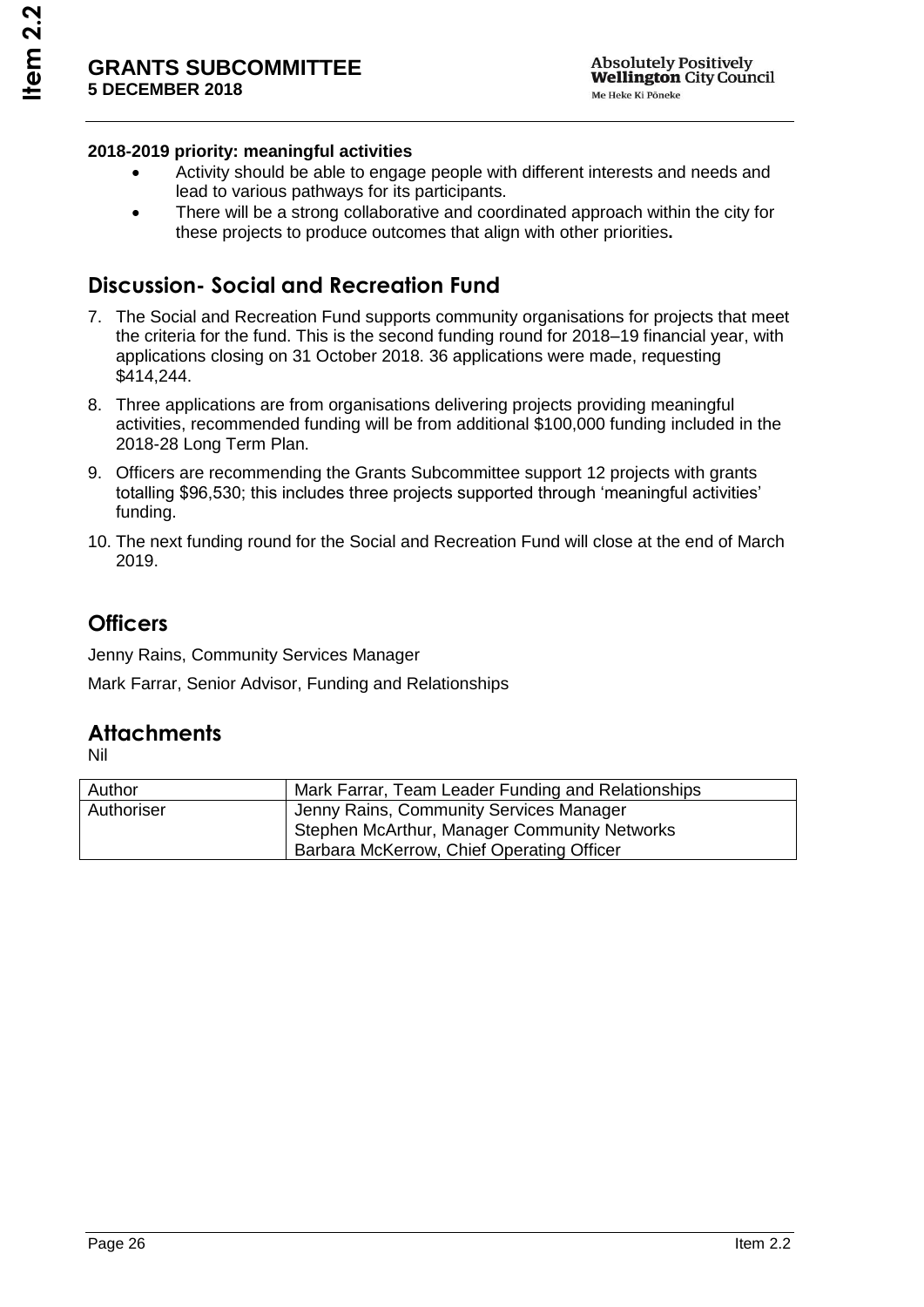# **SUPPORTING INFORMATION**

## **Engagement and Consultation**

A number of organisations seeking support through our grant programmes have made detailed submissions within the 2018/2028 Long-Term Plan consultation process.

### **Treaty of Waitangi considerations**

For each of these grant funds there are specific criteria and questions relating to Māori. The Social and Recreation Fund applicants are asked to describe how their project services to assist Māori potential.

### **Financial implications**

The Long Term Plan makes provision for community grants in several places:

- 2.1.6 Community environmental initiatives
- 3.1.4 Grants and creative workforce
- $\bullet$  4.1.4 (Arts and) Cultural grants
- 5.2.4 Grants (Social and Recreation).

The Social and Recreation Fund comes under project (157.1124). Additional provision was made in the Long Term Plan (2018-28) for Transitional Housing funding.

### **Policy and legislative implications**

Council funds have been created to assist community initiatives in line with Council strategy. Council Officers engage and consult widely with a range of groups and organisations before funding applications are made and throughout the assessment process.

**Risks / legal**  N/A

**Climate Change impact and considerations** N/A

**Communications Plan**

N/A

### **Health and Safety Impact considered**

Projects seeking support from council are delivered by organisations and groups who are legal entities and responsible for health and safety of the project, events, etc.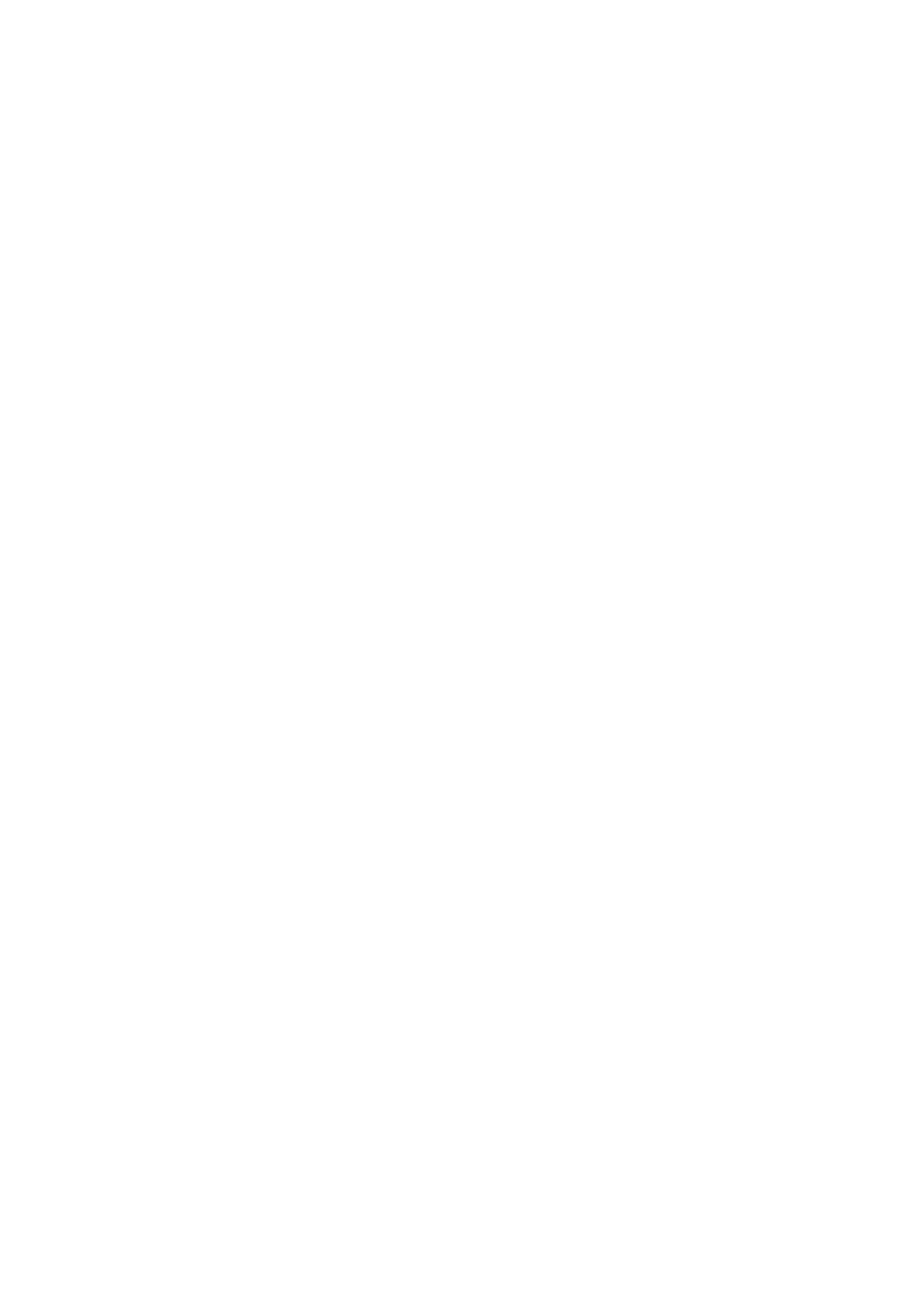## <span id="page-28-0"></span>**SOCIAL AND RECREATION FUND- MULTI-YEAR CONTRACT FUNDING**

This report was not available at time of print and will be made available under separate cover, and online at [https://wellington.govt.nz/your-council/meetings/committees/grants](https://wellington.govt.nz/your-council/meetings/committees/grants-subcommittee/2018/12/05)[subcommittee/2018/12/05.](https://wellington.govt.nz/your-council/meetings/committees/grants-subcommittee/2018/12/05)

| Author     | Mark Farrar, Team Leader Funding and Relationships |
|------------|----------------------------------------------------|
| Authoriser | Jenny Rains, Community Services Manager            |
|            | Stephen McArthur, Manager Community Networks       |
|            | Barbara McKerrow, Chief Operating Officer          |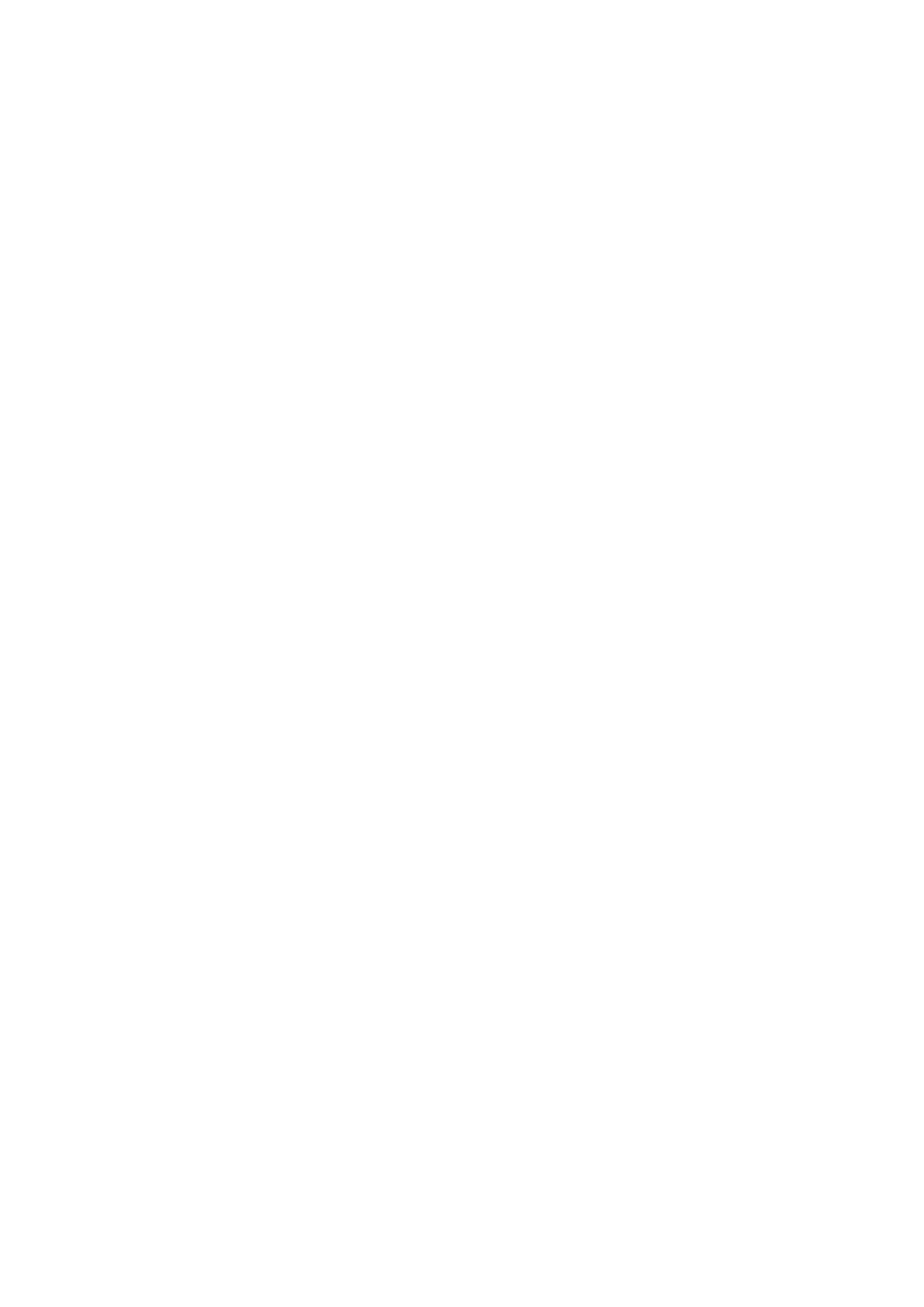# <span id="page-30-0"></span>**NATURAL ENVIRONMENT FUND**

## **Purpose**

1. This report asks the Grants Subcommittee allocate funding through the Natural Environment Fund, October 2018.

## **Summary**

2. The Council provides grants to assist community groups and organisations to undertake projects that meet community needs. Grants are also a mechanism for achieving the Council's objectives and strategic priorities, especially those priorities that rely on community organisations carrying out specific activities.

## **Recommendation/s**

That the Grants Subcommittee:

- 1. Receives the information.
- 2. Agrees to the allocation of funding from the Natural Environment Fund as listed in the table below.

| #             | Organisation                                                                                                                               | <b>Project</b>                                            | Total<br>Project<br>Cost | Recom<br>mended | <b>Comments</b>                                                                                                                                                                                                                     |
|---------------|--------------------------------------------------------------------------------------------------------------------------------------------|-----------------------------------------------------------|--------------------------|-----------------|-------------------------------------------------------------------------------------------------------------------------------------------------------------------------------------------------------------------------------------|
| 1             | Conservation<br>Volunteers<br>New Zealand                                                                                                  | Supporting<br>our grassroots<br>conservation<br>community | \$10,000                 | \$4,500         | Contribution to community<br>volunteering projects, in<br>partnership with local groups<br>- specifically supporting<br>Makara Peak Volunteers with<br>Zac's Track as well as<br>community groups in<br>Northern suburban reserves. |
| $\mathcal{P}$ | Crofton<br>Downs<br>Community<br><b>Myrtle Rust</b><br>Programme-<br>under<br>Wellington<br><b>Natural</b><br>Heritage<br><b>Trust Inc</b> | Community<br><b>Myrtle Rust</b><br>Programme              | \$5,000                  | \$1,500         | Contribution to community<br>workshops and engagement<br>around Myrtle rust.                                                                                                                                                        |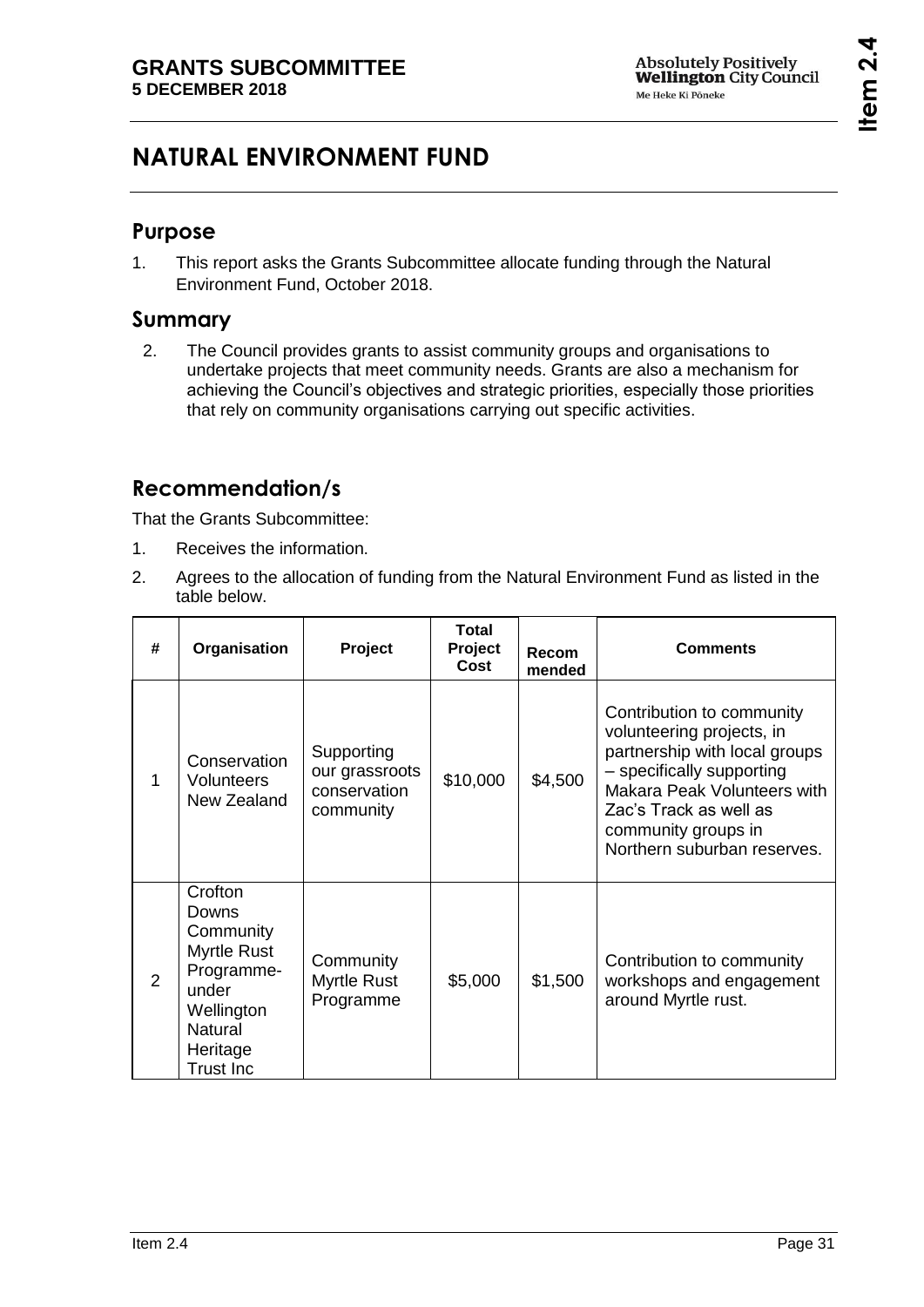| 3              | Cross<br>Country<br><b>Vehicle Club</b><br>Wellington<br>Incorporated          | Te Kopahou<br>Reserve -<br>Volunteer<br><b>Pest Control</b>                                        | \$9,988 | \$0     | Officers are working with the<br>club, Capital Kiwi and GW<br>Council on an MOU through<br>which this activity may be<br>supported via operational<br>Council budgets.                                            |
|----------------|--------------------------------------------------------------------------------|----------------------------------------------------------------------------------------------------|---------|---------|-------------------------------------------------------------------------------------------------------------------------------------------------------------------------------------------------------------------|
| 4              | EcoGecko<br>Consultants<br>Ltd                                                 | Engaging<br>Rangatahi<br>Through<br>Lizard<br>Conservation                                         | \$6,500 | \$5,000 | Support for lizard<br>conservation efforts in<br>Wellington, support for<br>community groups to access<br>their service to set up a<br>monitoring programme.                                                      |
| 5              | Friends of<br><b>Tawa Bush</b><br>Reserves Inc                                 | Native plant<br>revegetation<br>and pest<br>control of<br>parts of<br>Woodburn<br>Reserve,<br>Tawa | \$8,100 | \$3,500 | Support for the group to set<br>up a community nursery,<br>additional traps and plants<br>can be provided through<br>Council operational budgets,<br>with the group reapplying in<br>2019/20 for further support. |
| 6              | <b>Ghost Fishing</b><br>NZ - under<br>New Zealand<br>Underwater<br>Association | <b>Ghost Fishing</b><br>regular<br>underwater<br>and coastal<br>clean-up<br>events                 | \$5,000 | \$1,500 | Support for active volunteer<br>group towards Health and<br>Safety equipment.                                                                                                                                     |
| $\overline{7}$ | iDetect-IT Itd                                                                 | Gridi Camera<br><b>Trapping Trial</b>                                                              | \$4,169 | \$1,259 | An innovative approach to<br>supporting both backyard<br>and reserve trapping groups.<br>Low cost predator detection.                                                                                             |
| 8              | Makara Peak<br>Mountain<br><b>Bike Park</b><br><b>Supporters</b><br>Inc        | Zac's Track<br>planting                                                                            | \$8,110 | \$2,500 | Contributions to costs of<br>preparing hard to access<br>sites for planting using<br>contractors and they work<br>with Conservation Volunteers<br>NZ to plant the site.                                           |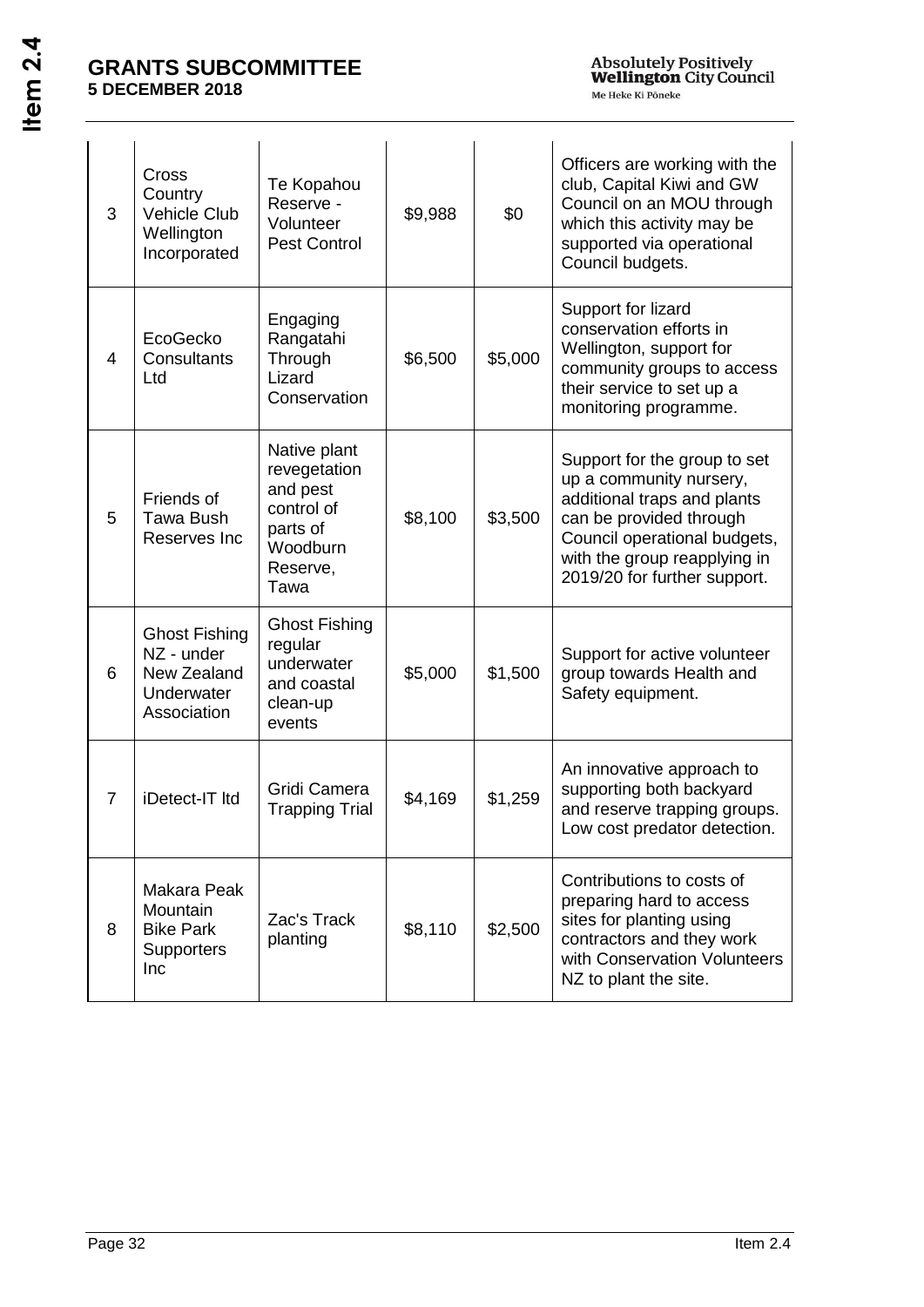| 9  | Owhiro Bay<br>Learning<br>Community<br><b>Stream</b><br>Project- under<br>Owhiro Bay<br>School | Owhiro Bay<br>Learning<br>Community<br><b>Stream</b><br>Project | \$3,805  | \$804   | Owhiro Bay school has<br>demonstrated excellent<br>quardianship of their local<br>stream in partnership with<br>Friends of Owhiro Stream.<br>This funding will continue to<br>allow the school and the<br>local kids to connect with<br>nature and learn about taking<br>care of the stream. |
|----|------------------------------------------------------------------------------------------------|-----------------------------------------------------------------|----------|---------|----------------------------------------------------------------------------------------------------------------------------------------------------------------------------------------------------------------------------------------------------------------------------------------------|
| 10 | Papa Taiao -<br><b>Earthcare Ltd</b>                                                           | <b>Predator Free</b><br>School<br>Leadership<br>Programme       | \$56,300 | \$4,500 | Papa Taiao work<br>collaboratively with schools<br>to deliver an enterprise<br>programme in Wellington<br>Schools, work closely with<br>Council rangers, urban<br>ecology and community<br>partnerships teams.                                                                               |
| 11 | Polhill<br>Protectors-<br>under<br>Wellington<br>Mountain<br><b>Bike Club Inc</b>              | <b>Polhill Weed</b><br>Control                                  | \$10,000 | \$7,000 | Additional weed control in<br>Polhill would have very good<br>outcomes. This proposal is<br>for bulk of the spray work to<br>be done by approved<br>contractors with some<br>ongoing work by the<br>volunteers where this is safe<br>and practical.                                          |
| 12 | <b>Royal Forest</b><br><b>And Bird</b><br>Protection<br>Society<br>Wellington                  | <b>Native Plant</b><br>Restoration<br>group                     | \$4,796  | \$2,241 | Support for nursery providing<br>thousands of plants to our<br>city's restoration initiatives<br>supporting dozens of<br>plantings across the city and<br>building capacity in eco-<br>sourcing, germination and<br>propagation of our local flora.                                          |
| 13 | <b>Royal Forest</b><br>And Bird<br>Protection<br>Society<br>Wellington                         | <b>Tanera Gully</b><br>Restoration<br>Project                   | \$10,000 | \$7,000 | Tanera Gully is in the<br>process of being transformed<br>by members of the local<br>community, support for weed<br>removal and enabling native<br>planting.                                                                                                                                 |
| 14 | The Royal<br>Forest and<br><b>Bird</b><br>Protection<br>Society of<br>New Zealand<br>Inc       | Be With A<br><b>Tree</b>                                        | \$5,900  | \$0     | Lower priority given available<br>funding, requested support<br>for marketing and promotion,<br>other projects with a closer fit<br>to fund priorities.                                                                                                                                      |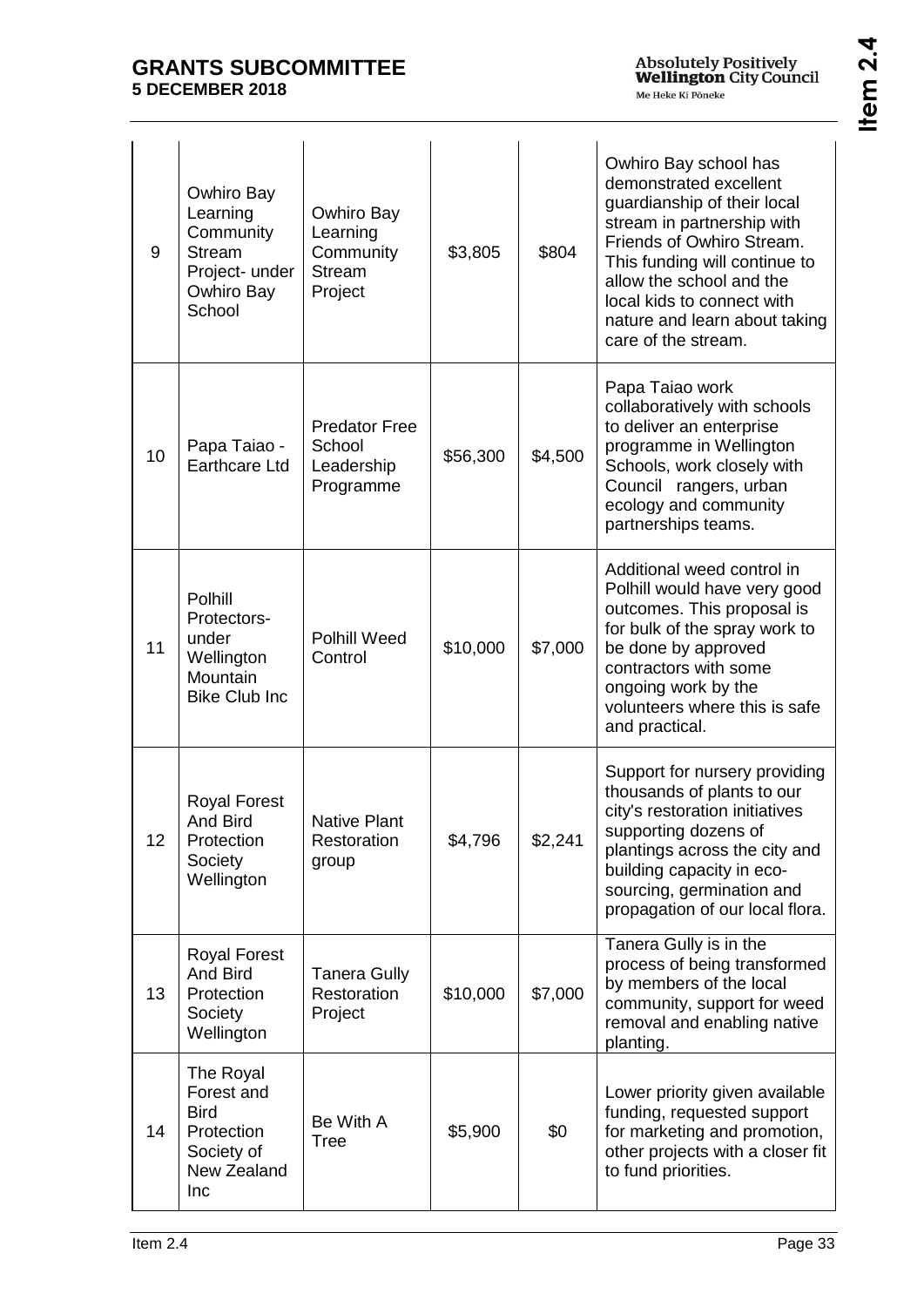| 15 | Traplordz-<br>under Royal<br><b>Forest And</b><br><b>Bird</b><br>Protection<br>Society<br>Wellington | Traplordz<br>Microline                     | \$3,100   | \$0      | Officers will work with<br>Traplordz to identify inner<br>city areas that need trapping<br>and put in place MOU,<br>project can be supported<br>through operational budgets. |
|----|------------------------------------------------------------------------------------------------------|--------------------------------------------|-----------|----------|------------------------------------------------------------------------------------------------------------------------------------------------------------------------------|
| 16 | Wild Aro-Aro<br>Valley<br>Community<br>Council Inc                                                   | Wild Aro<br>Spring &<br>Summer<br>Campaign | \$2,134   | \$610    | Officers will work with group<br>to support the group to<br>connect with trapping groups<br>in the area.                                                                     |
|    |                                                                                                      | Totals                                     | \$152,902 | \$41,914 |                                                                                                                                                                              |

## **Background**

- 3. Grants and funding are included in the Annual Plan to provide an appropriate mechanism for the Council to respond to community groups that are undertaking projects that:
	- Meet a need identified by the community.
	- Align with Council's strategic goals and community outcomes.
	- Rely to some extent on participation and engagement by community organisations.
- 4. Organisations and projects are funded through both contracts and contestable grants pools. The contestable pools provide grants that are discretionary, short term and generally project based in nature.
- 5. The assessment process funding may include consultation with; the applicant, persons or organisations referred to in the application and Council officers, these would be across a range of activity areas in the case of these applications across Parks, Sports and Recreation (Biodiversity and Environmental Partnerships) and Community Services (Urban Agriculture).
- 6. In assessing applications Officers look at alignment with Council policies and priority areas from the specific fund as well as organisational capacity, ability to deliver projects and the financial position of the organisation. To ensure funds are used appropriately, conditions may be suggested should funding be approved. Applications were discussed with Council Park Rangers relating to site access, use of herbicides and health and safety.
- 7. Original information provided through online applications has been made available to Councillors.
- 8. Priorities (focus areas) for the Natural Environment Fund are:

### **Protect**

Priority will be given to projects that:

- Control pest animals and plants on public land
- Reduce the impacts of urban environment on aquatic ecosystems

### **Restore**

Priority will be given to projects that: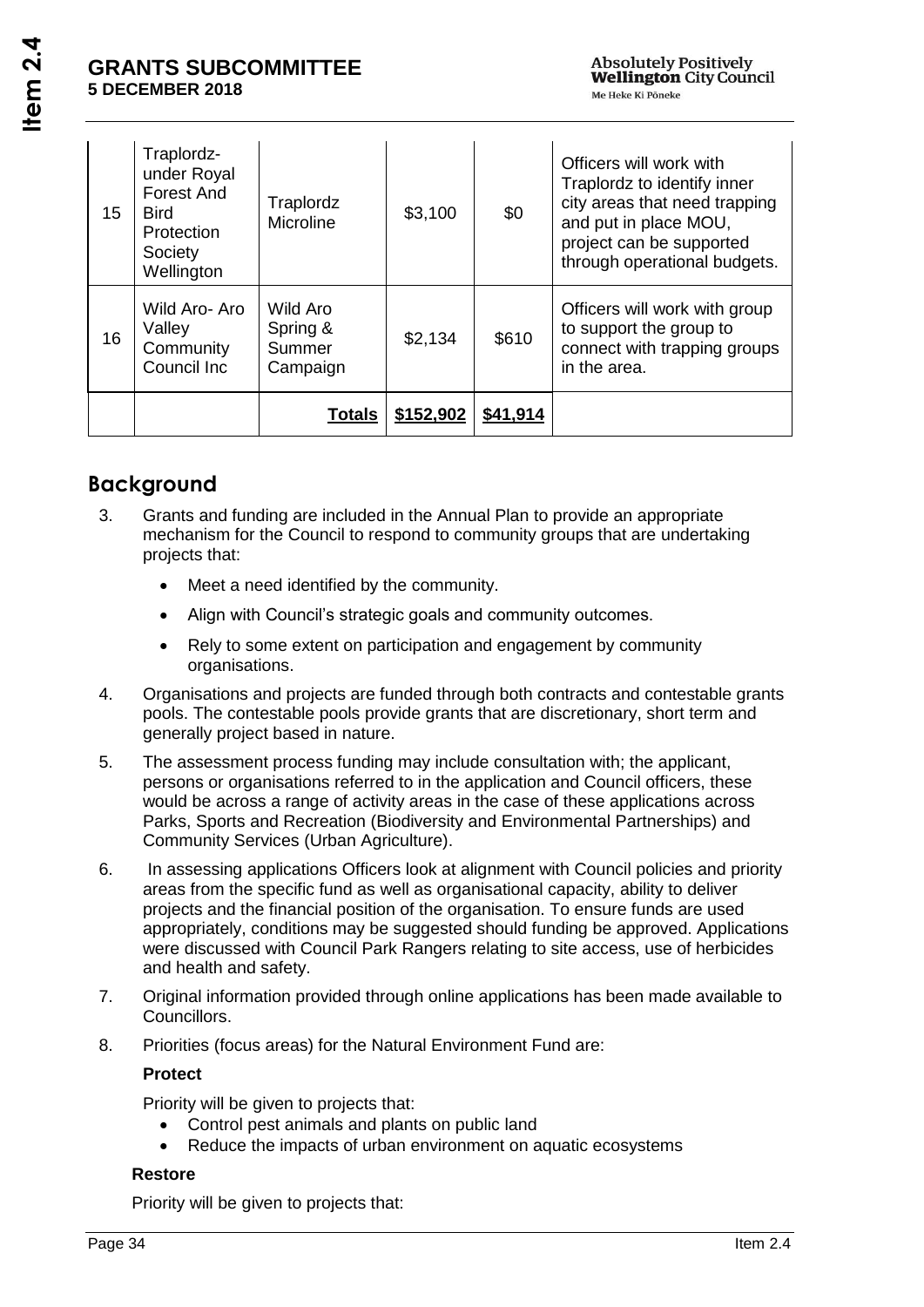- Undertake restoration work in riparian and coastal ecosystems
- Create connections between reserves for key plant and animal species
- Support the growing of eco-sourced plants for restoration

### **Connect**

Priority will be given to projects that:

- Help people engage with nature, including through community and edible gardening and community beekeeping
- Incorporate Te Ao Māori and Māturanga Māori, respecting mana whenua values and aspirations for the environment
- Increase people's awareness of nature
- Give children and young people the opportunity to experience and learn about nature
- Increase active participation in biodiversity projects

### **Research**

Priority will be given to projects that:

Monitor the success of biodiversity activities

## **Discussion**

- 9. A total of \$80,000 is available through the Natural Environment Fund in 2018/19. This is the second (and last) funding round for the Natural Environment Fund in 2018/19, the next funding round will be in July 2019.
- 10. Following discussions with members of the Garnts subcommitee at the last meeting, Officers initiated a promotional campaign through extensive networks of community and voluntary environmental groups as well as on social media through. The closing date for this funding round was extended to 5 November. We received 16 funding requests seeking a total of \$99,926 from the Natural Environment Fund.
- 11. Officers are recommending the Grants Subcommittee support 13 projects with grants totalling \$41,914.

### **Officers**

- Daniela Biaggio, T/L Urban Ecology, Parks, Sport and Recreation
- Tim Park, Environmental Partnership Leader, Parks, Sport and Recreation
- Mark Farrar, Senior Advisor Funding and Relationships

## **Attachments**

Nil

| Author     | Mark Farrar, Team Leader Funding and Relationships  |
|------------|-----------------------------------------------------|
| Authoriser | Jenny Rains, Community Services Manager             |
|            | <b>Stephen McArthur, Manager Community Networks</b> |
|            | Barbara McKerrow, Chief Operating Officer           |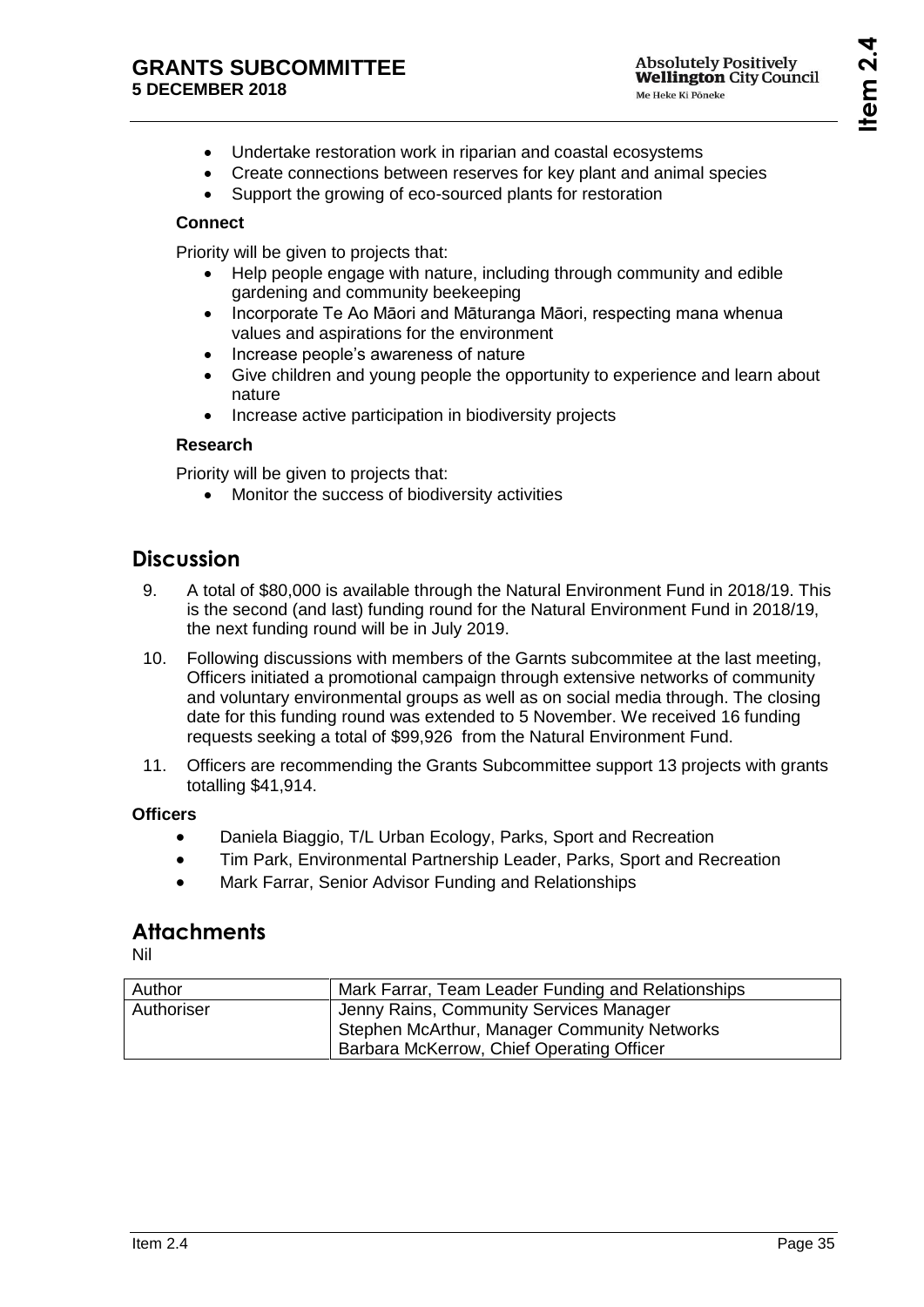## **SUPPORTING INFORMATION**

### **Engagement and Consultation**

Officers work closely with groups and organisations to communicate the availability of support for projects that help deliver in Council goals and outcomes, this involves discussions about the availability of funding through grant funds.

### **Treaty of Waitangi considerations**

For each of these grant funds there are specific criteria and questions relating to Māori. For the the Natural Environment Fund, reference is made within the funding criteria to Council's respect for mana whenua values and aspirations for the environment, requesting that applications demonstrate how they incorporates Te Ao Māori and Māturanga Māori.

### **Financial implications**

The Long Term Plan makes provision for community grants in several places – Natural Environment Fund 2.1.6 - Community environmental initiatives (157-1031).

### **Policy and legislative implications**

Council funds have been created to assist community initiatives in line with Council strategy. Council Officers engage and consult widely with a range of groups and organisations before funding applications are made and throughout the assessment process.

### **Risks / legal**

Funding allocated through community grants are subject to a detailed funding agreement which sets out outcomes based on those proposed within funding applications, these form the basis for a funding agreement and subsequent accountability reporting provided by applicants on completion of their projects.

### **Climate Change impact and considerations**

No climate change impacts.

### **Communications Plan**

Community grants are promoted through various channels in consultation with Council's Communication and Marketing team.

### **Health and Safety Impact considered**

Projects seeking support from Council are delivered by organisations and groups who are legal entities and responsible for health and safety of the project, events, etc. Park Rangers play a significant role in ensuring that volunteer groups have appropriate plans in place.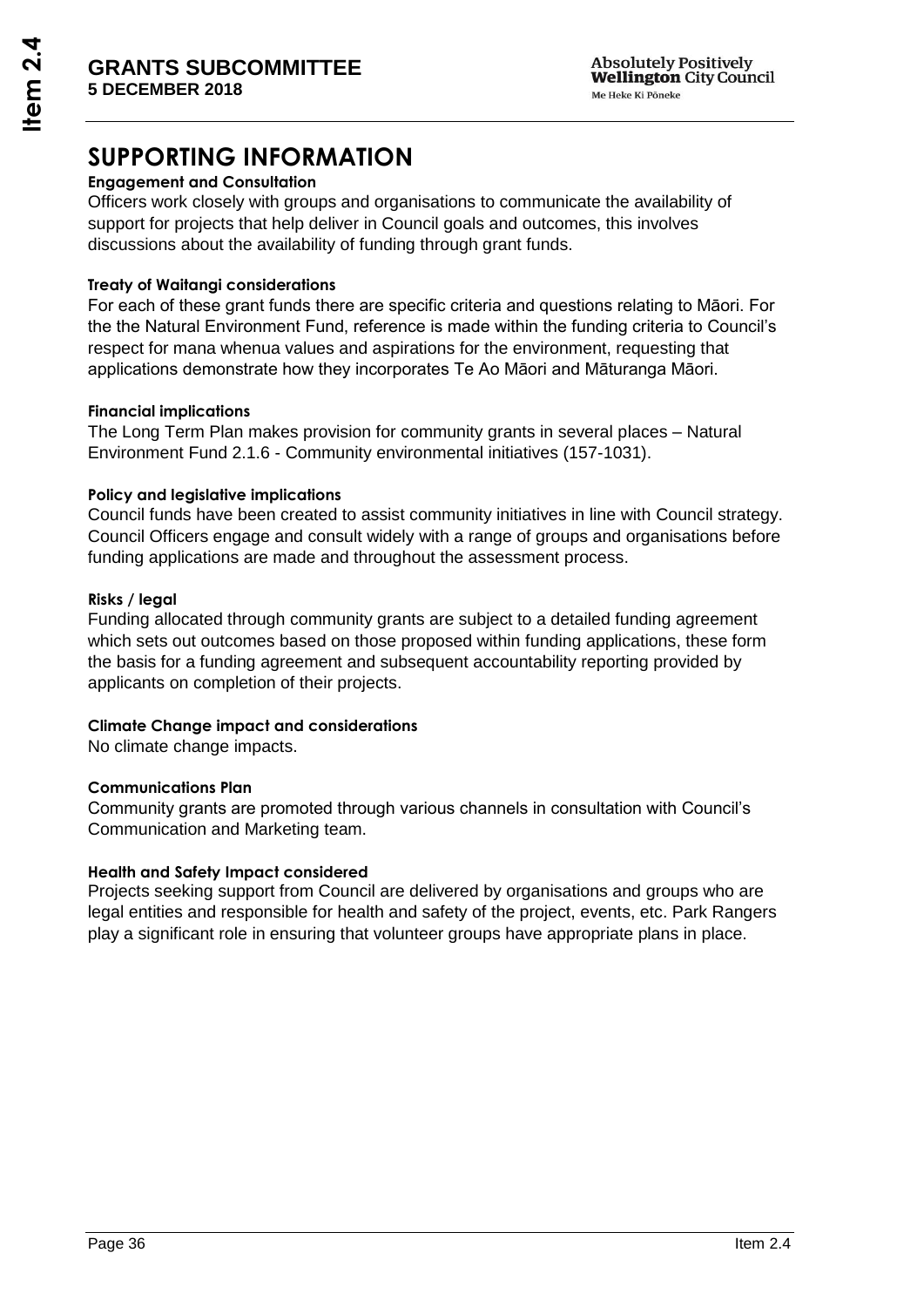# <span id="page-36-0"></span>**WASTE MINIMISATION SEED FUND 2018**

## **Purpose**

1. To provide recommendations for allocation of funding through the Waste Minimisation Seed Fund (\$2000 and over).

### **Summary**

- 2. When waste is disposed of into a New Zealand landfill, a levy of \$10 per tonne is collected by the Ministry for the Environment (MfE). MfE then allocate a portion of this money back to territorial authorities to fund waste minimisation initiatives.
- 3. The MfE levy money provided to Wellington City Council must be spent on advancing actions agreed to by the Council within the Wellington Region Waste Management and Minimisation Plan 2017-2016 (WMMP).
- 4. Within the WMMP, Council commits to:
	- *'Provide support to businesses and community groups to develop waste minimisation initiatives and opportunities'; and*
	- *'Provide grants for stakeholder groups to develop waste minimisation initiatives'.*
- 5. In total, \$54,000 of waste minimisation seed fund money for the "\$2000 and over" funding round is available for allocation by Council for 2018, inclusive of \$4,000 that was carried forward for under-allocation in 2017.
- 6. This report recommends allocating \$54,000 of this money to support local waste minimisation projects in 2018.

## **Recommendation/s**

That the Grants Subcommittee:

- 1. Receives this report.
- 2. Agree to the allocation of funding for the Waste Minimisation Grant Fund, as listed in the table below.

| Organisation                                                                            | <b>Project Title</b>                                                       | <b>Recommended Amount</b> |
|-----------------------------------------------------------------------------------------|----------------------------------------------------------------------------|---------------------------|
| <b>Wellington Waste Managers</b><br>under Newtown Community &<br><b>Cultural Centre</b> | Wellington Waste Managers start-up costs                                   | \$9,180                   |
| The Wellington City Mission<br>(Anglican) Trust Board                                   | Wellington City Mission Re-usable Food Parcel<br>Bags                      | \$10,000                  |
| Again Again Ltd                                                                         | Again Again reusable cup circulation system<br>for a zero-waste Wellington | \$10,000                  |
| The Entrust Foundation                                                                  | The Great Kiwi Bottle Drive                                                | \$10,000                  |
| <b>Forward Marketing Ltd</b>                                                            | RefillNZ                                                                   | \$10,000                  |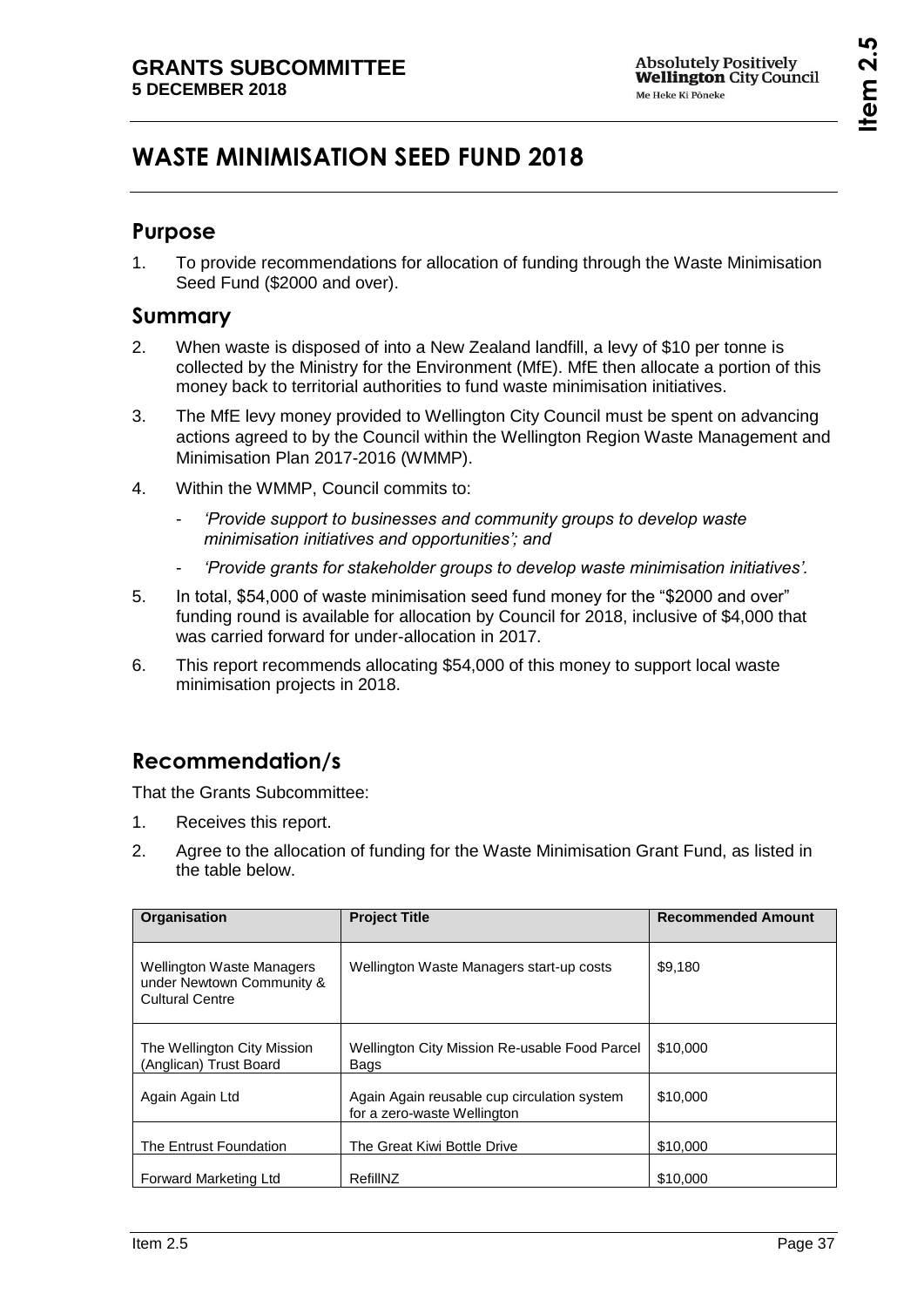| The Anglican Church in<br>Aotearoa, New Zealand and<br>Polynesia - Diocese of<br>Wellington | Churches' Low-Waste Challenge | \$4,820  |
|---------------------------------------------------------------------------------------------|-------------------------------|----------|
| Newtown Festival Trust                                                                      | Rubbish Bin Sleeping Bags     | \$0      |
| Nude Grocer                                                                                 | <b>Nude Grocer Expansion</b>  | \$0      |
| <b>Total Recommended allocation amount</b>                                                  |                               | \$54,000 |

## **Background**

- 7. Within the Wellington Region Waste Management and Minimisation Plan 2017–2026 (WMMP), The Council, together with the other territorial authorities of the Wellington Region, has set a target to reduce the total quantity of waste sent to class 1 landfills by one third by 2026.
- 8. In order to meet this primary target we will need to make progress in a number of areas. To measure how well we are doing in these areas we have set a number of secondary targets, as follows:

*A decrease in kerbside household waste to landfill from approximately 200 kilograms per person per annum to 143 kilograms per person per annum by 2026. Progress towards this target will be delivered by achieving the following:*

- *Recycling an extra 13.5 kilograms per person per annum of household waste by 2026.*
- *Diversion of 34.5 kilograms per person of food waste from landfill per annum by 2026.*
- *A reduction of household waste generated of 9 kilograms per person per annum.*
- 9. The Council's Waste Minimisation Fund supports community initiatives that will help reduce the amount of waste being sent to landfill. In turn, these community-level actions will contribute to the Council's initiatives undertaken as part of reaching this regional waste minimisation target.
- 10. The Waste Minimisation Fund is comprised of funding supplied by the Ministry for the Environment (MfE). When waste is disposed of in a class 1 New Zealand landfill, a levy of \$10 per tonne is collected by MfE. A portion of this money is then allocated back to Wellington City Council, and other territorial authorities, based on population proportion. The MfE levy money must be spent on promoting or achieving waste minimisation as set out in the WMMP.
- 11. This grant fund provides a mechanism for the Council to respond to businesses, community groups and organisations that are undertaking projects that will support the council's WMMP waste reduction targets.
- 12. All funding applications made online have been made available to all Councillors.
- 13. Projects are funded through a contestable grants pool.
- 14. Funding will be allocated in order of priority according to the waste hierarchy:
	- (i) Minimisation / avoidance / reduction of waste creation
	- (ii) Reuse of waste materials
	- (iii) Recycling of waste materials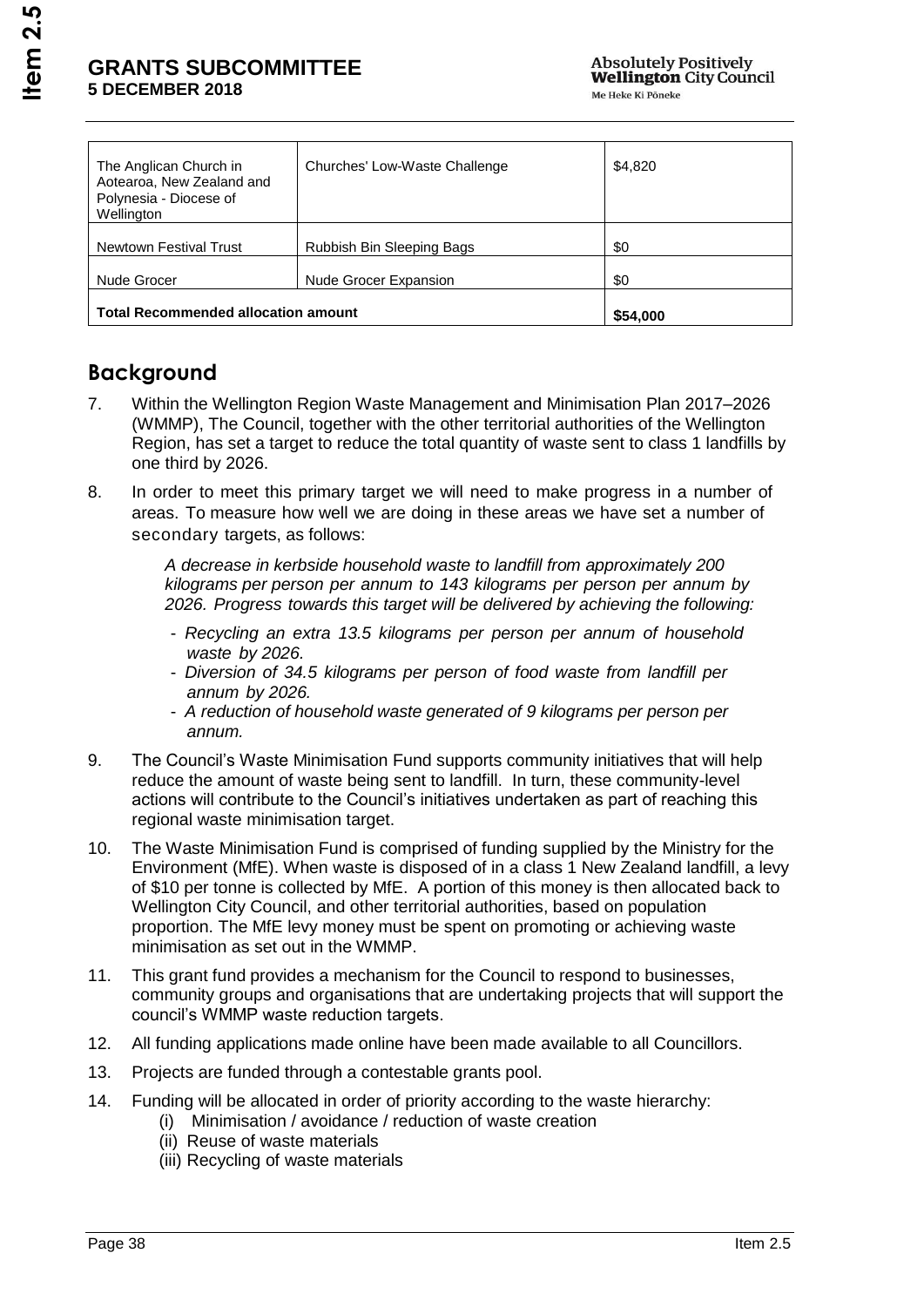- (iv) Recovery of waste resource (the selective extraction of disposed materials for a specific next use, such as recycling, composting or generating energy).
- 15. The Criteria for assessment are:
	- The applicant should be a legally constituted community group or organisation (or fall under an umbrella agreement). This might include community groups, businesses, iwi/Māori organisations, early childhood centres, schools, tertiary organisations and other community-based organisations operating in the Wellington City Council area.
	- The applicant should provide evidence of sound financial management, good employment practice, clear and detailed planning, clear performance measures, and reporting processes.
	- Projects must result in new waste minimisation activity, either by implementing new initiatives, or expansion in the scope or coverage of existing activities.
	- Projects must promote or achieve waste minimisation, this covers the reduction of waste, and the reuse and recycling and the recovery of materials or energy for further use or processing.
	- The scope of the fund includes educational projects that promote waste minimisation activity only, but not general environmental education programmes.
	- Projects will be for a discrete funding timeframe of one year, after which the project objectives should have been achieved and, where appropriate, the initiative has become self-funding.
	- Funding can be used for operational or capital expenditure that is required to undertake a project.
	- Projects should be Wellington-based and mainly benefits the people of Wellington.
	- The project should show evidence of community support, collaboration, and building partnerships with other organisations (eg social media and crowd funding, letters of support from other organisations/leaders). This should also include contribution to the project either in cash or in kind, particularly for larger scale projects requesting grants over \$2,000.
	- The Council respects mana whenua values and aspirations for the environment, projects should reflect an understanding of Wellington's history, how to care for the land and resources and an understanding of wāhi tapu.

### **Discussion**

16. The following discussion provides a summary of the waste minimisation projects applying for project funding, and makes recommendations with respect to Waste Minimisation Fund allocation.

### **Project 1: Wellington Waste Managers Start Up Costs**

- 17. There is currently a shortage of skilled, knowledgeable waste managers available to contract to events to support their waste minimising efforts and increase diversion rates from landfill. This application aims to provide pre-event support services and on the ground support at events for waste minimisation at events in Wellington City.
- 18. Aspects of this project include the following aims: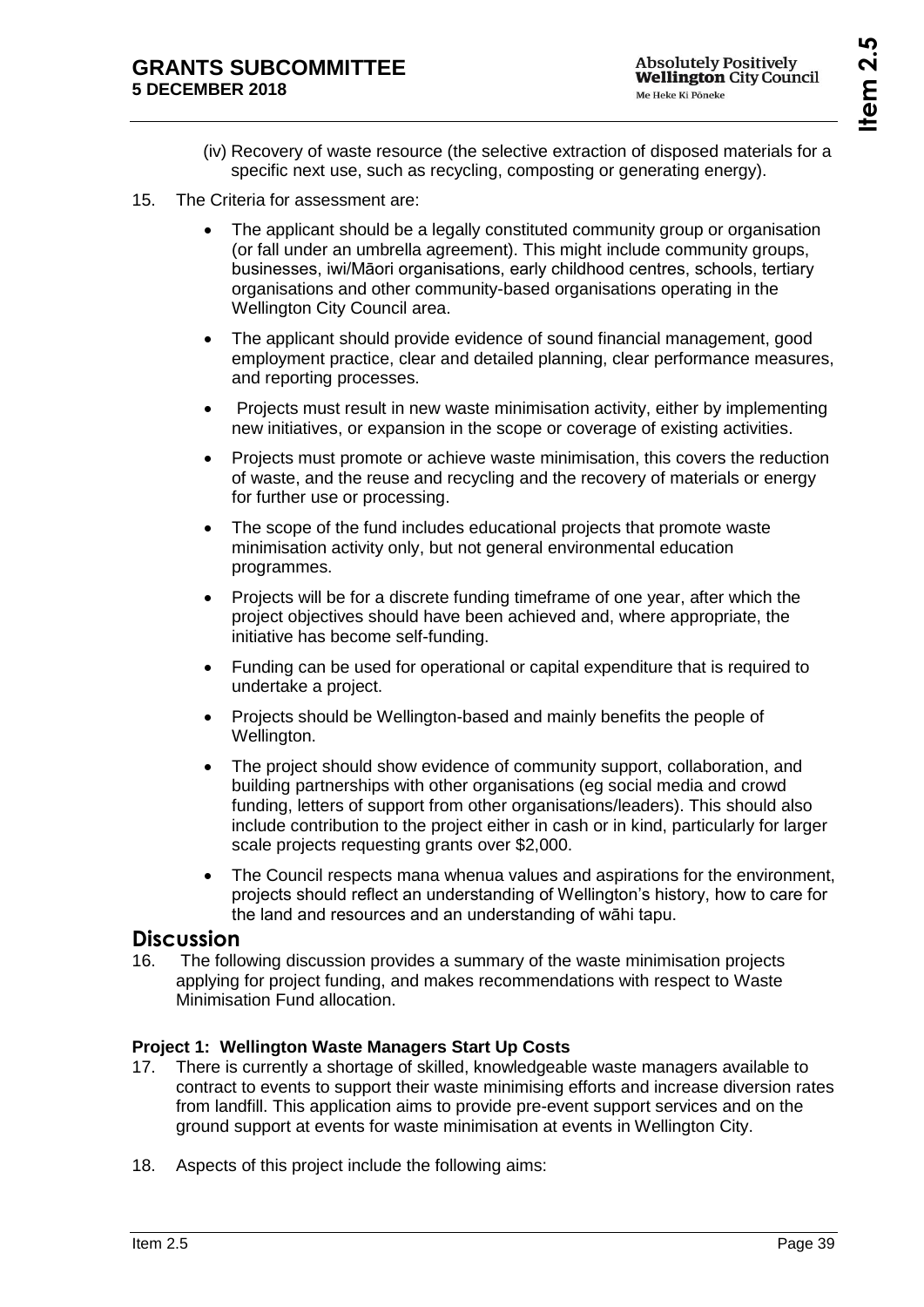- Maintain an 80% or higher diversion rate from landfill across all events.
- Work with five small events, up to 3,000 attendees.
- Work with four medium sized events, 3,000-20-000 attendees.
- Work with three large events 20,000+ attendees.
- Maintain 2% or lower contamination rates for compostable & recyclable waste streams.
- 19. Landfill Diversion Claims: Estimate = 30,000 kgs (Based on data compiled by WCC Waste Minimisation Team).

### *Funding Options*

20. The following options are available to the Council in response to this funding request:

- (i) Support the project in full to the value of \$9,180.
- (ii) Support the project in part.
- (iii) Decline either of the options identified above.

### *Funding Recommendation*

21. Option (i) is recommended to the Council, to fund this project to the value of \$9,180, on the basis that:

- This project is eligible for funding, as the grant will provide capital for implementing a new initiative for minimising waste across a range of events in Wellington City.
- Wellington Waste Managers has potential to be of great benefit for waste minimisation efforts at WCC events, which historically have had low diversion rates. It could also set an example for positive behaviour change for event organisers and attendees.

### **Project 2: Wellington City Mission Re-usable Food Parcel Bags**

- 22. The Wellington City Mission proposes to purchase re-useable Non-Woven Polypropylene (NWPP) bags to use to hand out food parcels for their food bank, in lieu of the single use plastic and paper bags the food parcels are currently distributed in.
- 23. Aspects of this project include the following aims:
	- To replace over 6,000 paper and plastic single-use bags every year with 10,000 re-usable bags.
	- $\blacktriangle$
	- To provide a good quality bag that: holds a full food parcel, is easy to carry, does not break, and allows clients to choose whether or not to display the Wellington City Mission logo.
	- To reduce the number of bags distributed by Wellington City Mission by reusing bags returned by repeat clients of the Foodbank.
	- To provide clients who only need one food parcel, or end up keeping their bag, with a durable shopping bag to assist with their personal shopping.
- 24. Landfill Diversion Claims: 6,000 single use plastic and paper bags diverted per year.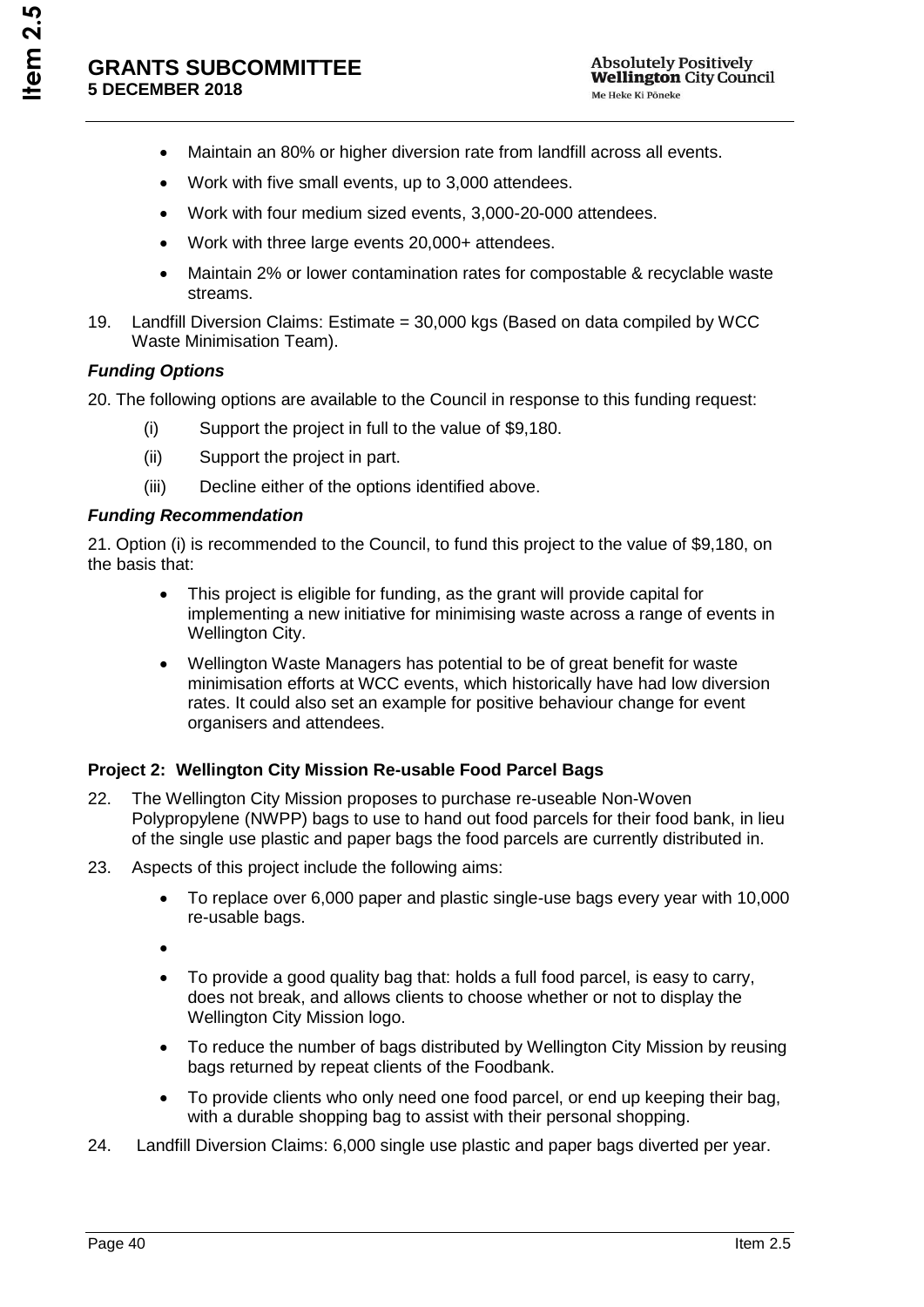## *Funding Options*

- 25. The following options are available to the Council in response to this funding request
	- (i) Support the project in full to the value of \$10,000.
	- (ii) Support the project in part.
	- (iii) Decline either of the options identified above.

### *Funding Recommendation*

26. Option (i) is recommended to the Council, to fund this project to the value of \$9,999 on the basis that this project will implement a new initiative that will reduce waste to landfill, as well as promote the reuse of materials.

## **Project 3: Again Again Reusable Cup Circulation System**

- 27. Again Again is a reusable cup circulation system "for a zero waste Wellington".
- 28. Participating cafes receive a fleet of steel cups with silicone lids. A recyclable insulated cardboard heat sleeve provides branding opportunities. Customers pay \$3 deposit to check out a cup, which is refunded when they return the cup to any participating café.
- 29. Application is for funding for growth capital to purchase a fleet of cups and to support the business through the start-up phase until it reaches a self-sustaining position.
- 30. Aspects include the following:
	- The diversion of a minimum of 100,000 cups in Wellington at the end of the initial 6 month rollout.
	- Achieving an average of at least 20% displacement of single use cups as a proportion of all takeaway pours made in Again Again participating cafes within six months of entering the scheme.
	- 25 new cafes signed up per month to the network (150 in 6 months).
	- Again Again plans to make a financial contribution to community waste minimisation initiative as a proportion of monthly service fees (3%) collected from participating cafes.
- 31. Landfill Diversion Claims: Diversion of 1.9 million cups from landfill by March 2020.

## *Funding Options*

- 32. The following options are available to the Council in response to this funding request:
	- (i) Support the project in full to the value of \$25,000.
	- (ii) Support the project in part, for the specific purpose of purchasing cups to add to the Wellington City fleet, to the value of \$10,000.
	- (iii) Decline either of the options identified above.

## *Funding Recommendation*

- 33. Option (ii) is recommended to the Council, to fund this project to the value of \$10,000, on the basis that:
	- This project meets the eligibility criteria by expanding the scope of the pilot being carried out in November 2018.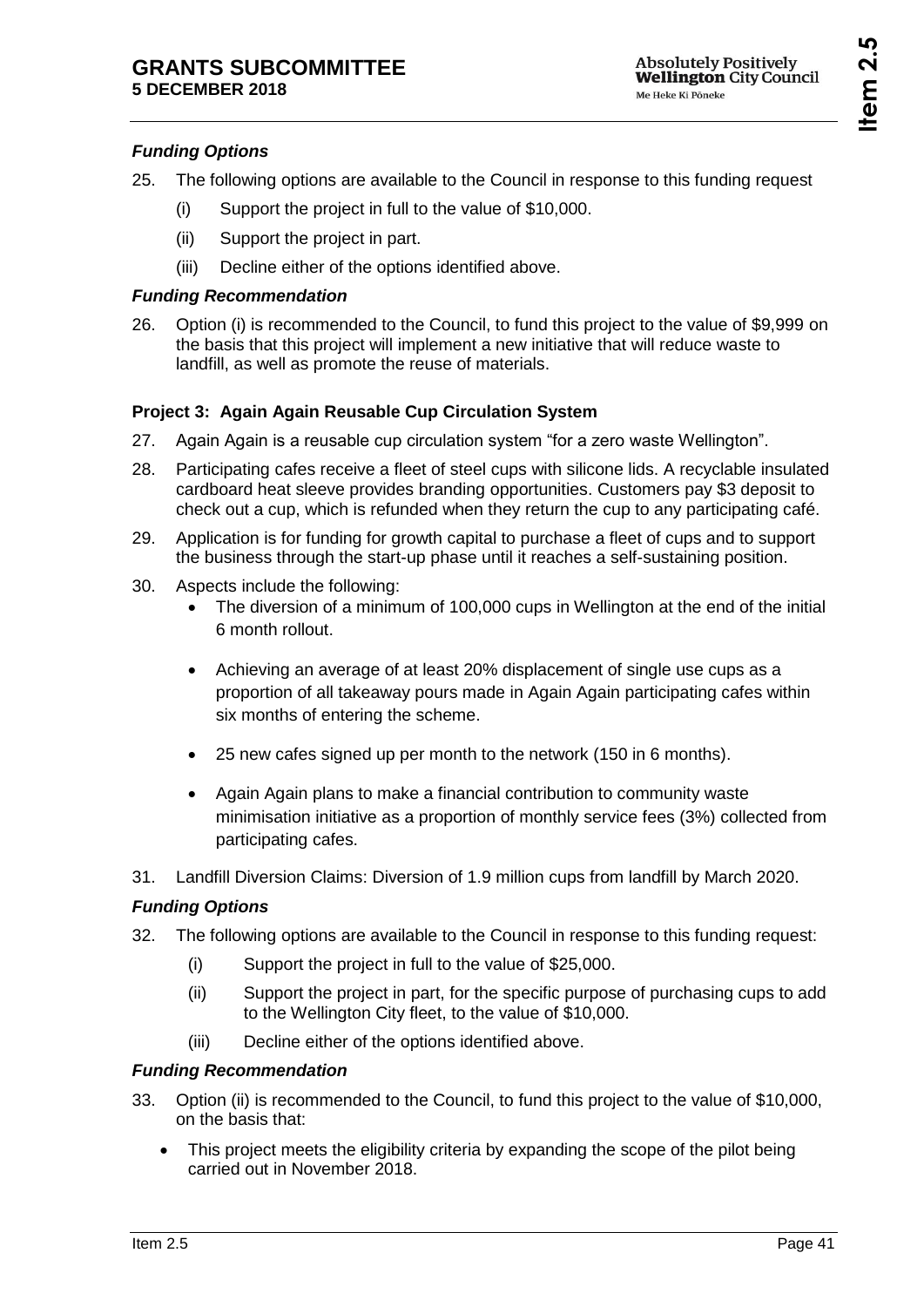- The reduction of single use coffee cups is strongly supported as the majority of this waste stream ends up in landfill.
- This is a high profile project with several partnerships and collaborations across Wellington. Mayor Justin Lester launched Again Again on 20 November.
- This funding would be conditional on the outcome of the pilot funded by the under \$2,000 Waste Minimisation Seed Fund that commenced on 8 November. Accountabilities and results from the pilot will need to be received before the \$10,000 from this funding round could be released to Again Again.

### **Project 4: The Great Kiwi Bottle Drive**

- 34. This project aims to run a singular event in Wellington City where community members return their empty beverage containers (glass, plastic, aluminium etc) and receive a payment (20c or less per container). This would demonstrate how a Container Deposit Scheme (CDS) would work in New Zealand, and has the potential to engage and educate the public on the concept of product stewardship.
- 35. Aspects of this project include the following:
	- Engage 1500 participants.
	- Divert 20,000 bottles and cans from landfill.
	- Raise awareness and engage people to take further action on waste issues.
	- Forge relationships with five or more Wellington-based groups to continue to work. together on waste issues.
	- Raise the profile of CDS through media engagement.

#### *Funding Options*

- 36. The following options are available to the Council in response to this funding request:
	- (i) Support the project in full to the value of \$12,000.
	- (ii) Support the project in part, up to the value of \$10,00.
	- (iii) Decline either of the options identified above.

#### *Funding Recommendation*

- 37. Option (ii) is recommended to the Council, to fund this project to the value of \$10,000 on the basis that:
	- This project meets the eligibility criteria as it would be directly achieving waste minimisation through recycling and behaviour change education. This project also proposes to collaborate and work in partnership with waste groups/organisations in the Wellington region.
	- This event would help gain exposure and support for a CDS in New Zealand, a priority outlined in the Waste Manifesto.
	- Applicants have delivered similar events successfully in cities across New Zealand.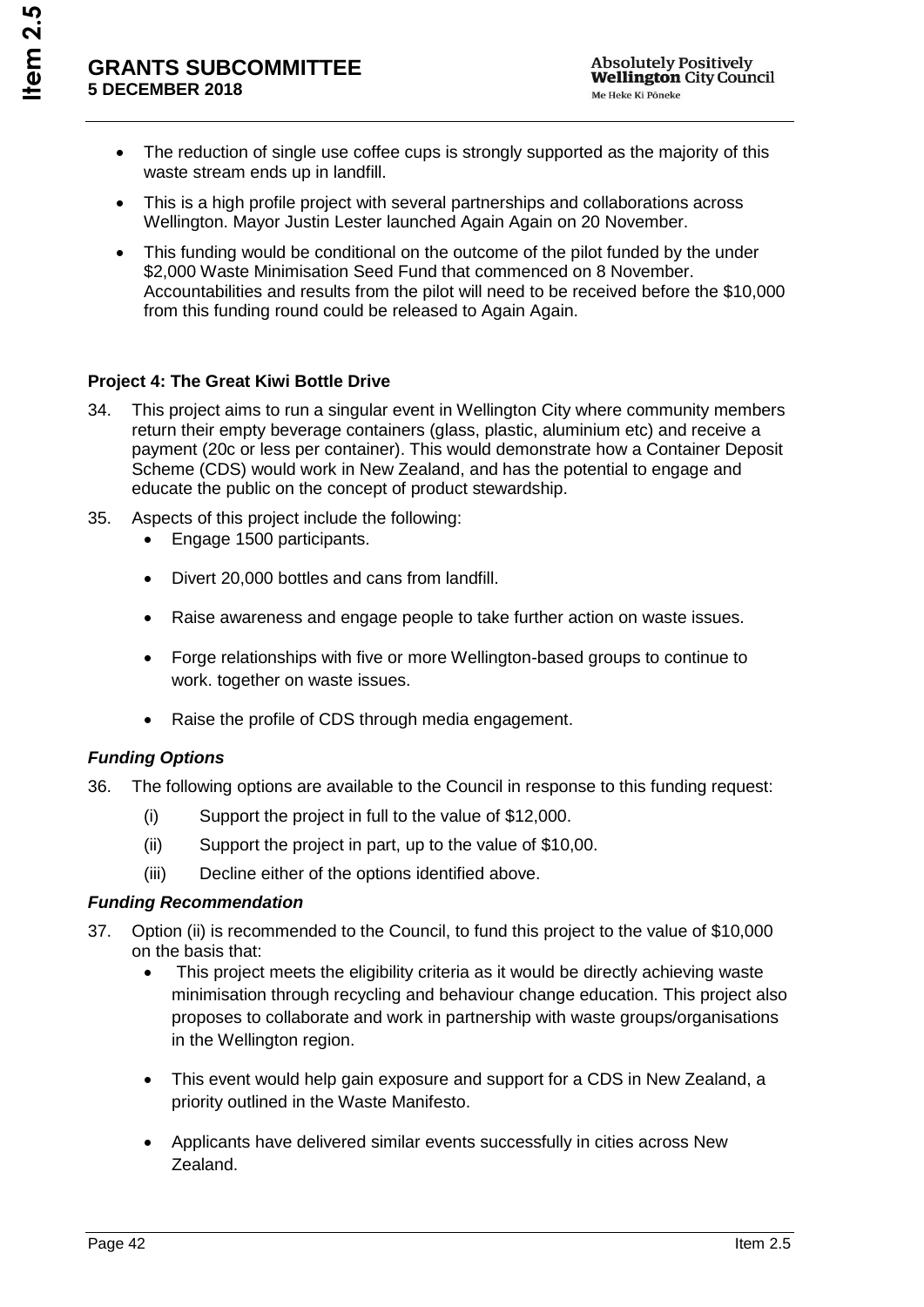## **Project 5: Refill NZ**

- 38. Application requests funding for a water bottle refill campaign. The aim of this campaign is to inspire behaviour change in passerbys who are reluctant to 'help' themselves to water at a café or business unless they are making a purchase. This project is based on research in the UK that showed that 65% of people said they would not buy bottled water if free water was more readily available.
- 39. Aspects include the following:
	- 500 cafes and bars registered in Wellington to place a Refill sticker in their window to alert people that they can come in and refill their water bottle for free.
	- Creation of website map that has all Refill sites including WCC fountains and facilitates pinned.
	- 1000 followers on social media.
	- Survey up to 50 cafes to gauge estimated update of free water bottle refills.
	- Poster campaign in cafes to encourage people to refill, reuse and recycle.
	- 20 schools involved with plastic sculpture competition.

### *Funding Options*

- 40. The following options are available to the Council in response to this funding request:
	- (i) Support the project in full to the value of \$25,000.
	- (ii) Support the project in part, for the specific purpose of delivery of the sticker/ad/website campaign aspect of the project, to the value of \$10,000.
	- (iii) Decline either of the options identified above.

### *Funding Recommendation*

- 41. Option (ii) is recommended to the Council, to fund this project to the value of \$10,000 on the basis that:
	- The project meets the eligibility criteria by the expansion of a waste minimisation project, and shows evidence of community support, collaboration, and building partnerships with other organisations.
	- This recommendation does not include funding provided for the schools' plastic sculpture competition. The WCC waste minimisation team has suggested the applicant collaborate with the WCC Waste Heroes programme or Enviroschools if they choose to deliver this initiative.

### **Project 6: Churches' Low-Waste Challenge**

- 42. The purpose of this project is to motivate and support at least 10 churches and/or church groups in Wellington City to create and implement waste reduction action plans, and disseminate their learning onto others.
- 43. Aspects of this project include the following: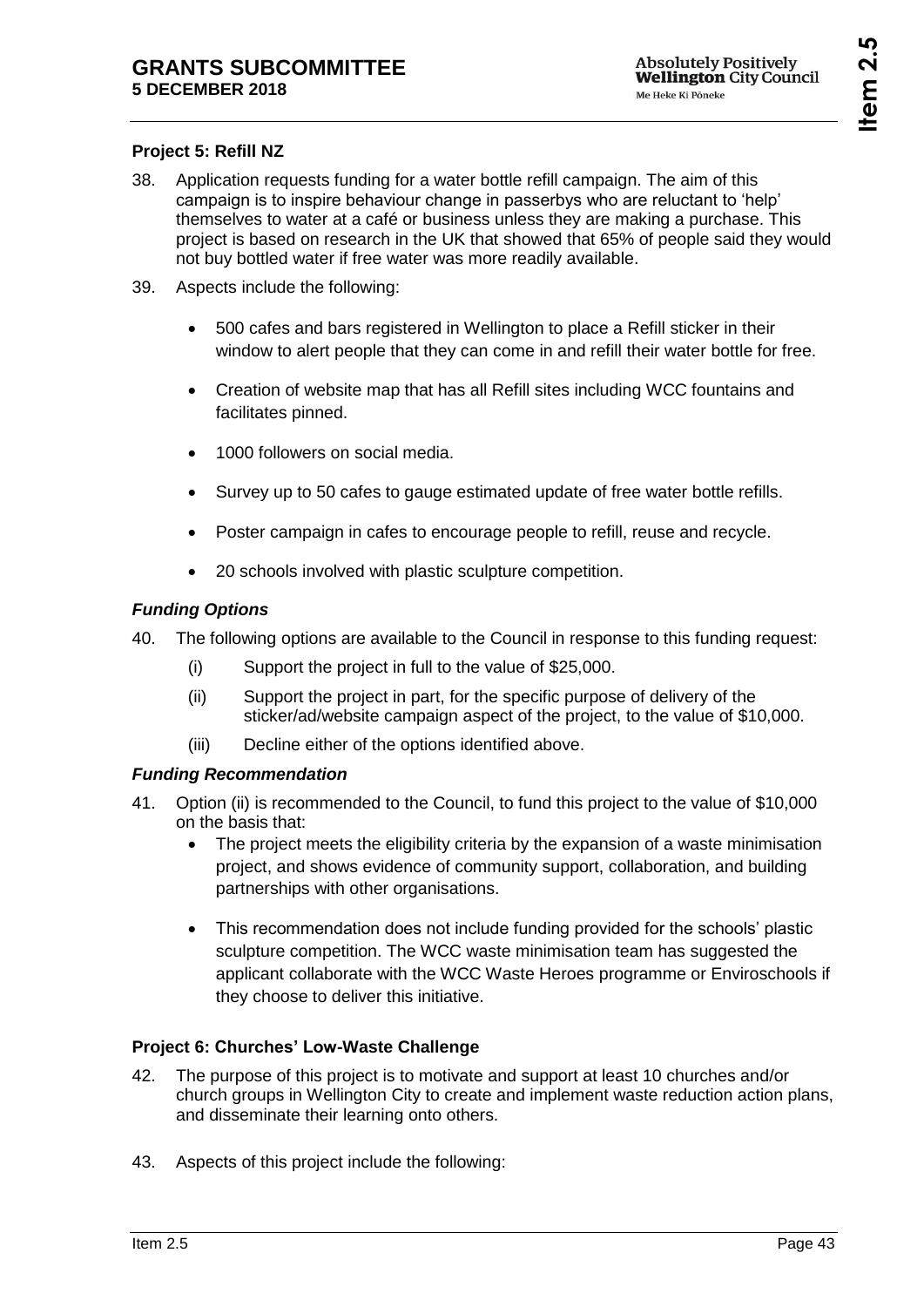- Reduced waste to landfill from participating churches/groups' activities.
- 20x church leaders equipped to be role-models of waste reduction.
- Approx 1000 members of participating groups receive waste-reduction education by enlisting experts such as Waste-Ed, The Rubbish Trip, Beyond the Bin, Pare Kore and Sustainable Business Network members.
- Resource on low-waste-lent from the UK adapted for use by NZ churches.
- 3x waste education events, on the topics: 'Why reduce waste?' 'Running waste free events'; and 'Recycling set ups for church buildings'.
- Education resulting in waste minimisation behaviour change to 1000+ people via leaders' example, Public events (30+) and Low Waste lent reflections and public events.

### *Funding Options*

- 44. The following options are available to the Council in response to this funding request:
	- (i) Support the project in full to the value of \$6,950.
	- (ii) Support the project in part, to the value of \$4,820.
	- (iii) Decline either of the options identified above.

### *Funding Recommendation*

- 45. Option (ii) is recommended to the Council, to fund this project to the value of \$4,820 on the basis that:
	- This project meets the eligibility criteria as it would be implementing a new initiative that promotes waste minimisation through education and behaviour change. This project also proposes to collaborate and work in partnership with waste experts in the Wellington region.
	- It is not recommended this funding be allocated for the creation of a New Zealand specific low-waste-lent Resource, as this is not a secular resource and would have a limited audience.

### **Project 7: Rubbish Bin Sleeping Bags**

- 46. This project aims to design and develop a versatile prototype system for easy and quick cover of Council rubbish bins to avoid rubbish being stacked on top during events with high rates of waste diversion, including Newtown Festival.
- 47. Aspects of the project include the following:
	- Experiment, design and sew a series of prototypes of bin covers that discourage rubbish being stacked on top.
	- Test fit, refine as required.
	- Produce 25 copies.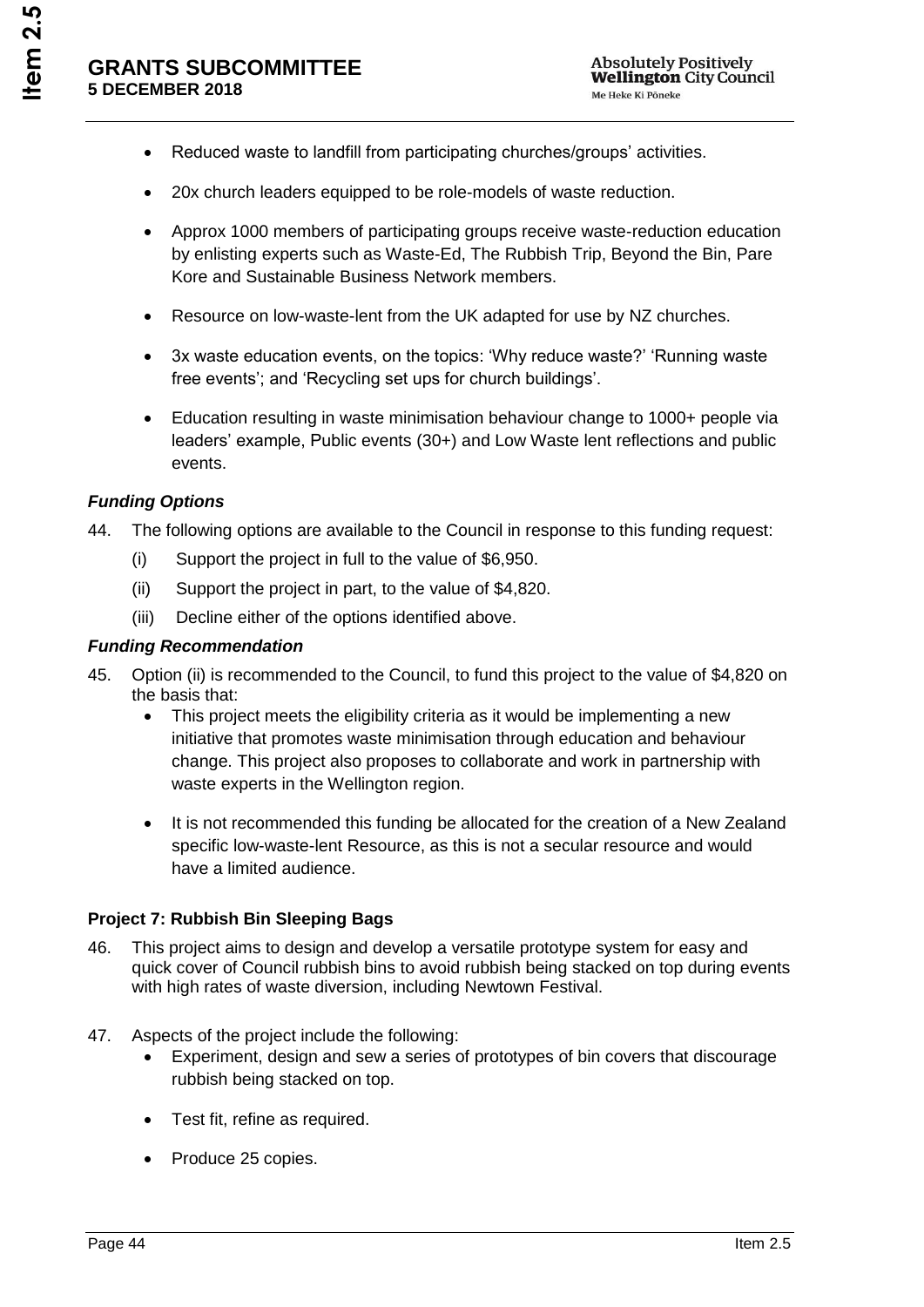Test drive at Newtown Festival, 3 March 2019.

### *Funding Options*

- 48. The following options are available to the Council in response to this funding request:
	- (i) Support the project in full to the value of \$5,375.
	- (ii) Support the project in part.
	- (iii) Decline either of the options identified above.

### *Funding Recommendation*

- 49. Option (iii) is recommended to the Council. It is recommended that this funding application be declined on the basis that:
	- Resulting waste minimisation is negligible.
	- Rubbish bin covers do exist and they have been shown to be ineffective at past events.
	- More appropriate funding sources exist to create and trial this product.

### **Project 8: Nude Grocer Expansion**

- 50. Nude Grocer is a Wellington-based packaging free grocery delivery service. Their current model for customer orders includes a downloadable excel spreadsheet. They wish to expand their customer base by building a web app.
- 51. Aspects of this project include the following:
	- Launch an online ordering app
	- Grow customer base by November 2019
	- Gain new suppliers by November 2019
- 52. **Landfill Diversion Claims**: Since starting in March 2018, Nude Grocer have allegedly prevented 5,375 plastic bags and wrappers from being created and sent to landfill, and claim the creation of this app would prevent 24,880 individual pieces of plastic from being created.

### *Funding Options*

- 53. The following options are available to the Council in response to this funding request:
	- (i) Support the project in full to the value of \$24,900.
	- (ii) Support the project in part.
	- (iii) Decline either of the options identified above.

### *Funding Recommendation*

- 54. Option (iii) is recommended to the Council. It is recommended that this funding application be declined on the basis that:
	- The Waste Minimisation Seed Fund is not intended for the ongoing financial support of existing activities (e.g. customers placing orders).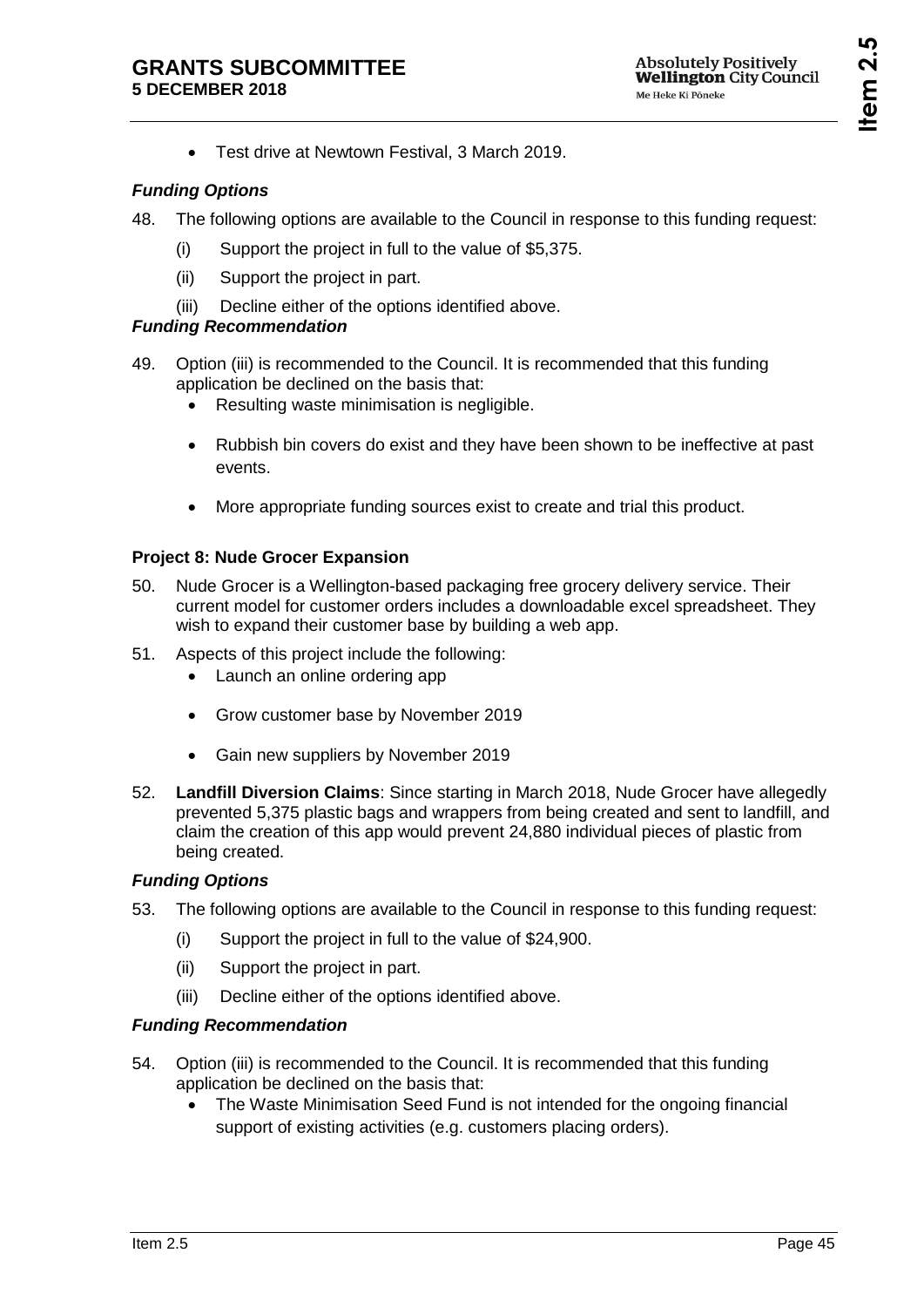• There is a potential conflict of interest in that the company Five + Dime enlisted to create the app is owned by a co-owner of Nude Grocer.

There may be alternative opportunities for Wellington City Council to support Nude Grocer.

## **Conclusion**

55. In conclusion, it is recommended that Waste Minimisation Grant funding be allocated in the following manner:

| <b>Organisation</b>                                                                         | <b>Project Title</b>                                                          | Amount<br><b>Requested</b> | Recommended<br>Amount |
|---------------------------------------------------------------------------------------------|-------------------------------------------------------------------------------|----------------------------|-----------------------|
| <b>Wellington Waste</b><br>Managers under<br>Newtown Community &<br><b>Cultural Centre</b>  | Wellington Waste Managers start-<br>up costs                                  | \$9,180                    | \$9,180               |
| The Wellington City<br>Mission (Anglican) Trust<br><b>Board</b>                             | <b>Wellington City Mission Re-usable</b><br>Food Parcel Bags                  | \$10,000                   | \$10,000              |
| Again Again Ltd                                                                             | Again Again reusable cup<br>circulation system for a zero-waste<br>Wellington | \$25,000                   | \$10,000              |
| The Entrust Foundation                                                                      | The Great Kiwi Bottle Drive                                                   | \$12,000                   | \$10,000              |
| Forward Marketing Ltd                                                                       | RefillNZ                                                                      | \$25,000                   | \$10,000              |
| The Anglican Church in<br>Aotearoa, New Zealand<br>and Polynesia - Diocese<br>of Wellington | Churches' Low-Waste Challenge                                                 | \$6,950                    | \$4,820               |
| <b>Newtown Festival Trust</b>                                                               | Rubbish Bin Sleeping Bags                                                     | \$4,475                    | \$0                   |
| Nude Grocer                                                                                 | Nude Grocer Expansion                                                         | \$24,900                   | \$0                   |
| <b>Total</b>                                                                                |                                                                               | \$117,504.00               | \$54,000              |

- 56. In total, the Waste Minimisation Seed Fund comprises of a total of \$54,000. This money must be used to support the implementation of the Wellington Region Waste Management and minimisation Plan (2017-2026)
- 57. It is recommended that the Council allocate \$54,000 of this grant to support the waste minimisation activities of six organisations.

## **Attachments**

Nil

| Author     | Aviva Stein, Waste Minimisation Project Officer |
|------------|-------------------------------------------------|
| Authoriser | Emily Taylor-Hall, Manager, Waste Operations    |
|            | David Chick, Chief City Planner                 |